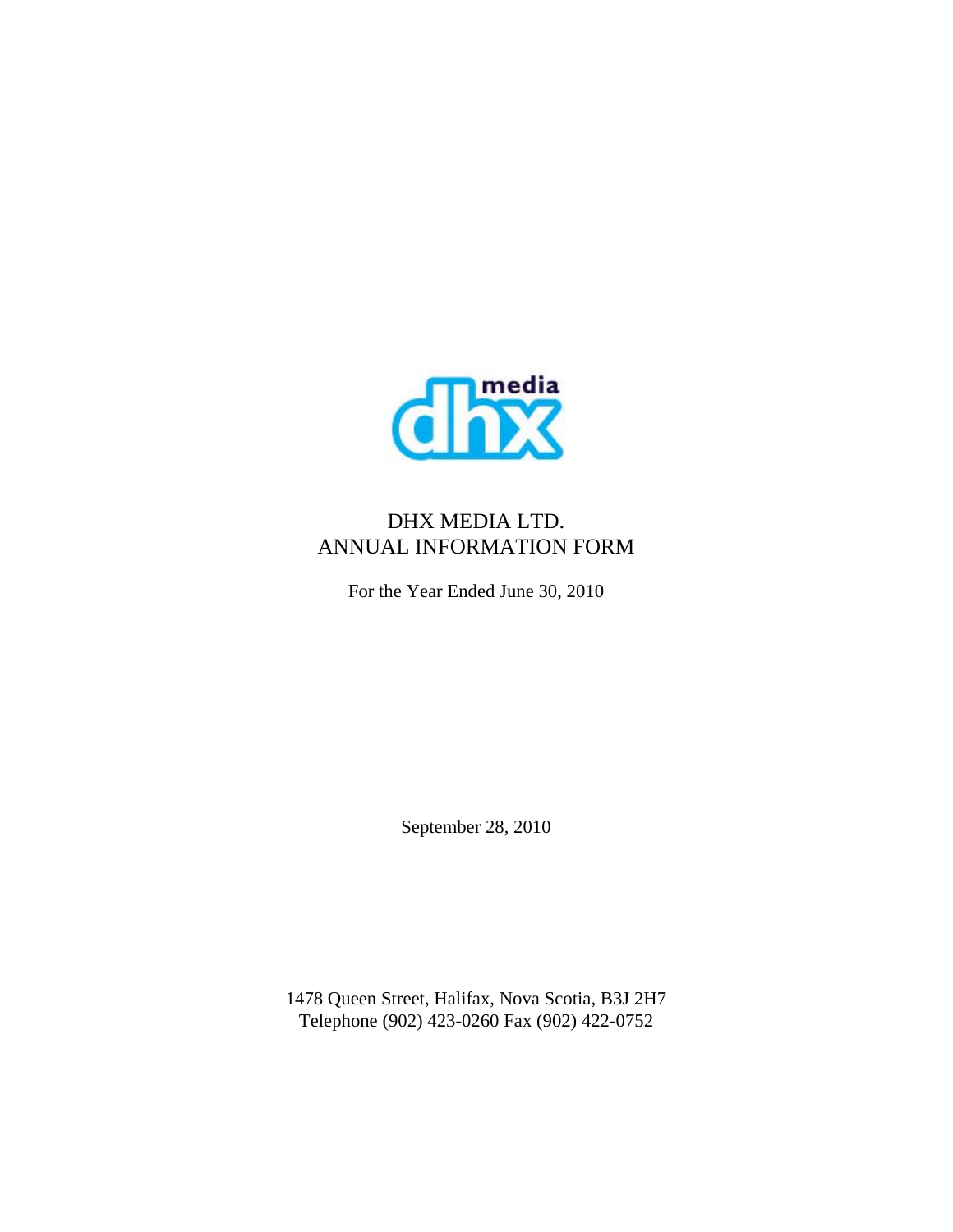## **DHX MEDIA LTD.**

## **2010 ANNUAL INFORMATION FORM**

# **TABLE OF CONTENTS**

| <b>ITEM 1. CORPORATE STRUCTURE</b>                 | $\mathbf{1}$ |
|----------------------------------------------------|--------------|
| <b>ITEM 2. GENERAL DEVELOPMENT OF THE BUSINESS</b> | 1            |
| <b>ITEM 3. BUSINESS OF THE COMPANY</b>             | 6            |
| <b>ITEM 4. DIVIDENDS</b>                           | 19           |
| <b>ITEM 5. DESCRIPTION OF SHARE CAPITAL</b>        | 20           |
| <b>ITEM 6. MARKET FOR SECURITIES</b>               | 24           |
| <b>ITEM 7. DIRECTORS AND OFFICERS</b>              | 24           |
| <b>ITEM 8. PROMOTERS</b>                           | 33           |
| <b>ITEM 9. LEGAL PROCEEDINGS</b>                   | 34           |
| <b>ITEM 10. RISK FACTORS</b>                       | 34           |
| ITEM 11. AUDITORS, TRANSFER AGENT AND REGISTRAR    | 42           |
| <b>ITEM 12. MATERIAL CONTRACTS</b>                 | 42           |
| <b>ITEM 13. ADDITIONAL INFORMATION</b>             | 42           |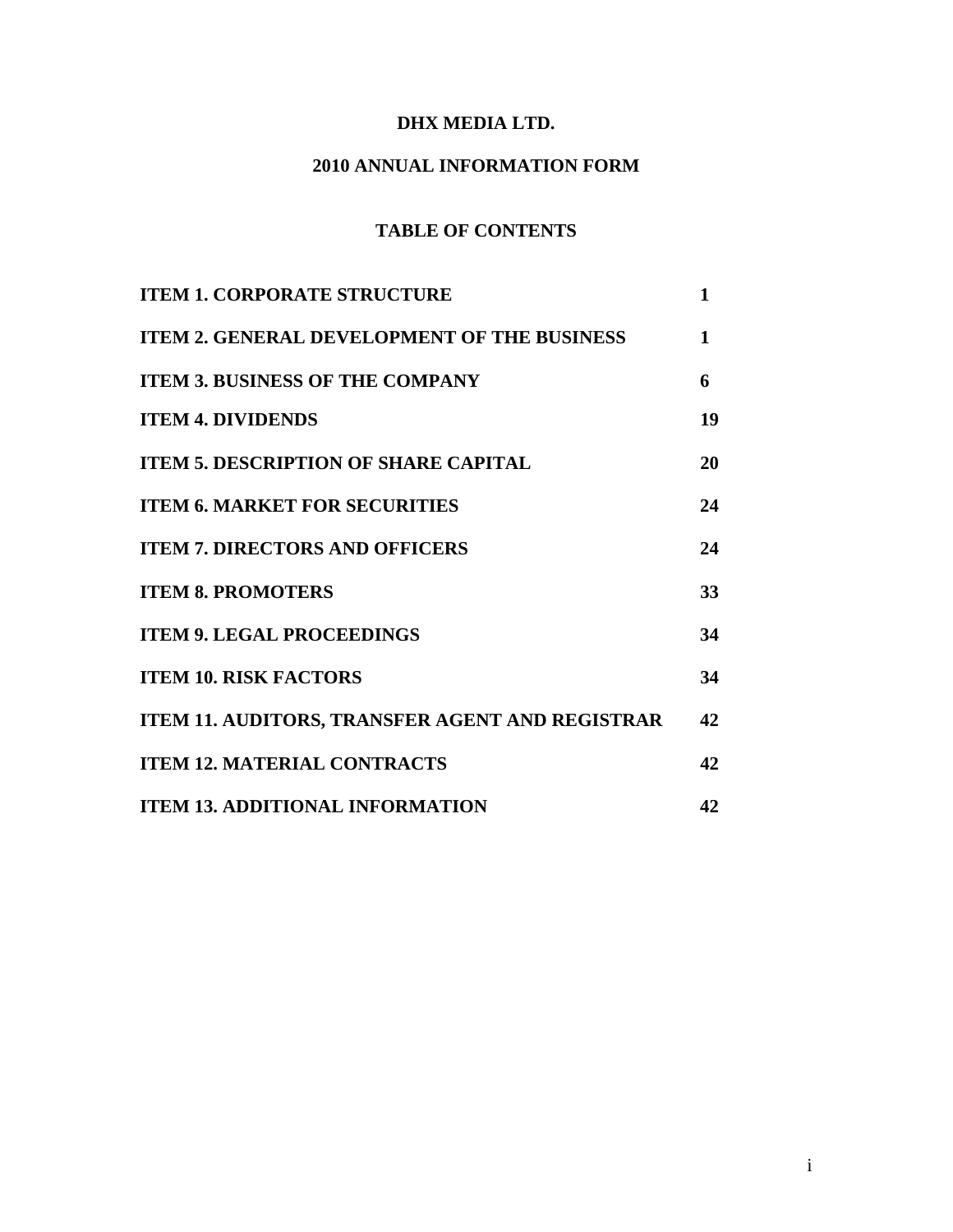## **ITEM 1. CORPORATE STRUCTURE**

DHX Media Ltd. (the "Company" or "DHX") was incorporated as a company in Nova Scotia, Canada, under the *Companies Act* (Nova Scotia) (the "Companies Act") on February 12, 2004 under the name Slate Entertainment Limited. The Company's name was changed to The Halifax Film Company Limited on April 20, 2004, and again on March 17, 2006 to DHX Media Ltd. On April 25, 2006, the Company was continued federally as a corporation and is now subject to the *Canada Business Corporations Act*  (the "CBCA"). The Company is federally registered in Canada and its corporate number is 655881-0. Neither the Company's Articles of Continuance, as amended from time to time (the "Articles of Continuance"), nor the Company's By-Laws (the "By-Laws") contain any restriction on the objects of the Company. The Company is domiciled in Canada and its registered office and principal place of business is located at 1478 Queen Street, Halifax, Nova Scotia, Canada, B3J 2H7.

The following is a list of the principal subsidiaries of the Company, the jurisdiction of incorporation each subsidiary and the percentage of voting securities beneficially owned or over which control or direction is exercised by the Company.

| <b>Subsidiary</b>               | <b>Jurisdiction</b>     | <b>Percentage of Voting</b><br><b>Securities Owned by the</b><br>Company |
|---------------------------------|-------------------------|--------------------------------------------------------------------------|
| Halifax Film Ltd.               | Nova Scotia             | 100%                                                                     |
| Decode Entertainment Inc.       | Ontario                 | 100%                                                                     |
| Studio B Productions Inc.       | <b>British Columbia</b> | 100%                                                                     |
| imX Communications Incorporated | Nova Scotia             | $100\%$ (1)                                                              |
| Wild Brain Entertainment Inc.   | Delaware                | 100%                                                                     |

(1) imX Communications Incorporated was amalgamated into Halifax Film Ltd. on June 30, 2010.

#### **ITEM 2. GENERAL DEVELOPMENT OF THE BUSINESS**

#### **THREE YEAR HISTORY**

\_\_\_\_\_\_\_\_\_

DHX is a leading supplier and distributor of television and film productions. On May 19, 2006, the Company's Common Shares were listed on the TSX and were admitted to trading on the AIM stock exchange in the United Kingdom under the trading symbol "DHX". On the same date, the Company acquired all of the issued and outstanding shares in the capital of Decode Entertainment Inc. The Company has since delisted from the AIM stock exchange. The Company is the result of the combination of the Halifax Film Company Limited and Decode Entertainment Inc.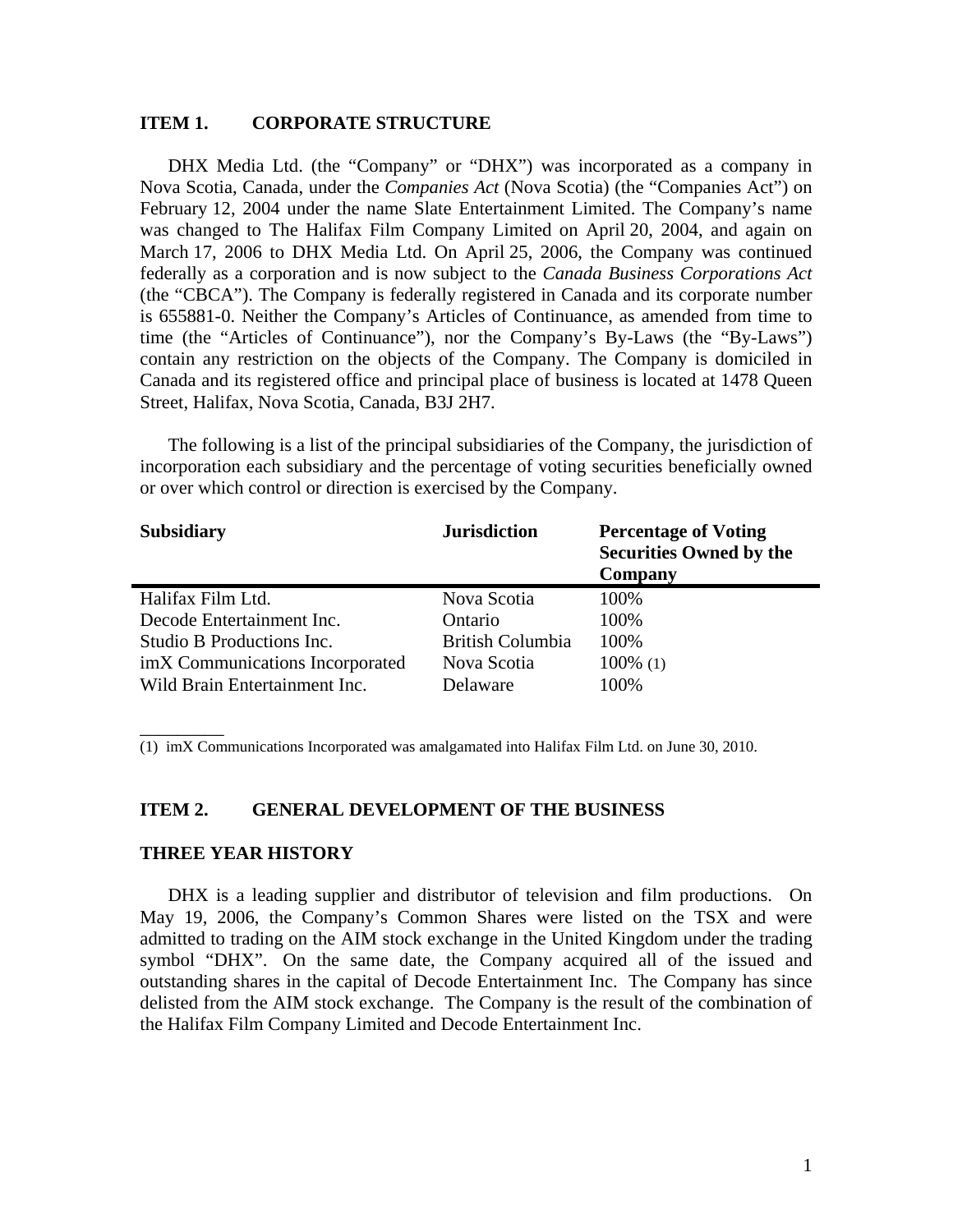## *Lease for Production Facility*

Halifax Film entered into a 50-month lease for a new computer graphic production facility in Halifax, Nova Scotia. The Company assumed possession of its new facility on October 31, 2007.

## *Bought Deal Offering*

On November 13, 2007, the Company announced the completion of its offering with a syndicate of underwriters led by GMP Securities L.P. and including Canaccord Capital Corporation, TD Securities Inc. and Paradigm Capital Inc. to purchase on a bought deal basis 9,700,000 units ("Units") from the Company at a price of \$1.80 per Unit for aggregate gross proceeds of \$17.46 million (the "Offering"). Each Unit consisted of one common share in the capital of the Company and one-half of one common share purchase warrant. Each whole warrant entitles the holder thereof to purchase one common share of the Company until the date that is 36 months after the closing date at a price of \$2.10 per common share.

On November 14, 2007, the Company announced the exercise, in part, of the overallotment option granted under the Offering, pursuant to which the Company issued 115,000 common shares and 72,750 common share purchase warrants for gross proceeds of \$0.21 million.

The Company used the net proceeds of the Offering for the investment in Tribal Nova Inc. ("Tribal Nova"), Bulldog Interactive Fitness Inc. ("Bulldog"), imX Communications Incorporated ("imX Communications") and Studio B Productions Inc. ("Studio B"), as well as for working capital purposes.

### *Acquisition of Studio B Productions Inc.*

On December 4, 2007, the Company acquired all the outstanding shares in Studio B, a privately-owned producer of primarily proprietary and service contracts for children's programming for an initial cash payment of CAD \$8.00 million and an earnout amount of \$1.38 million comprised of a cash payment of \$0.50 million and the issuance of 1.50 million common shares.

DHX benefited from several new broadcaster relationships, expanded production capabilities and a greater supply of children's programming from which it can generate future distribution revenues. Furthermore, the television series created by Studio B will contribute to DHX's stated strategy of growing a significant library of children's content from which revenues can be generated over multiple platforms. DHX also benefits from Studio B's proven track record of delivering service animation production to established long-term customers.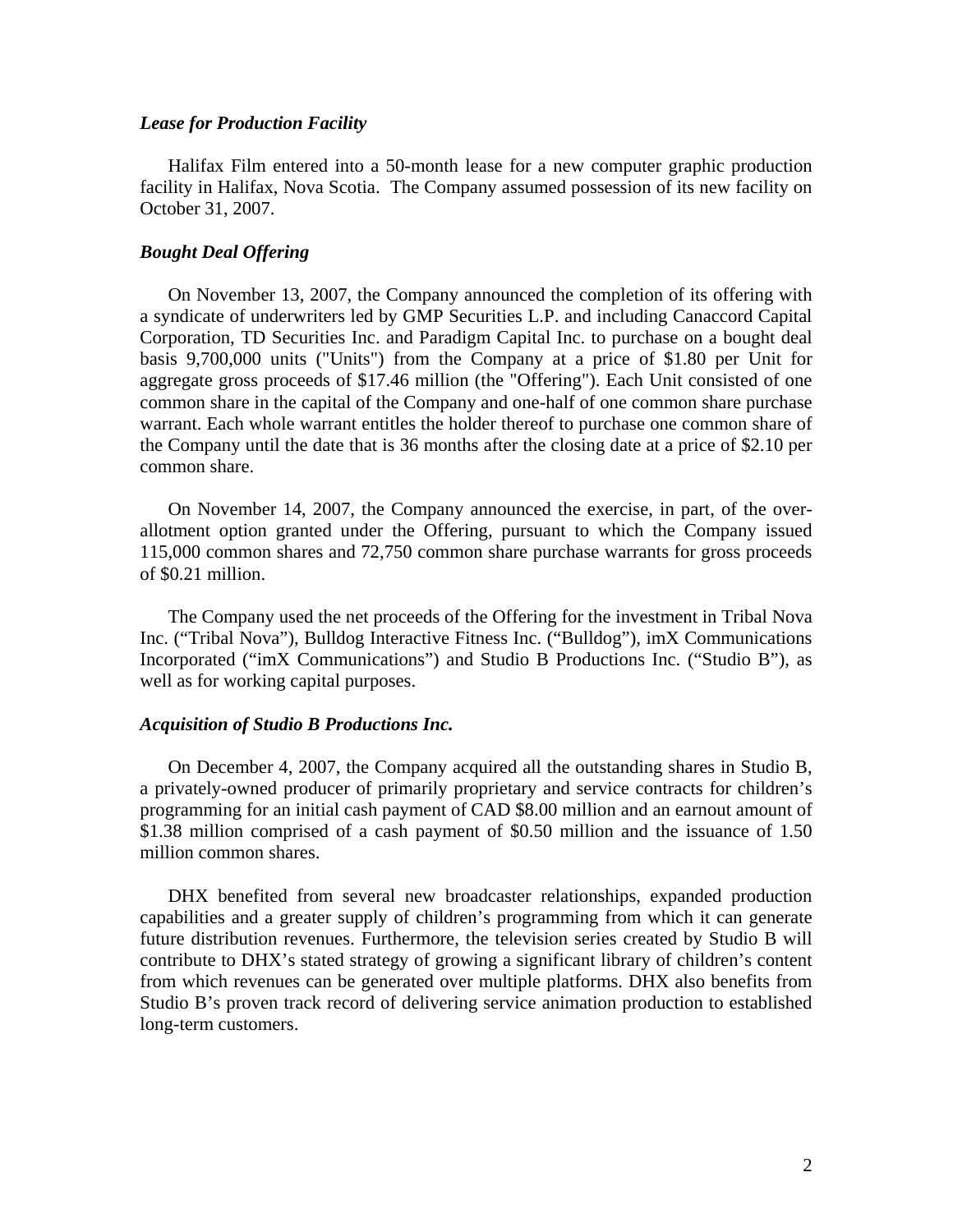#### *Change of Nomad*

On March 17, 2008, the Company announced that it had appointed Grant Thornton Corporate Finance to act as its nominated adviser with immediate effect.

### *Acquisition of Bulldog Interactive Fitness Inc.*

On March 20, 2008, the Company acquired all the outstanding shares in Bulldog, for the consideration of a cash payment of \$0.63 million, transaction costs of \$0.07 million, the issuance of 99,333 common shares of the Company valued at \$0.15 million, and an earnout amount payable in cash and common shares of the Company which is payable subject to Bulldog Interactive meeting certain financial targets. In December, 2008 the Company decided to abandon the operations of Bulldog due to a slow down in franchisee opportunities as a result of the global economic recession.

#### *Acquisition of imX Communications Incorporated*

On July 21, 2008, the Company announced the closing of its acquisition of imX Communications and its library of 20 feature films and 26 half-hours of television drama, documentary and animation entertainment. The total consideration paid at closing for the acquisition of imX Communications was \$0.75 million, consisting of \$0.65 million in cash and 67,552 common shares of the Company. imX Communications, is a 23 year old film production company known for producing such titles as "*Love and Death on Long Island*" with John Hurt and Jason Priestley and "*Margaret's Museum*" with Helena Bonham-Carter. imX Communications president Chris Zimmer joined DHX under a consulting and non-competition agreement and continues to lead imX Communications in developing and producing feature film projects with a strong focus on family and children's films.

## *Abandoned Transaction with Entertainment One*

On December 11, 2008, the Company was advised by Entertainment One Ltd. ("Entertainment One") of its inability to proceed with the proposed reverse takeover transaction contemplated by the Arrangement Agreement dated September 29, 2008, between the Company and Entertainment One, due to its inability to secure approval from its lenders.

### *Delisting from AIM*

On September 2, 2009, the Company announced it will be delisting its Common Shares from the AIM market of the London Stock Exchange plc ("AIM"), effective October 1, 2009. The Company's Common Shares, however, will continue to trade on the Toronto Stock Exchange. The Company believes that the on-going costs and regulatory requirements of maintaining a quotation on AIM can no longer be justified in view of the fact that the vast majority of trading in its shares occurs on the Toronto Stock Exchange.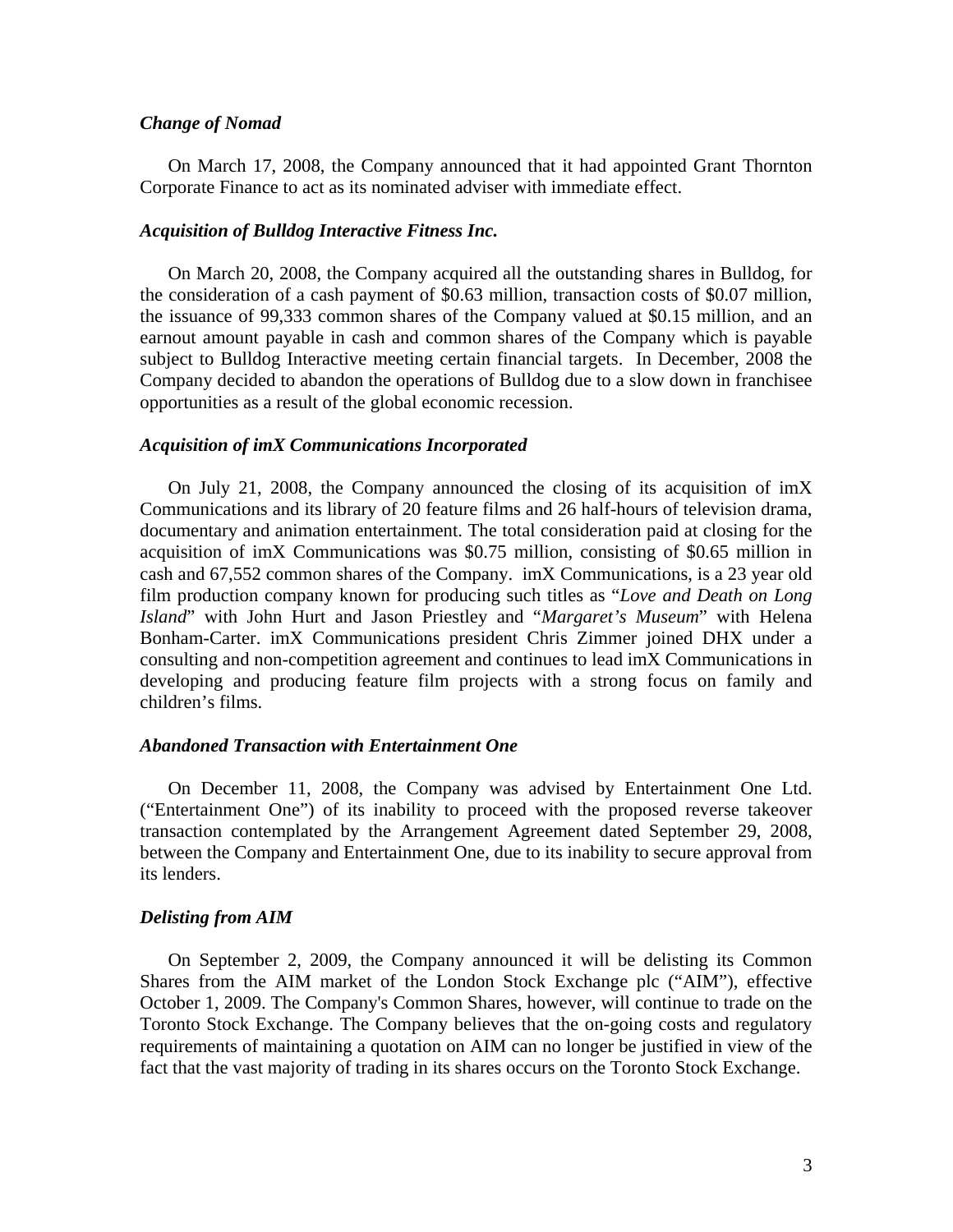## *Normal Course Issuer Bid*

On March 19, 2009, the Company entered into a Normal Course Issuer Bid (the "Bid") though the facilities of the Toronto Stock Exchange. The Bid commenced on March 23, 2009, and will terminate on March 22, 2010. Over the course of the Bid, the Company may purchase, at market price, up to 2,841,913 of the Company's Common Shares, at a maximum of 12,156 Common Shares per day. To facilitate purchases under the Bid, on April 1, 2009, the Company entered into an automatic share purchase plan with GMP Securities LP. In the period up to June 30, 2009, the Company purchased an aggregate 260,925 Common Shares under the Bid, of which 109,095 Common Shares were cancelled on April 27, 2009, 1,997 Common Shares were cancelled on April 28, 2009 and 149,833 Common Share were cancelled on July 30, 2009.

#### *Annual General Meetings*

All of the matters to be acted upon at the November 6, 2007, February 13, 2009 and November 20, 2009 meetings of holders of Common Shares, as set out in the Management Proxy Circular, were approved at the meetings.

#### **Recent Developments**

#### *Media Fund Put Option*

On January 15, 2010, the holders of the Media Fund Put Options exercised their rights and exchanged the Put Options for common shares of the Company. As such The Company has acquired effectively all of the outstanding shares in Media Fund. The consideration for the exchange was 425,420 share of the Company valued at \$0.39 million.

#### *Private Placement with Sprott Asset Management LP*

On January 29, 2010, the Company completed a non-brokered private placement of 1,875,000 units (the "Units") at a price of \$0.80 per Unit with Sprott Asset Management LP on behalf of certain funds and managed accounts. Gross proceeds from the offering were \$1.50 million. Each Unit consists of one common share and one-half common share purchase warrant. Each whole warrant is exercisable into one common share at an exercise price of \$1.15 on or before January 26, 2012.

## *Equity Offering*

On April 15, 2010, the company issued 14,605,000 common shares at a price of \$1.30 per share for aggregate gross proceeds of approximately \$19 million through a syndicate of underwriters co-led by Cormark Securities Inc. and Union Securities Ltd. and including TD Securities Inc., Beacon Securities Limited and Mackie Research Capital Corporation.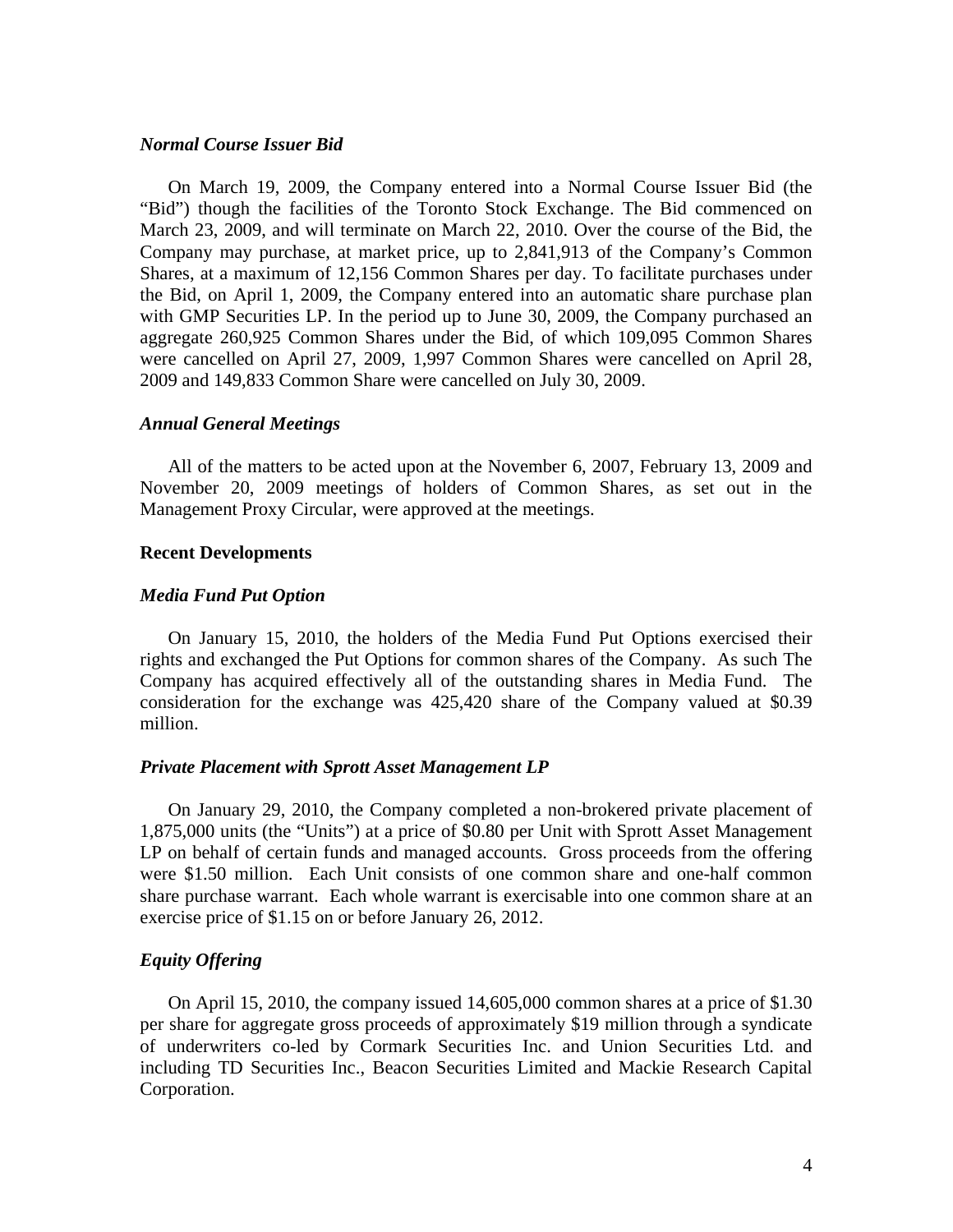## *Conversion of Investment in Tribal Nova*

On April 30, 2010, the Company's investment in Tribal Nova Inc. was restructured and replaced with 4,360,000 preferred shares of Tribal Nova Kids, representing a 33% share, and 670,000 preferred shares of Woozworld Inc.("Woozworld") representing a 4% share.

#### *Placement of* **Animal Mechanicals** *with the Hub*

On May 17, 2010, the Company announced the placement of its hit preschool series *Animal Mechanicals* with new Hasbro/Discovery Communications network, "The Hub". The Hub is a multi-platform joint venture between Discovery Communications and Hasbro Inc. and is expected to launch in October 10, 2010.

## *Extension of RBC Credit Facility*

On September 9, 2010, the Company extended the term of its revolving operating credit facility (the "RBC Revolving Operating Credit Facility") with the Royal Bank of Canada ("Royal Bank"). The RBC Revolving Operating Credit Facility has a maximum authorized amount of \$3.51 million, bears interest at Royal Bank Prime + 1.25% and is for general working capital purposes. The availability of the RBC Revolving Operating Credit Facility is subject to the Company maintaining interest and consolidated indebtedness coverage ratios and certain other covenants. The RBC Revolving Operating Credit Facility has been extended to November 30, 2010.

The Company also extended the term of its revolving production credit facility ("The RBC Revolving Production Credit Facility") with the Royal Bank. The RBC Revolving Production Credit Facility currently has a maximum authorized amount of \$39.38 million. The RBC Revolving Production Credit Facility is the aggregate of interim production financing of individual programs financed through the Royal Bank which are subject to individual approved tranches (collectively the "RBC Individual Approved Tranches"). The RBC Revolving Credit Production Facility matures at various dates twenty-four months following the first drawdown of funds in respect of each RBC Individual Approved Tranche. The maturity dates for the RBC Individual Approved Tranches vary, but the outside maturity date is April 2012.

### *Acquisition of Wild Brain Entertainment Inc.*

On September 14, 2010, the Company acquired all the outstanding shares in Wild Brain Entertainment Inc. ("Wild Brain"), a privately owned company, based in Los Angeles California, for \$8.00 million USD. Wild Brain operates an animation studio in Los Angeles and is the co-owner of acclaimed children's television series and live touring show *Yo Gabba Gabba!*. Further consideration is payable in USD as an earn out payment calculated as 50% of cash receipts from the *Yo Gabba Gabba!* property over \$11.50 million (inclusive of an allocation for \$0.50 million per year in operating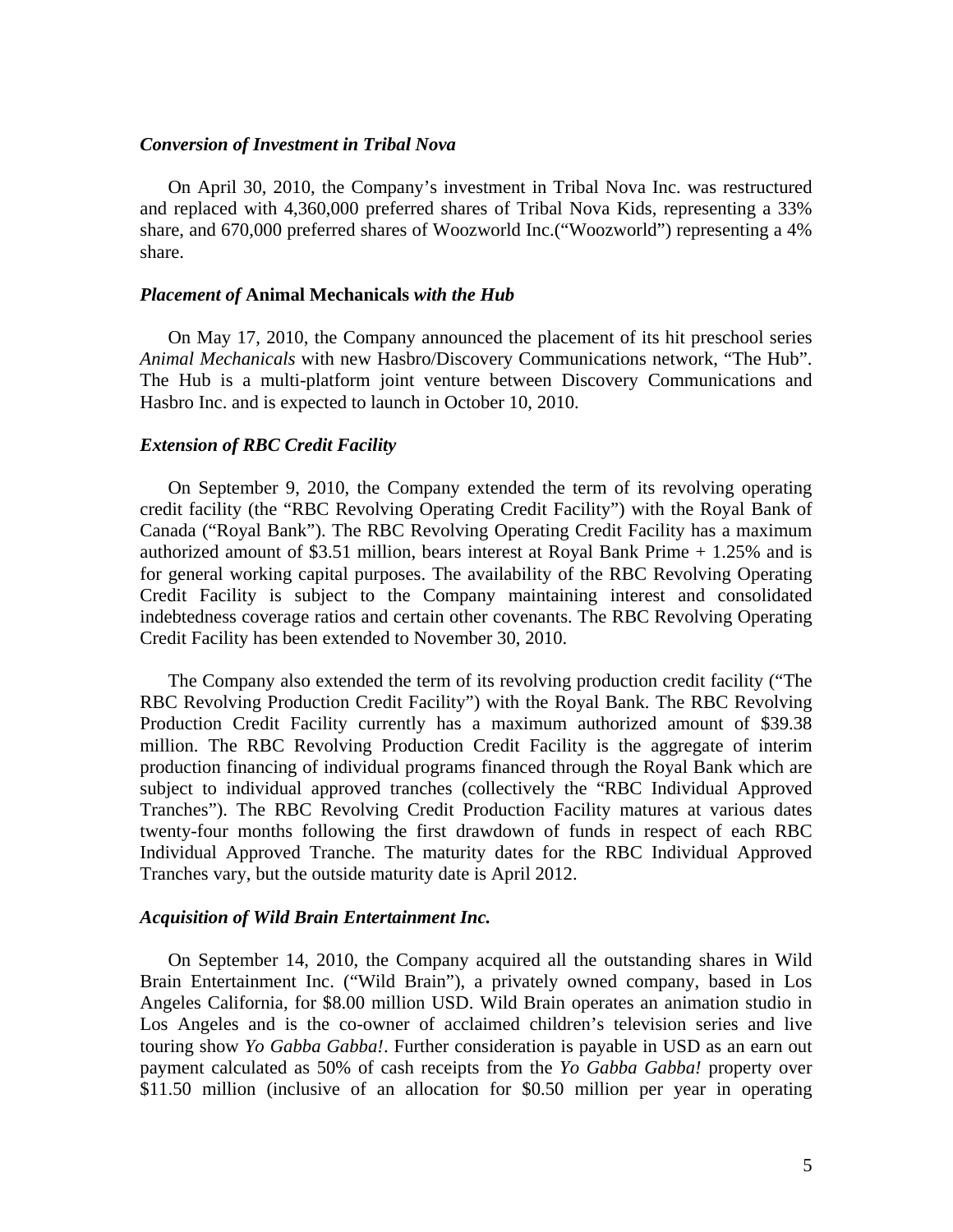expenses beginning from the year in which \$10.00 million in cash receipts are achieved, as defined in the Wild Brain share purchase agreement) for a period of 36 months from closing.

## **ITEM 3. BUSINESS OF THE COMPANY**

#### **Introduction**

DHX is a leading independent supplier and distributor of television and film productions. The Company produces, distributes, and exploits the rights for television and film programming and is the result of the combination of The Halifax Film Company Limited ("Halifax Film") and Decode Entertainment Inc. ("Decode") during fiscal 2006. On December 4, 2007, DHX acquired Studio B Productions Inc.. On July 21, 2008, DHX acquired imX Communications Incorporated. On September 14, 2010, the Company acquired Wild Brain Entertainment Inc..

DHX's content library includes over 2,350 half-hours of programming and over 60 individual titles. The Company operates from its offices and production facilities in Halifax, Toronto, and Vancouver, producing content for distribution in domestic and international markets which is marketed via its Toronto based sales group.

DHX's primary focus is on children, youth and family productions because of the international sales potential and longer-term revenue streams that this genre of programming provides, while maintaining some production activity in other genres where the Company has expertise. With respect to children's programming, the Company's presence in the marketplace is evidenced by its 15 series currently in first window broadcast on multiple major cable and broadcast networks in North America and internationally, including, *Yo Gabba Gabba!, The Mighty Jungle, Bo On the GO!*, *Franny's Feet*, *dirtgirlworld, How to be Indie*, *Animal Mechanicals Kid vs Kat and Martha Speaks*. The Company has secured distribution deals for several of its leading children's properties (*Franny's Feet, Bo On the GO!* and *The Save-Ums*, for example) in key territories which include the US, UK, France and Germany, which lays the groundwork for exploitation of merchandising and licensing rights.

With respect to rights exploitation, the Company is also actively pursuing opportunities in new media, including the repurposing of existing content for Internet applications and the development of original content for emerging platforms. The Company completed an agreement that will see some of its content and iPhone applications introduced onto iTunes in North America, with the company generating revenue based on a share of the download fee. In addition, its stake in Tribal Nova will enable it to place its properties into games through Tribal Nova's subscription-based video-on-demand services.

The Company's prime-time production slate includes notable achievements in the comedy genre, including the award-winning prime-time comedy series *This Hour Has 22 Minutes*, which is produced for the CBC. *This Hour Has 22 Minutes* is now in its 18th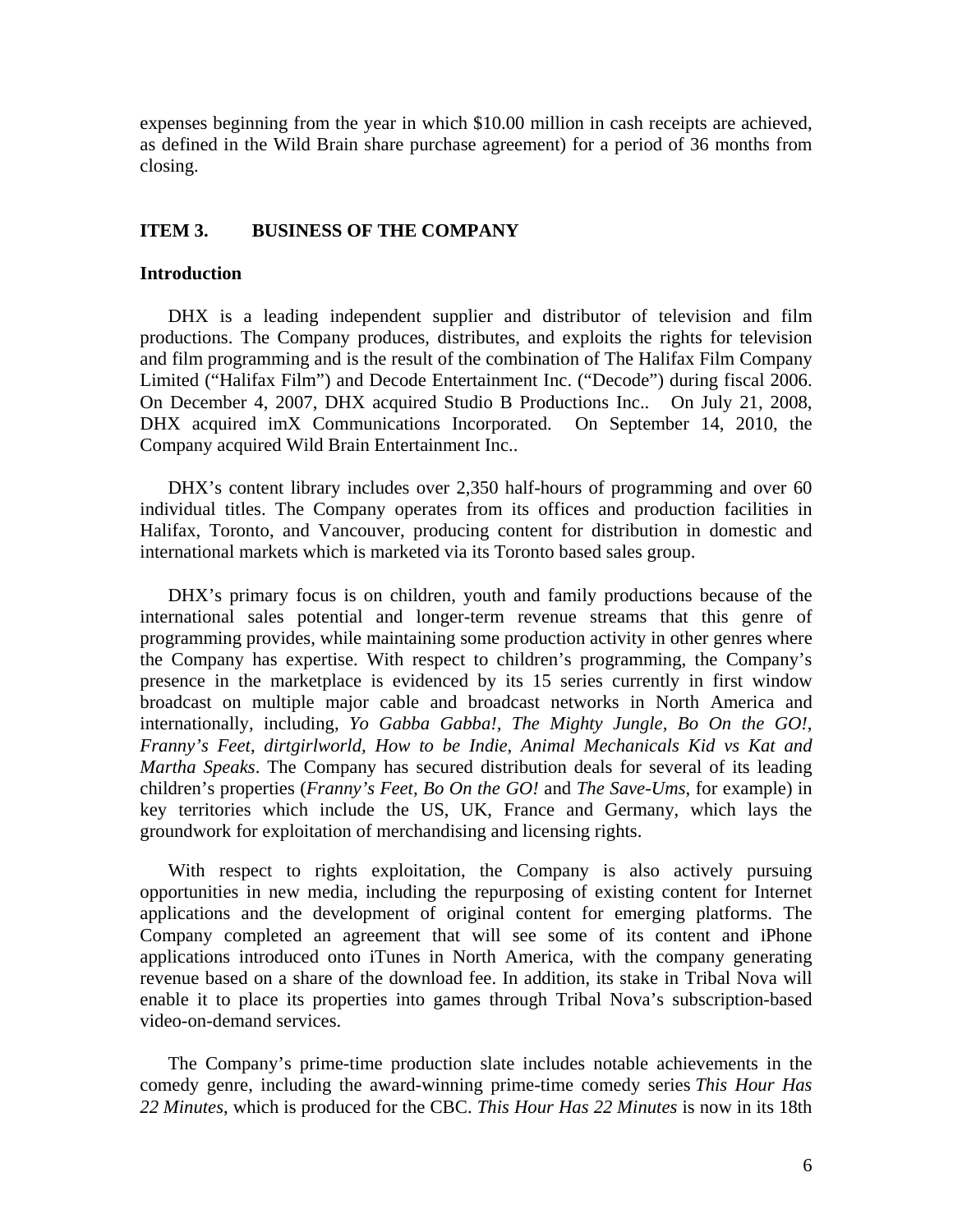season and provides the Company with steady and predictable cash flow while strengthening the Company's reputation as a producer of highly rated, audiencesustaining programming. The Company has also just launched *That's So Weird*, a liveaction sketch comedy series on YTV.

DHX benefits from an advantageous regime of Canadian federal and provincial government tax credits and incentives that have been in place in one form or another for over 35 years and which enables the Company to produce television and film productions for the domestic and international marketplace with limited investment by the Company. This financing environment enables the Company to retain exploitation rights to its productions and build greater value in its library of original productions for exploitation in worldwide and ancillary markets. Canadian producers have ready access to US television markets thanks to geographic and cultural factors such as proximity, common vernacular and shared cultural experience, providing an advantage over non-Canadian producers. These are some of the factors that have contributed to Canada's position as the second largest exporter of English-language audio-visual products in the world after the United States (*CFTPA Profile 2006* published by the CFTPA).

DHX's business model is based on producing audience-winning programming while minimizing financial risk and retaining the maximum exploitation rights associated with a production for the generation of multiple revenue streams. In the case of international co-productions, the Company may share some of a production's rights, such as individual territories for distribution or ancillary rights, in order to meet financing and co-production treaty requirements and to take advantage of a co-production partner's competitiveness in certain areas of ancillary rights. The Company's official co-productions qualify as local content in the co-production partners' territories while giving the co-production partners access to Canadian production financing as well as to the Company's worldwide rights exploitation capability.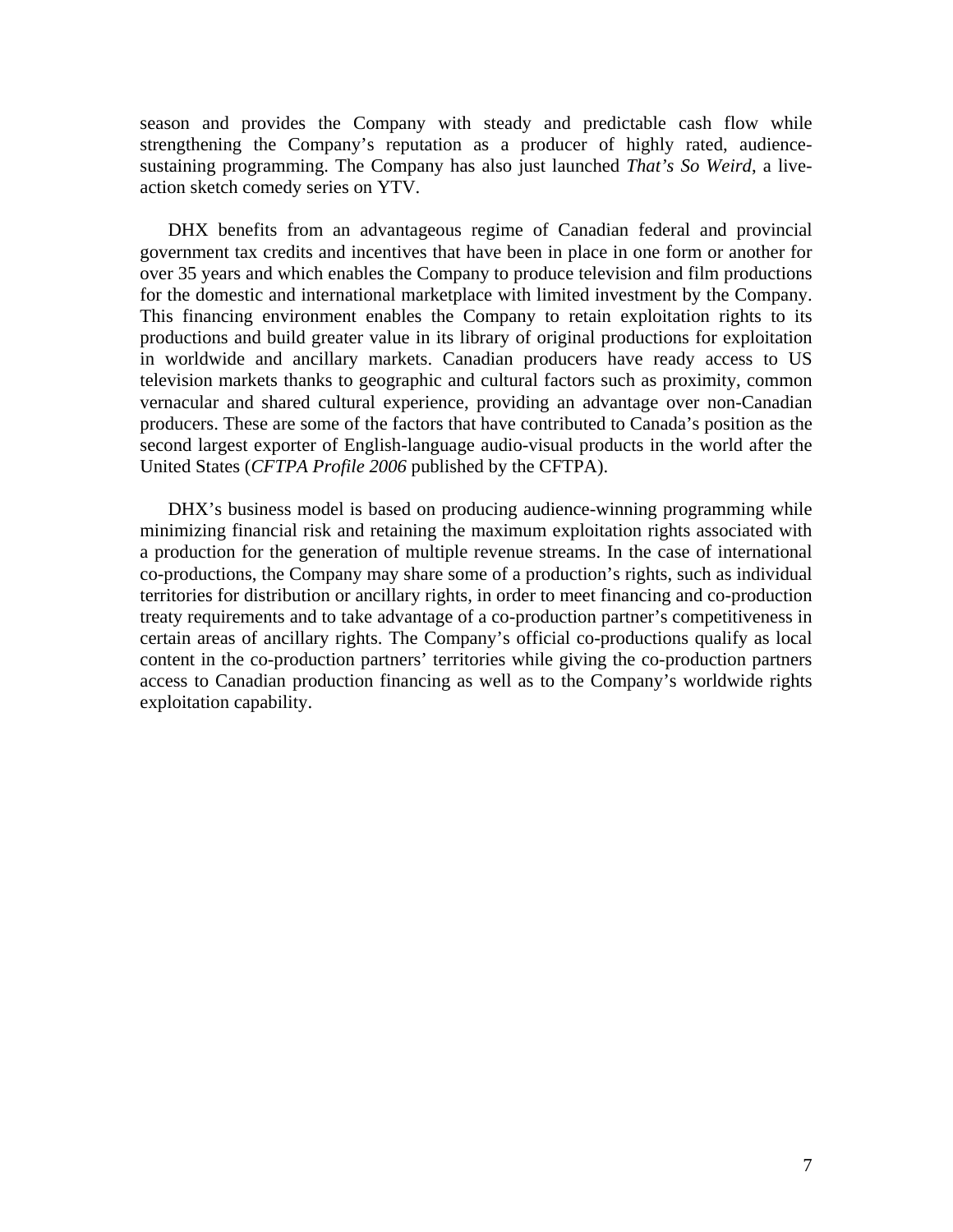

# **DHX MEDIA Business Model**

## **The Company's Business Lines**

Since incorporation and in each fiscal year thereafter, the Company's core business has been television production and distribution. Within its core business DHX has three integrated business lines: production, rights exploitation (television programme distribution and ancillary rights) and interactive. The Company's rights exploitation business encompasses distribution of its productions and exploitation of ancillary rights (which involves licensing rights to merchandisers for fabrication of consumer products based on intellectual property owned by the Company). The Company's interactive business oversees the development, production and exploitation of new media products on interactive, mobile, Internet and new digital platforms. Each of the Company's business lines is described in more detail below.

## *Production Business*

## *Production Strategy*

DHX has four production units. The Halifax Film division produces children's programmes as well as documentaries, prime time comedy and feature films. The Toronto based Decode division is primarily focused on the production and distribution of family and children's programmes. The Vancouver-based Studio B division produces family and children's programmes and specializes in digital and classical animation while the Halifax-based imX division develops and produces mainly feature film projects.

The Company creates and develops original concepts or existing properties (such as books and life stories) into television series and programmes, made-for-television movies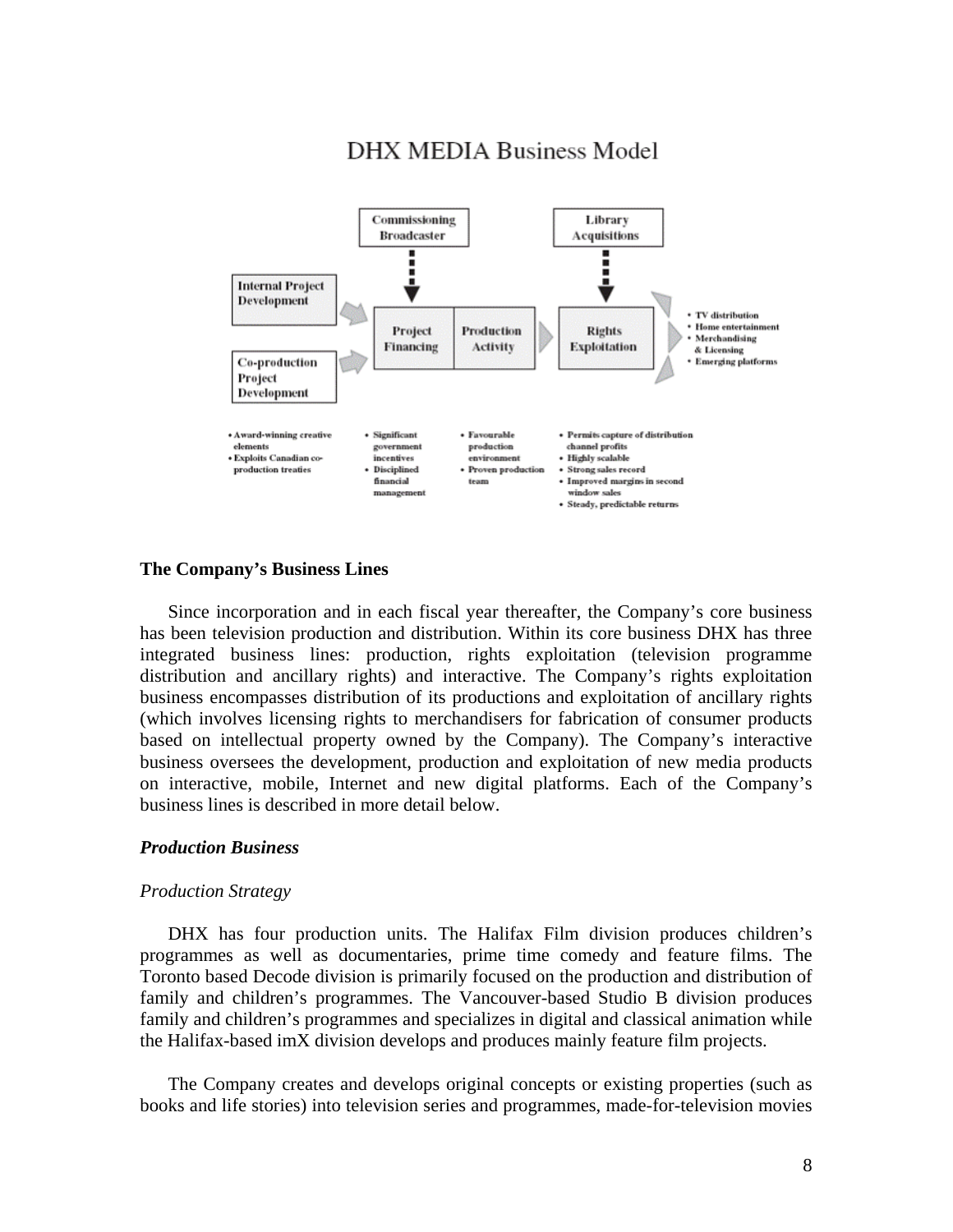and feature films. The Company manages all aspects of a programme's production, from developing original ideas, optioning literary or life rights, to engaging writers, directors, cast and crew, arranging production financing, and overseeing production and postproduction of the programme. The Company works with independent "service" studios and their creative staff on individual projects in order to access a broad talent base and diverse expertise and to employ various production techniques (e.g. cell, digital and stopmotion animation, CGI, live action).

The Company pursues a three-pronged production strategy:

- innovative children and youth programming for the international marketplace;
- international co-productions and partnerships; and
- diversified production slate.

The Company assesses the international appeal, the financing profile, and the longerterm revenue generation potential of each programme it develops and produces. The Company enters into co-productions where the Company considers financial, creative and strategic relationship opportunities to be attractive. Management considers the combination of its focus on audience appealing programmes, its financing advantage, and its international distribution and co-production relationships to be critical to the building of a library of long-term value.

DHX's core production business focuses on superior quality programmes, primarily animation in the children and youth arena, that will appeal to worldwide audiences and that have the potential to generate multiple revenue streams. Children's programming travels across cultures more easily than non-children's programming as it can be more easily dubbed into other languages than live-action programming and can therefore be sold in numerous markets. Management believes that children's programming is particularly attractive due to the potential for longer-term revenue streams, including merchandising and licensing revenue, as it tends not to become dated as quickly as other forms of programming and consequently may be resold for viewing by successive generations of children.

In addition to developing and creating its own productions, the Company actively pursues co-production relationships in order to expand its output and to access international talent to create worldwide brands of value. Canada's international coproduction treaty arrangements will continue to enable the Company to produce 'local' qualifying content for markets outside of Canada. As a result, the Company's coproduction strategy will allow it to expand its reach into other markets that are already major distribution territories for the Company (e.g. France), where significant sources of co-production financing exist. European co-productions will add to the Company's library of European Union quota programming, the value of which Management believes will be enhanced in the long-term. The Company has already established co-production relationships with leading UK independent producers. These collaborations are valuable to the Company because they extend its reputation within the UK while providing efficient financing solutions to both companies. The Company intends to continue its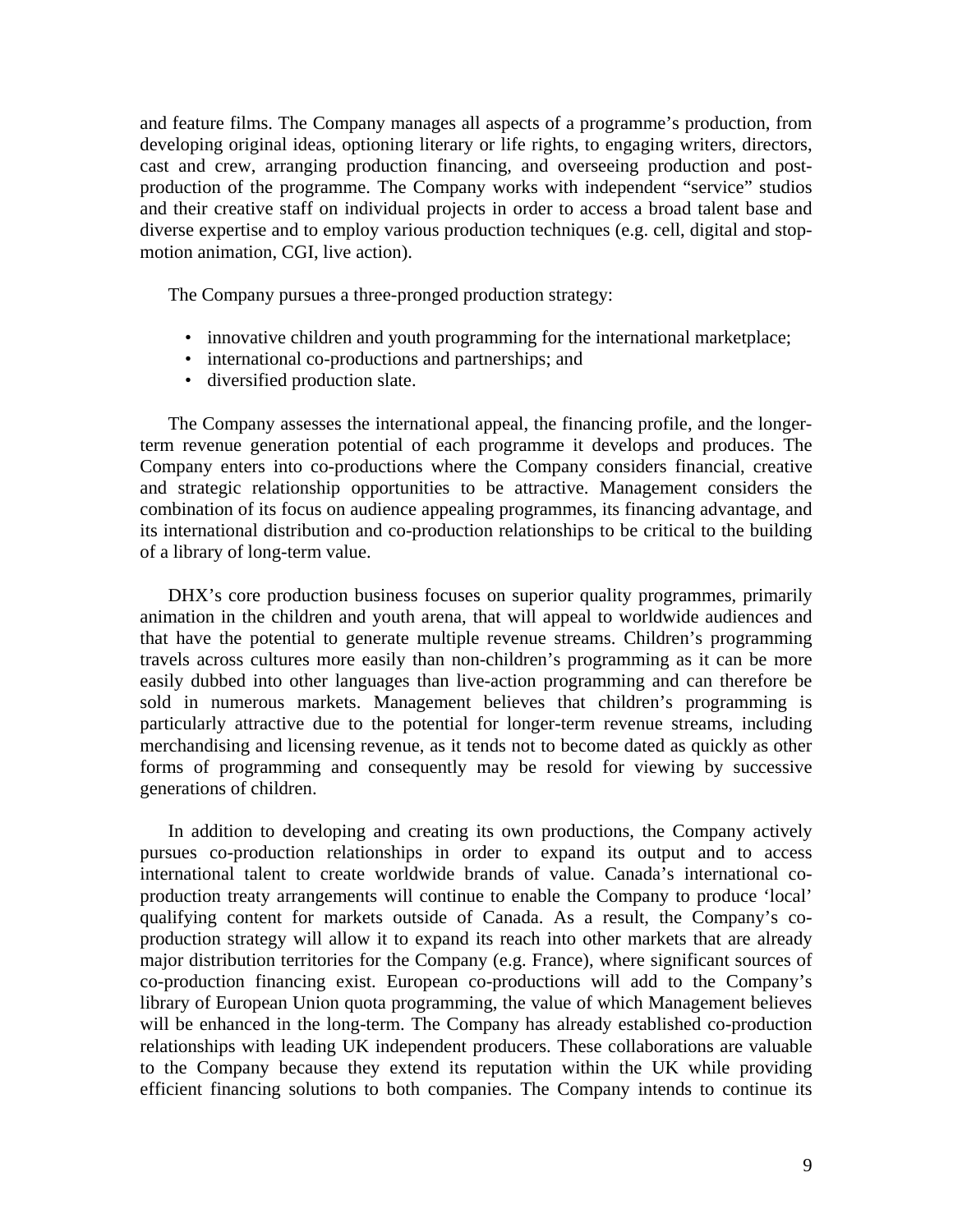focus on UK co-productions in order to access the talent base in the UK. This UK focus allows the Company access to the Canadian financing environment while at the same time benefiting from recent regulatory changes that require UK broadcasters to commission 25% of their schedules from independent producers.

The Company's production strategy also encompasses development of properties outside of its core area of children and youth programming. Diversification of its production slate provides the Company with alternative revenue streams, and access to different markets.

## *Production Financing*

The Company's production financing combines the following key components:

- broadcast license fee:
- pre-sales and/or co-production financing;
- pre-sales of merchandising rights; and
- Canadian government and provincial government labour tax-credits and other public-private incentives.

The Company's financial model for its primary focus within its core business is based on securing third-party financing for at least 85% of a production's direct costs before starting production. The Company is able to achieve this by accessing its extensive international client base for presales, securing a Canadian broadcast commission and by taking advantage of a variety of Canadian government and public-private incentives available to the Company while retaining a majority of the associated rights. This combination of third-party financing effectively lowers the Company's programme finance risk. Management believes the Company's combination of financing advantages compare favourably with production companies operating in other jurisdictions, which may be obliged to give up significant rights and/or to fund production deficits in order to complete production financing. The combination of its well-developed international sales and presales infrastructure and its access to the Canadian production financing environment leads the Company to believe that it is able to achieve a higher return on capital employed than many of its competitors.

With respect to international third-party financing, the Company or its co-production partner secures commissioning or pre-sale license fees from broadcasters and, in the case of official co-productions, may also indirectly benefit from government incentives such as equity investment and tax credits from the partner's country.

In Canada, DHX secures its third-party financing from a combination of commissioning broadcaster license fees, Canadian federal and provincial labour-based tax credits, and a number of government and public-private incentives. These incentives include equity investments and license fee contributions from the Canada Television and Cable Production Fund Equity Investment Program (administered by Telefilm Canada) and License Fee Program ("LFP") (together, "CTCPF"), provincial government equity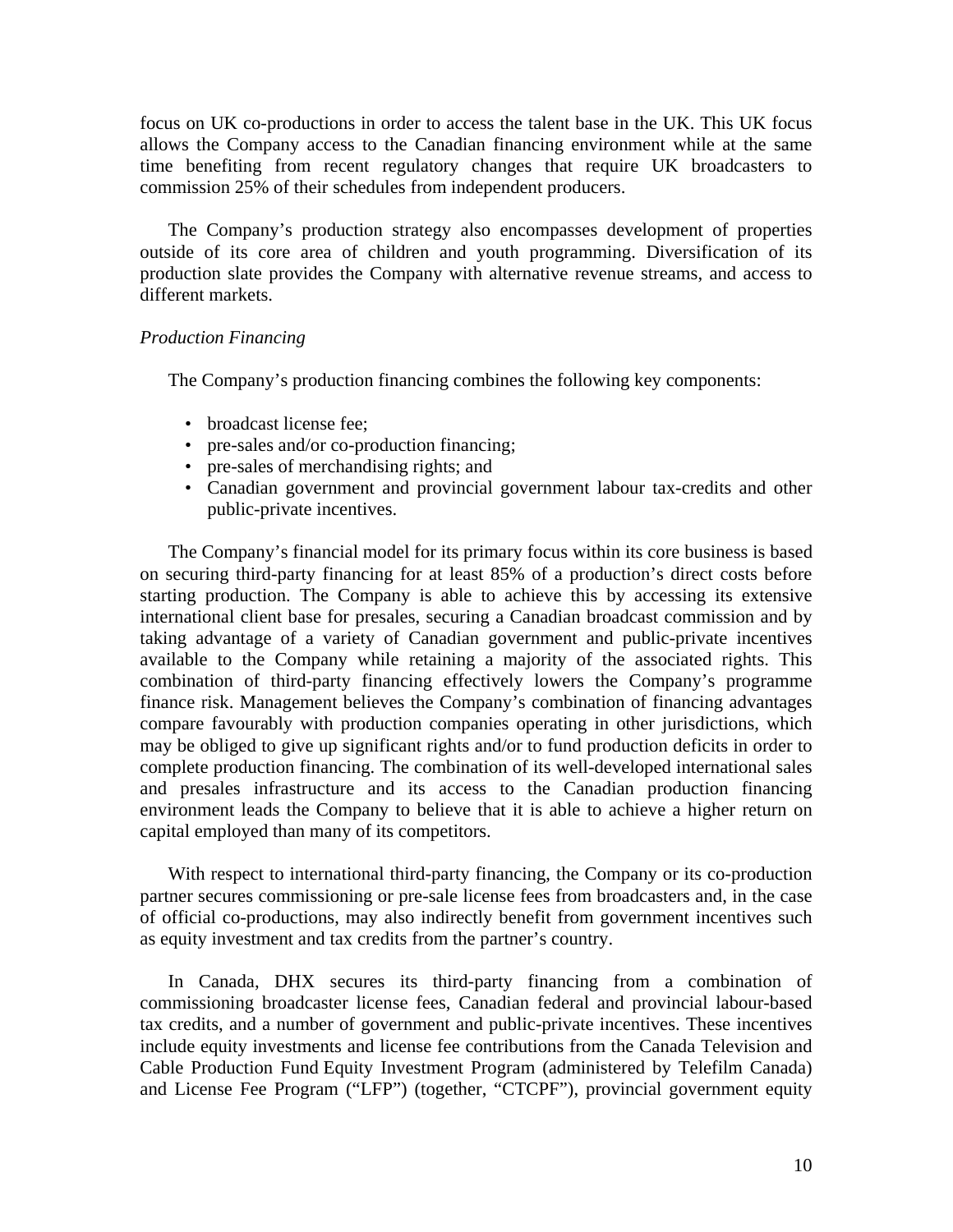investments, provincial government development equity funds as well as public-private equity investments. Any equity investment flows directly to the production company incorporated for that purpose and as such is recouped solely against future returns on that particular property. The Company qualifies all of its productions, including coproductions, for all or some of these incentives, including tax credits for Canadian certified content from the Canadian Audio Visual Certification Office ("CAVCO").

While the Company maintains its low risk profile, the Canadian financing environment and DHX's rights exploitation capability usually allows it to retain a majority of ownership and exploitation rights. In addition to television distribution, these international exploitation rights include home entertainment as well as ancillary markets such as music and literary publishing, merchandising and licensing and new media. In the case of international co-productions, the Company may share rights with its partners where there are significant creative and strategic benefits to both parties.

The diagram below illustrates the Company's third-party financing model for its policy within its children's television programmes to cover at least 85% of the direct cost of its production budgets. Note that while the Company pursues the maximum third-party financing available to it, the sources of financing and amounts committed from each source may vary, perhaps significantly, from production to production from the illustration below.

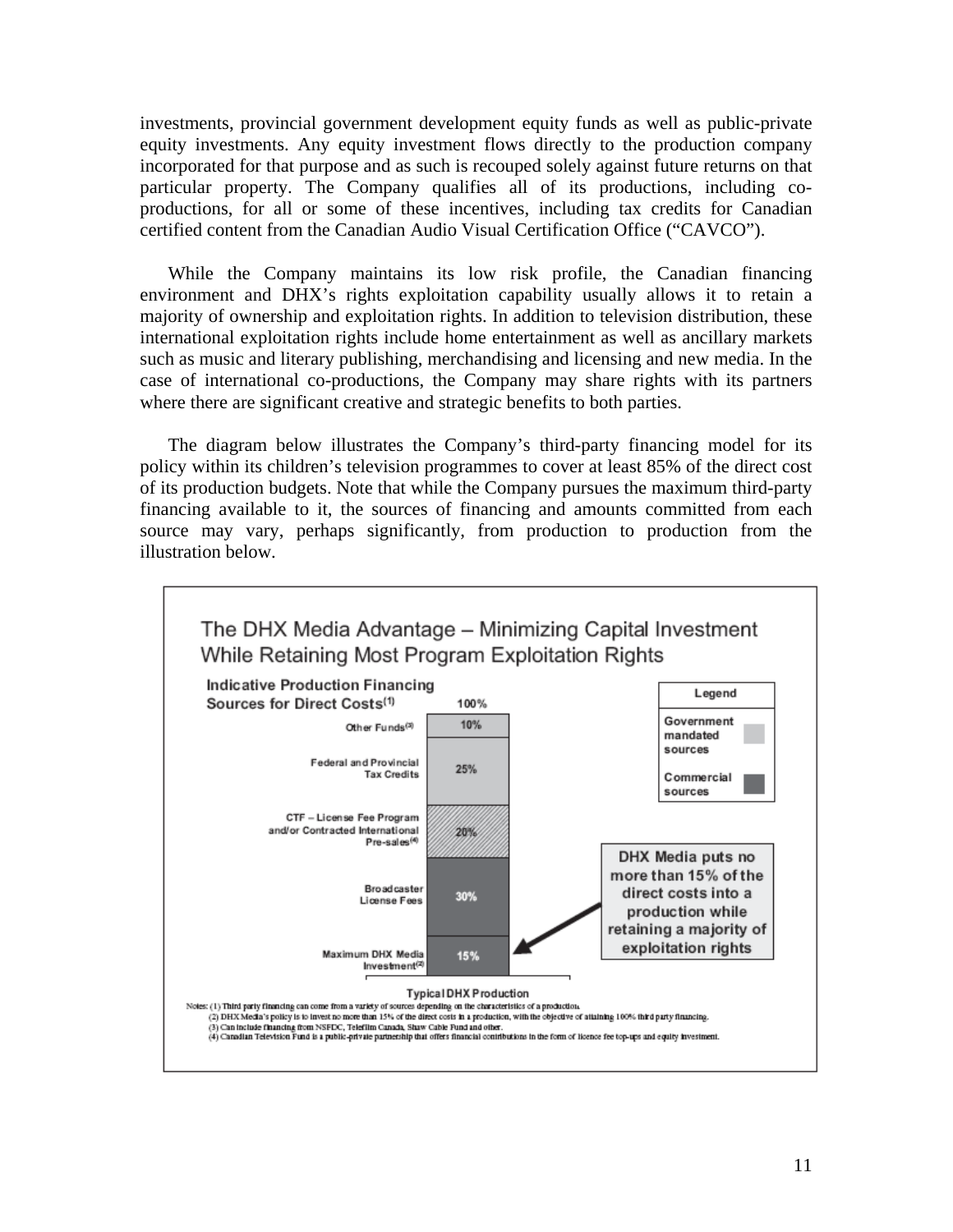Once the Company has secured third-party financing for a production, these commitments are pledged to a bank or other industry lender in order to obtain interim financing. Interim financing is required for the majority of the Company's productions because the timing of cash flows from financing sources does not necessarily match the cash flows required for production. Outstanding interim financing obligations are repaid to lenders as each financing source is collected by the Company. The Company manages each of its productions as a separate company in order to limit liability, to monitor production costs and to manage financing and future revenue streams associated with the production. This structure enables the Company to mitigate the production costs that do not contribute to its own corporate overhead and provides the Company with an efficient structure should it wish to shut down a production for any reason.

All productions are insured for potential losses, accidents and interruptions during the production period. The Company to date has a solid track record for producing its programming on budget and on schedule.

### *Rights Exploitation Business*

The Company distributes its productions through Decode's international sales group, based in Toronto. DHX sells initial broadcast rights to individual broadcasters representing different 'windows' (pay cable, terrestrial, cable and satellite) in their respective territories, sells packages of programmes to individual broadcasters, reuse rights ('library' sales) to existing series with individual broadcasters and pre-sells series in development. The Company maintains relationships with all of the key broadcasters in the children and youth genre in all of the major territories worldwide. The Company's broad base of more than 200 different customers to date has been critical to the Company's growth, enabling it to minimize the effects of downturns in any one market. Since 1999, the Company's international sales group has concluded over 1,300 separate television series distribution agreements generating increasing volume of sales revenue each year, which reached over \$11 million in 2010. Revenues from the Company's distribution have accelerated as the Company increased its market share as the number of productions available for sale has grown and as competitive conditions improve.

The Company has a number of productions (*Yo Gabba Gabba!, Franny's Feet, Bo On the GO!, Animal Mechanicals and Super Why!*) currently on air in major territories which demonstrate merchandising and licensing potential. In the US, the largest and most important market for such licensing programmes, stations making up the national free TV public broadcaster, PBS. PBS commenced broadcasting the Company's preschool property, *Franny's Feet*, in July 2006 and its kids property, *Martha Speaks* in September 2008. PBS has been a critical broadcaster for many children's properties with some of the most successful merchandise and licensing campaigns in the US.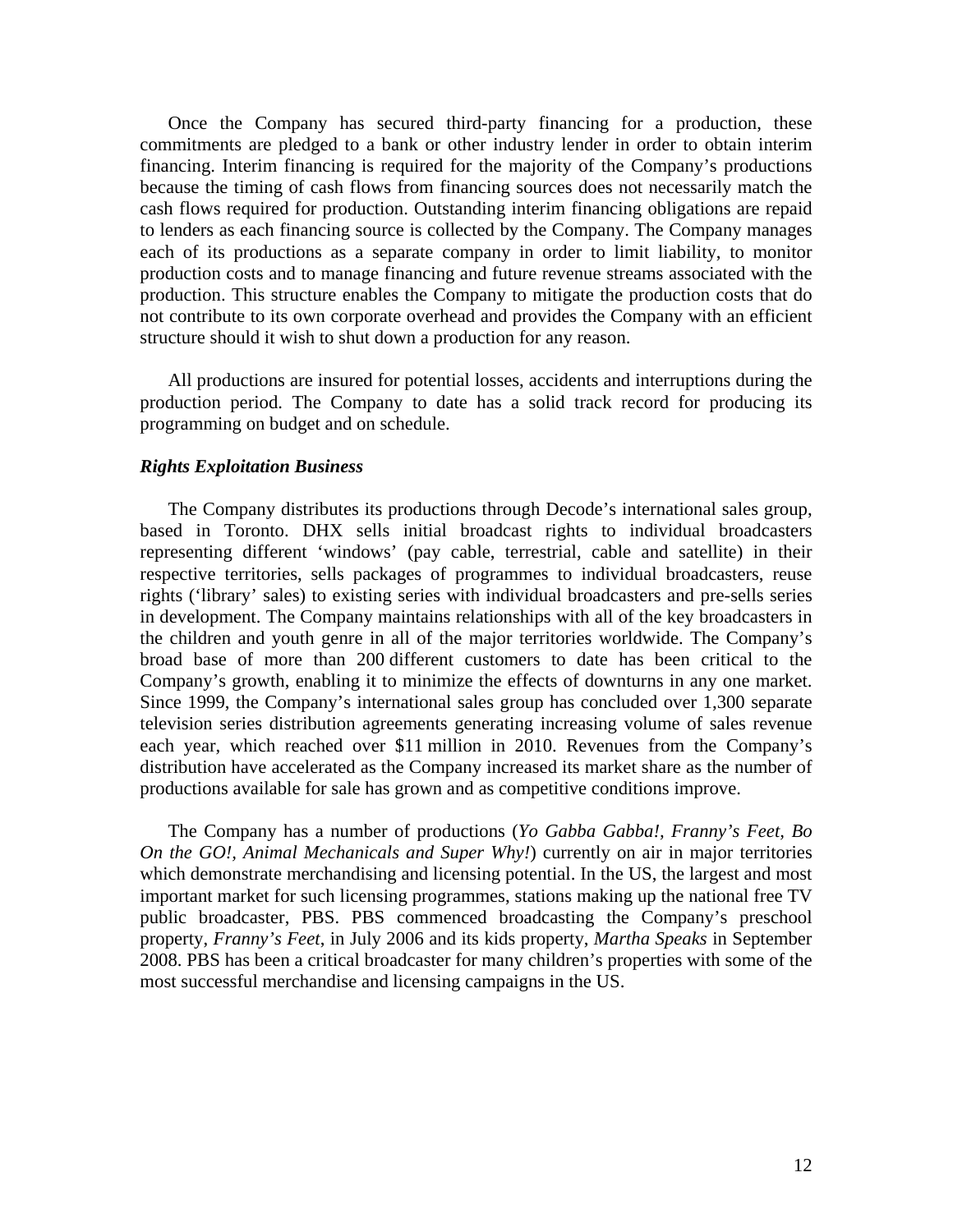The Company's strategy for its merchandising business is to initiate negotiations with consumer product licensing companies and/or agents once it considers that a brand has achieved an appropriate level of development and market acceptance. In this way, the Company will not prematurely launch a product campaign associated with a little known property, but instead defer entering into arrangements until some level of demand has been created via television exposure.

With the acquisition of Wild Brain Entertainment Inc. the Company's licensing division builds on the global properties from its production subsidiaries. The licensing slate includes *Franny's Feet*, *Animal Mechanicals*, *Bo On the GO!*, *dirtgirlworld* and *Kid vs Kat*, as well as third-party content currently represented by the Company such as *Grandpa In My Pocket*.

## *Interactive Business*

DHX's interactive division operates out of Toronto and Halifax and develops, produces and distributes new media content across many interactive platforms including websites, online video interface, online games and other interactive applications. The division licenses websites and other interactive assets to broadcasters worldwide and have provided important added value to the Company's worldwide television programme customers, which are focused on extending their broadcast brands to the Internet and other new media applications. To date, the Company's websites and interactive components have been licensed to 18 territories and translated into eight languages.

The Company's new media strategy is to build upon its expertise to create content for new platforms such as mobile phones, personal handheld devices and non-traditional broadcast media, to build highly-engaging interactivity into the narrative of shows across many platforms and to generate original online content. It also strives to develop revenue streams with strategic partners through licensing of interactive content, target broadcastto-web content to broadcasters and develop connections to online sales and merchandising.

In pursuit of this strategy, the Company is generating revenue by achieving the following:

- posted comedy sketches from the past five seasons of *This Hour Has 22 Minutes* onto ad-supported video services such as Joost and You Tube;
- some of the Company's video content is sold through Apple's iTunes Canada video store;
- launched its first interactive TV game on the Bell ExpressVu platform;
- launched its first application for the iPhone; and
- launched living stories applications for the iPhone and iPad.

The Company continues to invest in this area of content development and technical expertise in order to capitalize on the expansion of media consumption around the world.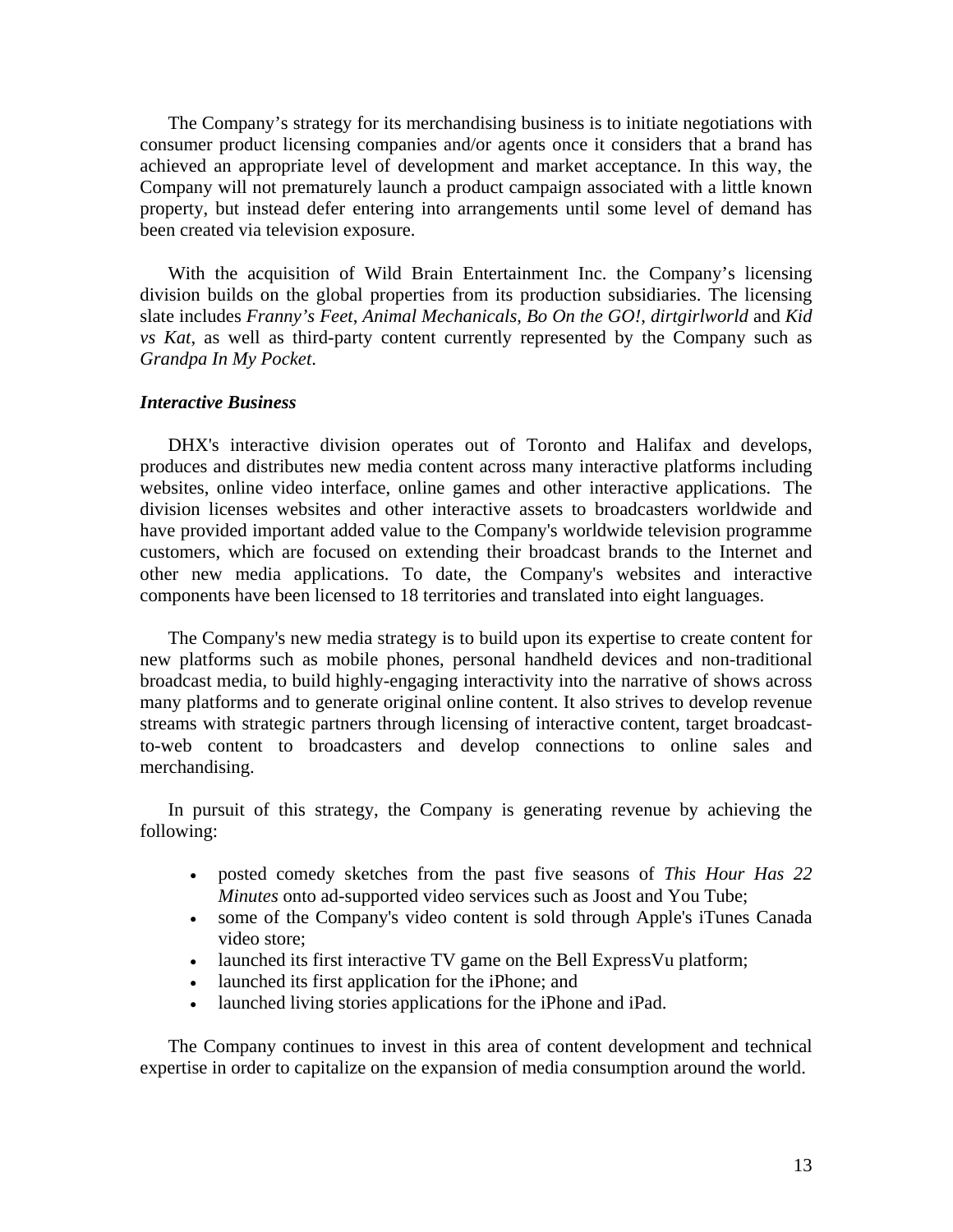## **DHX Productions**

## *Current Productions*

The Company's following titles have been commissioned by Canadian, UK, US or European broadcasters for production in Fiscal 2010 and Fiscal 2011.

*Animal Mechanicals* a CG animation action/adventure series for preschoolers that combines the excitement of monster truck rallies with the fantastic world of mythical animals, continues to boast strong ratings on Kids' CBC. In addition, the series will launch on U.S. broadcaster The Hub, starting October 2010. *Animal Mechanicals* is currently in production of Season III (15 x :11) at DHX's Halifax Children's Studios, increasing the total number of episodes to 73.

*This Hour Has 22 Minutes* currently in its 18th season for CBC Television with audience favorites Mark Critch, Gavin Crawford, Cathy Jones and Geri Hall. Armed with political satire, ambush, sketch comedy and parody, the multi-award winning *22 Minutes* has been a long time favourite of CBC viewers. *22 Minutes*, Season XVII was recently nominated for a Gemini Award in the category of 'Best Ensemble Performance in a Comedy Program or Series'.

*Super WHY!* is the first superhero series that helps children learn to read through interactive fairytale adventures. The half-hour CGI animation series was commissioned by CBC in Canada and PBS in the United States, with a second season of x episodes commissioned by both broadcasters. *Super WHY!* is a coventure with New York-based production company Out of the Blue Studios LLC, the show's creator. DHX co-distributes the series worldwide with Out of the Blue Worldwide LLC.

*Martha Speaks* follows the adventures of Martha, a loveable dog whose appetite for alphabet soup gives her the power of human speech. A dog's breakfast of messes and hilarious entanglements ensue for Martha, her family and the unsuspecting people of her town who make up the comic heart of the series. *Martha Speaks* is currently being broadcast on PBS Kids, TVO, Knowledge, BBC and France 5, with additional sales to Discovery Kids Latin America and Nickelodeon Australia. The fourth season of *Martha Speaks* is currently in pre-production with delivery scheduled in 2011. In addition, *Martha Speaks* is also successfully expanding into consumer products, with plush toys, DVDs and TV tie-in books already at retail. The *Martha Speaks* TV tie-in books are part of a worldwide master publishing deal with Houghton Mifflin Harcourt.

*Pirates! Adventures in Art*, a pre-school series that combines art technique, art history and D.I.Y. projects by playing off the resourcefulness of pirate life is currently in production of Season I (16 x :11) at DHX's Halifax Children's Studios and is scheduled to launch on CBC in November 2010. As well, Season II (20 x :11) has been commissioned by CBC.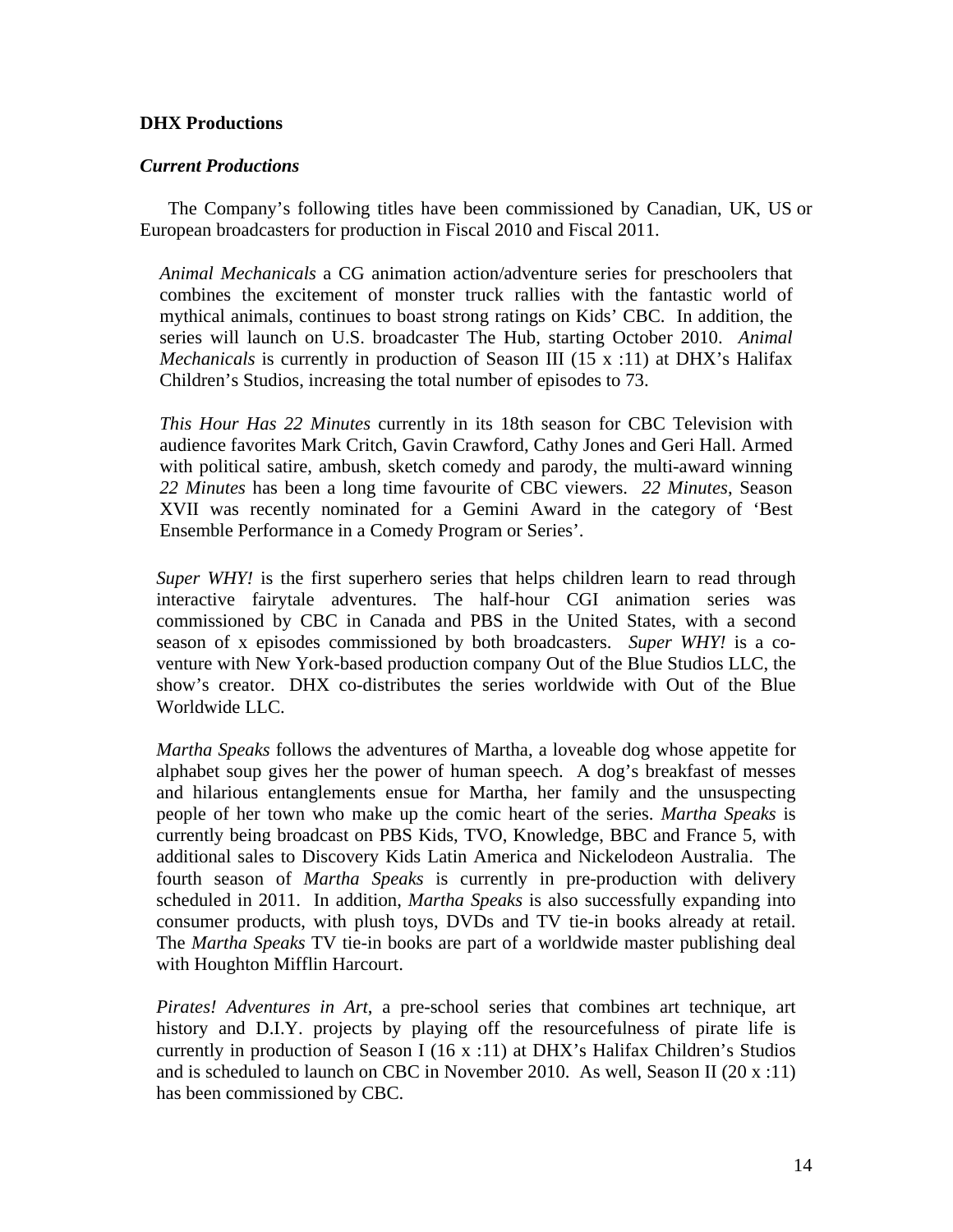*That's So Weird!* is a live-action sketch comedy series co-produced with YTV. Featuring an ensemble cast of seven young, talented sketch players from across Canada, the half-hour series provides a weekly slice of the outrageous and bizarre programs generated by the teen-operated network So Weird TV. YTV commissioned a second season of 13 half-hour episodes of *That's So Weird!* that will premiere on October 6, 2010 (13 x :30). The first season of the series received three 2010 Gemini Award nominations and has been sold internationally to broadcasters in Latin America and Australia.

*Kid vs Kat* is an animated comedy series for kids 6-11 that airs in over 100 territories and is produced by DHX's Vancouver Studio, in association with YTV and Disney XD. The second series of *Kid vs Kat,* with 26 x :22 (52 x :11) episodes is currently in production, the first episode deliveries were made in July 2010, with complete delivery scheduled for December 2010. The second season launched on YTV Canada September 2010. The series has also been nominated for a 2010 Gemini Award in the category of Best Animated Program.

*dirtgirlworld* produced with mememe productions, completed production of its first season of 52 x :11 (26 x :22) episodes for CBC Television, ABC Australia and Cbeebies in the UK. This music-centric series explores the natural world and invites the audience to 'go get grubby' in the big world outside. The series launched on all three commissioning broadcasters in Q4 2009 and subsequently launched in the US on PBS KIDS' Sprout in March 2010.

*Waybuloo* a co-production with RDF Media Group is a preschool series that blends CGI and live action while encouraging children to explore their emotions and relationships. The series airs on CBeebies and the UK and Treehouse in Canada and has sold to over 70 territories worldwide, with Fisher Price as the global master toy partner and Egmont as the worldwide publisher (excluding North America). The BBC re-commissioned another 50 episodes of the series that went into production this summer, after production is complete there will be a total of 150 x :19 episodes, with the first new episodes premiering on CBeebies later in 2010.

*Befriend and Betray* tells the story of Alex Caine, a civilian infiltrator-for-hire who helps law enforcement agencies battle some of the world's most dangerous criminal organizations. His private life is no less complicated. Based on a true story.

## **Specialized Skill and Knowledge**

The Company's senior Management team collectively has over 100 years experience in the television and film production industry, with numerous awards of excellence including an Academy Award as producers of the feature documentary *Bowling for Columbine* in 2002. Under the direction of Management, Decode was recognized in 2001 and 2003 as one of "Canada's 50 Best Managed Private Companies". Senior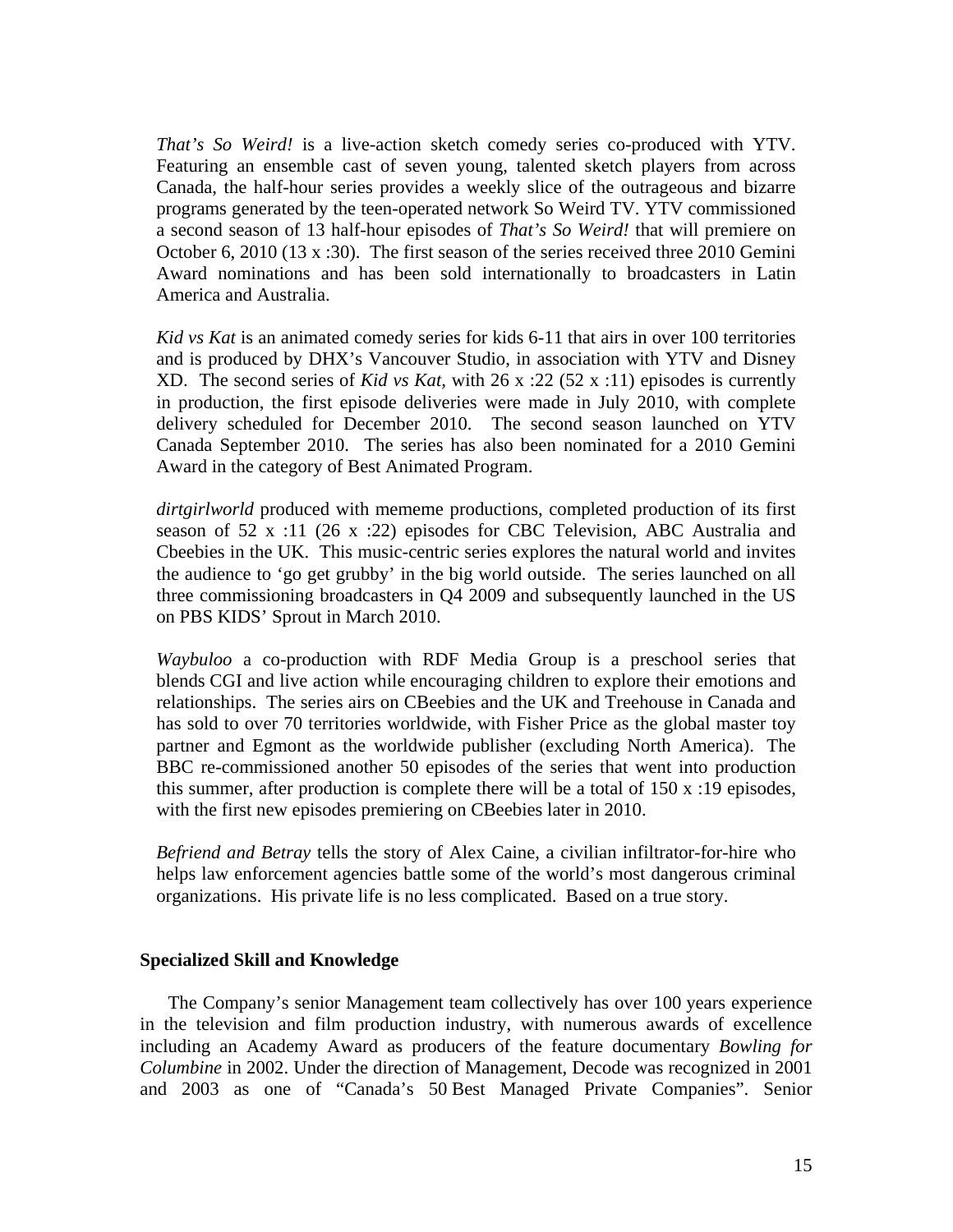Management brings together complementary skills, expertise and extensive experience in every aspect of the television and film production industry, including production, financing, and international sales and marketing. Prior to forming the Company, part of the Company's senior Management team headed Salter Street Films, a publicly traded entertainment company which was purchased in 2001 by Alliance Atlantis. See "The Company" and "Directors and Officers".

## **Customers**

 DHX's target customers are, in large part, made up of conventional and specialty terrestrial and cable/satellite television broadcasters in the US, the UK, Canada and other international markets. The Company targets the following broadcasters who are currently clients of the Company.

| <b>US Networks</b><br><b>UK Networks</b>                                                                                                                                                                                                                                                                                                                                                                                                                                                                                                                  | <b>Canadian Networks</b><br><b>International</b><br><b>Networks</b>                                                                                                                                                                                                                                                                                                                                                                                                                                                                                                                    |
|-----------------------------------------------------------------------------------------------------------------------------------------------------------------------------------------------------------------------------------------------------------------------------------------------------------------------------------------------------------------------------------------------------------------------------------------------------------------------------------------------------------------------------------------------------------|----------------------------------------------------------------------------------------------------------------------------------------------------------------------------------------------------------------------------------------------------------------------------------------------------------------------------------------------------------------------------------------------------------------------------------------------------------------------------------------------------------------------------------------------------------------------------------------|
| BBC America (1)<br>BBC(1)<br>Cartoon Network(1)<br>BSkyB(1)<br>CBC(1)<br>Comedy Central(1)<br><b>BBC</b> Scotland<br>The $Hub(1)$<br><b>Cartoon Network</b><br>CTV Inc.<br>The Disney<br>UK(1)<br>Channel(1)<br>Channel $4(1)$<br>Channel $5(1)$<br>Lifetime(1)<br><b>MTV</b><br>Discovery Channel<br>Teletoon(1)<br>National Geographic<br>UK(1)<br>Channel(1)<br>The Disney<br>YYV(1)<br>Channel UK $(1)$<br>Nickelodeon(1)<br>VRAK(1)<br>PBS(1)<br>Flextech<br>Sci Fi Channel<br>Televation(1)<br><b>GMTV</b><br>Starz Encore(1)<br>Jetix(1)<br>ITV(1) | ABC Australia(1)<br>Alliance Atlantis Broadcasting (1)<br>Canal+ (France) $(1)$<br><b>CHUM</b> Television<br>France Television 2, 3<br>& 5(1)<br>The Family Channel(1)<br>Mediatrade $(Italy)(1)$<br>Global Television Network(1)<br>Nickelodeon<br>Societe Radio Canada(1)<br>(internal)(1)<br><b>Cartoon Network</b><br>(internal)(1)<br>$Tele$ Quebec $(1)$<br>The Disney Channel(1)<br>(international)<br>Jetix Europe $(1)$<br>Super RTL<br>(Germany)(1)<br>$ZDF$ (Germany) $(1)$<br>Kinderkanal<br>(Germany)(1)<br>$ARD$ (Germany) $(1)$<br>Discovery Channel<br>(Latin America) |

(1) Current customers of the Company.

The Company's clients number in excess of 200 broadcasters or major rights buyers.

## **Competition**

\_\_\_\_\_\_\_\_\_

There is a multi-billion dollar television market worldwide in addition to an even larger market for licensing and merchandising of children's products. The television market is a strategic entry point for building exposure to and awareness of a brand among children and often acts as an important marketing tool for the brand.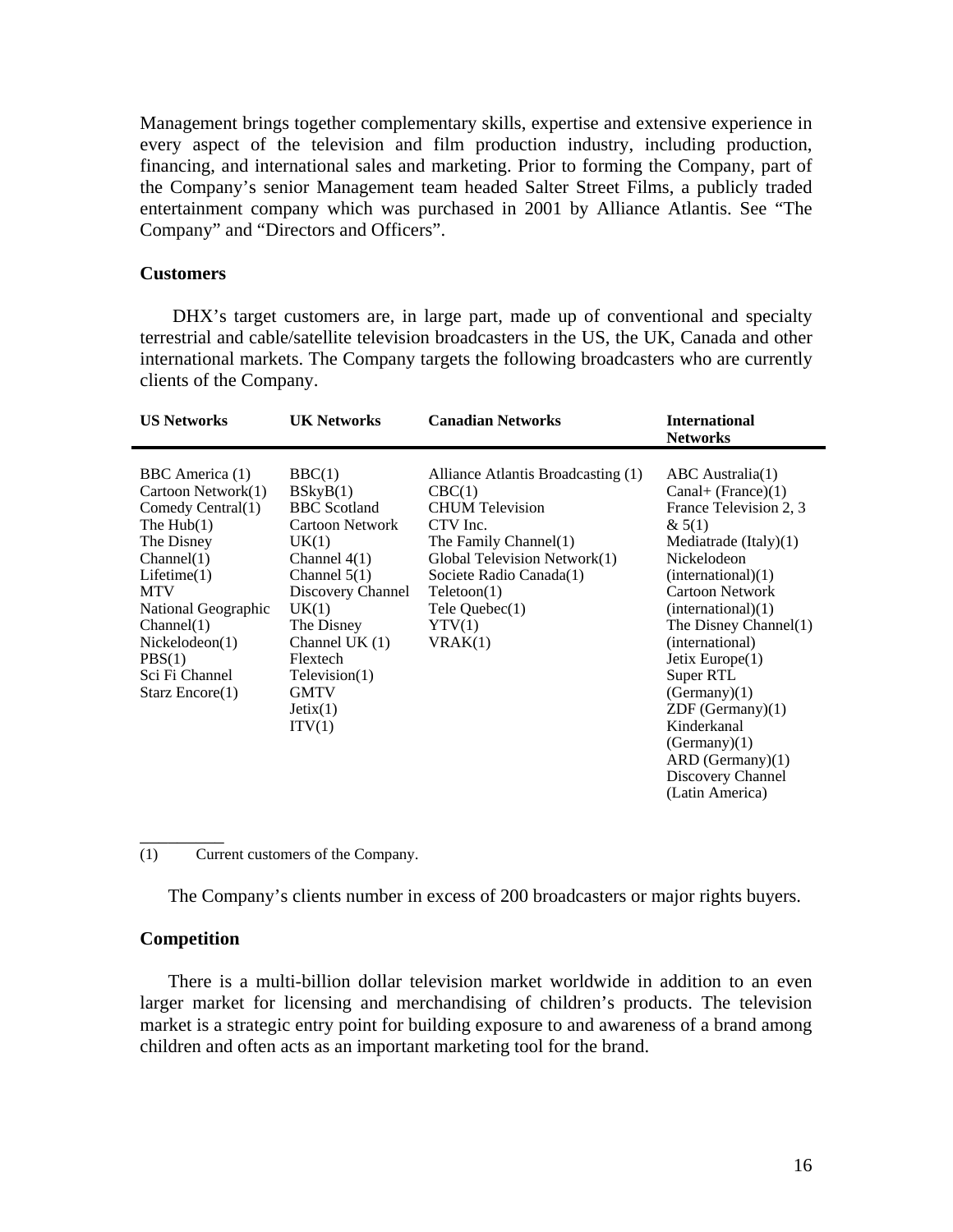The Company's competitors can be segmented into two groups: Canadian production companies and international production companies.

## *Canadian Production Companies*

The Company considers other Canadian producers that have access to the same financing environment in Canada and compete with the Company for programme commissions from Canadian broadcasters as its domestic competitors. Management believes that few of the Company's Canadian competitors have the Company's international distribution infrastructure and extensive international customer base which can be sourced to provide pre-sales and co-production financing.

According to the CFTPA, there are nearly 400 producers in Canada, most of which have market share of less than 1%. The Company has identified the following companies as its competitors in the Canadian market, identified by focus on children's productions and cross-genre production:

| <b>Other Canadian Producers</b>     |
|-------------------------------------|
|                                     |
| Canwest Global Communications Corp. |
| <b>Entertainment One</b>            |
| <b>Breakthrough Entertainment</b>   |
| Galafilm Inc.                       |
| Peace Arch Entertainment            |
| Shaftesbury                         |
| <b>Brightlight Pictures</b>         |
| <b>Temple Street</b>                |
|                                     |
|                                     |

## *International Production Companies*

DHX also competes with international production and distribution companies for sales to international broadcasters. The following are examples of international production and distribution companies, with those having a focus on children's productions identified separately from those having a more general focus:

| <b>Children's Entertainment Producers</b> | <b>Other International Producers</b> |
|-------------------------------------------|--------------------------------------|
|                                           |                                      |
| US Major Producers and Distributors       | Content Film                         |
| Buena Vista International (Disney)        | Freemantle Media                     |
| MTV Network Int (Nickelodeon)             | Granada                              |
| Warner Brothers International Television  | <b>RDF</b> Media Group               |
| (Cartoon Network)                         | <b>Shed Productions</b>              |
|                                           | <b>TV</b> Corporation                |
|                                           | All 3 Media                          |
|                                           |                                      |
| $\mathbf{r} \cdot \mathbf{r}$             |                                      |

*US Independent Producers and Distributors* Scholastic Entertainment Inc.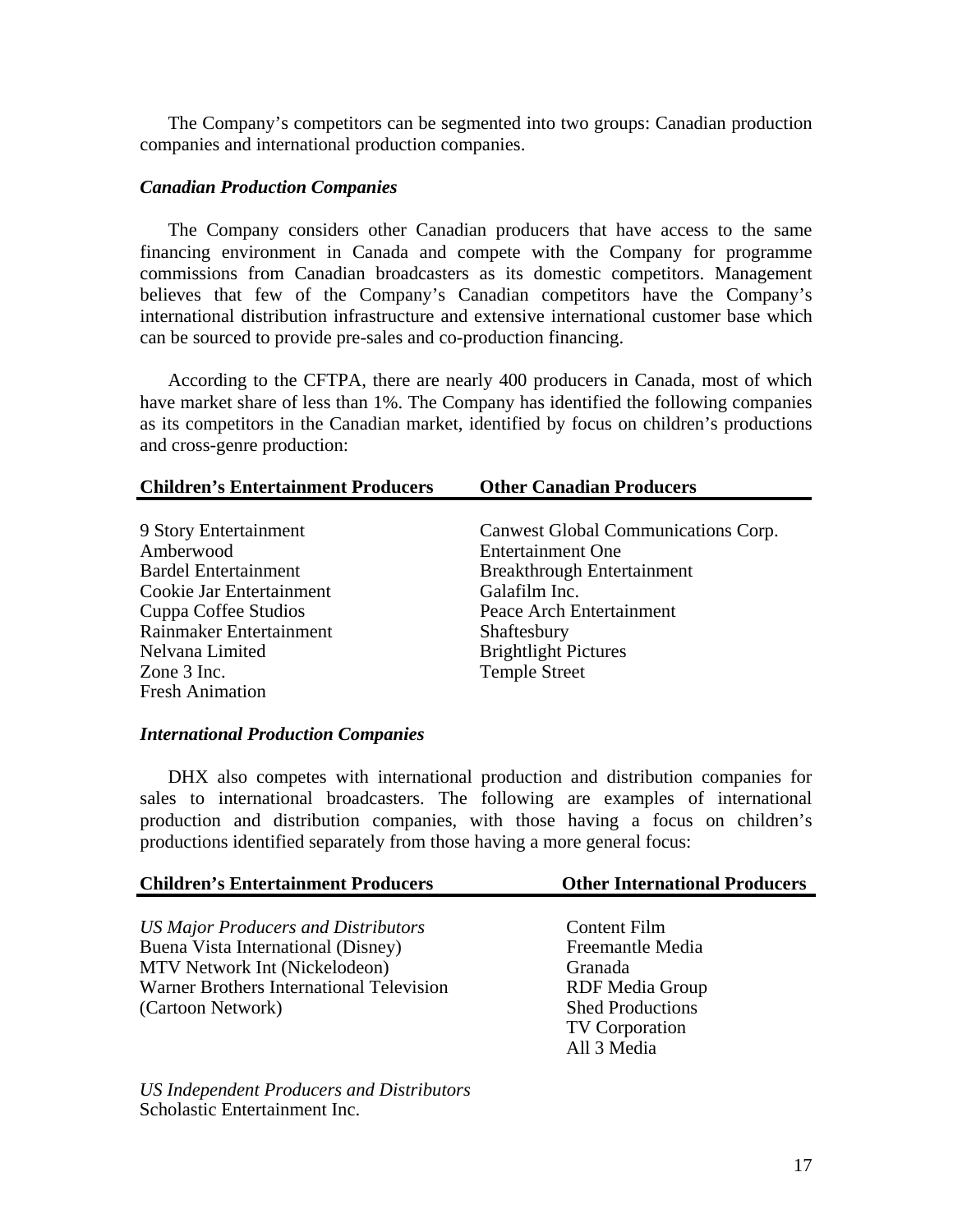Sesame Workshop Classic Media

*International Independent Producers and Distributors* Chorion PLC HIT Entertainment Marathon Media Millimages S.A. Moonscoop Target Entertainment Studio 100

#### **Facilities**

The Company owns office space at 5466 Spring Garden Road in Halifax, Nova Scotia, with 6,500 square feet of available space. The Company has obtained two mortgages from the Business Development Bank of Canada, one for \$2.49 million which bears interest at a rate of Business Development Bank of Canada's floating base rate minus 1.0%, has an amortization of 15 years with no renewal option, and of which \$1.63 million remains outstanding as of June 30, 2010, and a second mortgage for \$1.08 million which bears interest at a rate of Business Development Bank of Canada's floating base rate minus 1.0%, has an amortization of 15 years with no renewal option, and of which \$0.79 million remains outstanding as of June 30, 2010. The Company also leases space in its new premises to other tenants.

Decode currently leases office space at 235 Carlaw Avenue, Toronto, Ontario in which its executive offices and production studio are located. The term of the lease commenced on August 1, 2008 and will expire on December 31, 2018. Decode pays gross rent of \$35,425 per month for 21,800 square feet of space of which it sublets 6,000 square feet to a third party.

Halifax Film leases studio space for its computer graphic children's studio facility in Halifax, Nova Scotia. The term of the lease commenced on December 1, 2007 and ends on January 31, 2012. Halifax Film pays basic rent of \$7,362 per month as well as additional rent of \$5,301 per month for 8,835 square feet of office space.

Studio B leases office space at 190 Alexander Street, Vancouver, British Columbia. Studio B paid \$28,441 per month for 24,378 square feet in the first year of its term, which commenced on January 1, 2007 and continues for five years until December 31, 2011. There is a fifty cent per square foot increase in rent per annum. The lease is triple net with Studio B responsible for its proportionate share of property taxes, operating costs and utilities.

Wild Brain leases two office spaces at 15000 Ventura Blvd., Sherman Oaks, California. Wild Brain pays a base rent of \$26,000 per month for a 13,796 square foot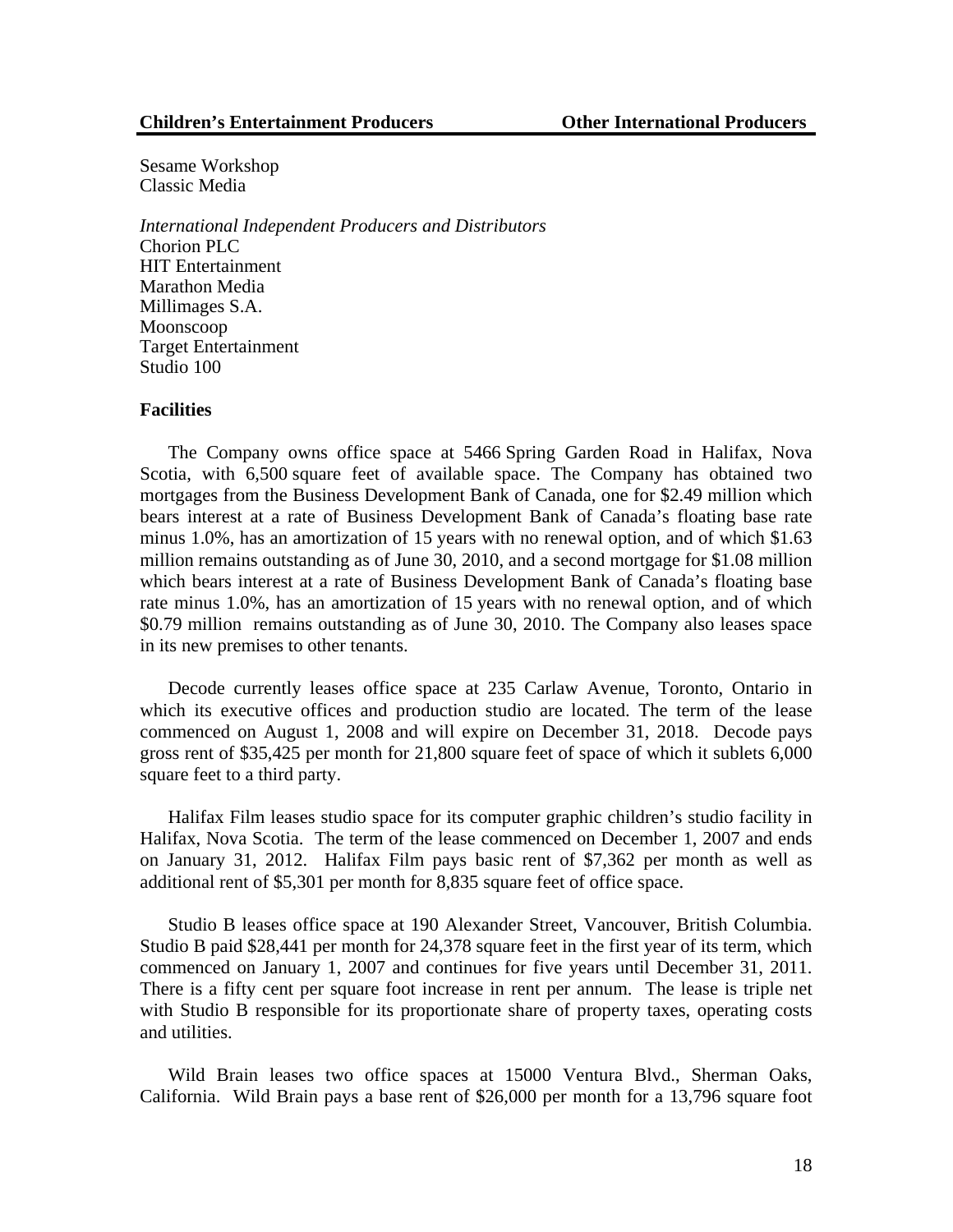portion and \$2,000 per month for a 880 square foot portion. Wild Brain is responsible for its proportionate share of property taxes, operating costs and utilities. The terms of the leases commenced on May 1, 2010 for the 13,796 square foot portion and on July 15, 2010 for the 880 square foot portion. Both leases expire on April 30, 2011.

The Company leases office space at 9465 Wilshire Blvd., Beverly Hills, California. The Company pays a base rent of \$3,496 per month for 874 square feet for the first year of its term, which commenced on April 1, 2010 and continues for three years until April 1, 2013. There is a twelve cent per square foot increase in rent per annum. DHX is responsible for its proportionate share of property taxes, operating cost and utilities.

## **Employees**

At June 30, 2010 the Company had 126 full-time employees. Thirty-four of these employees are based in three locations in Halifax, while 72 are based at the Company's facilities in Toronto 3 are based in Los Angeles, California and 17 are based in Vancouver. In addition, the Company retains individuals on a temporary contract basis, including directors, cast and crew, with the appropriate skills and background as required for particular projects under development or in production. During the year ended June 30, 2010 ("Fiscal 2010"), the Company retained approximately 304 temporary workers. Given the extent of the Company's production portfolio, it is able to maintain its access to skilled animators, artists, lighting crews, directors and line producers, by being able to provide relatively constant work. Many of the leading digital animation software titles were developed by Canadian companies, and animation schools such as Sheridan College in Oakville, Ontario, are leading training centres for animators. There are a number of independent animation studios across the country that can be engaged on a "work for hire" basis that can be used to manage production capacity while minimizing fixed overhead costs.

#### **ITEM 4. DIVIDENDS**

Holders of Common Shares are entitled, subject to the rights, privileges, restrictions and conditions attaching to any other class or series of shares of the Company, to receive dividends if, as and when declared by the board of directors of the Company. The Company may pay a dividend in money or property or by issuing fully paid shares. However, the Company may not declare or pay a dividend if there are reasonable grounds to believe that (a) the Company is, or would after the payment be, unable to pay its liabilities as they become due; or (b) the realizable value of the Company's assets would thereby be less than the aggregate of its liabilities and stated capital of all classes.

No dividends have been declared or paid on the Common Shares of the Company since May 15, 2005. The Company will consider paying dividends in the future depending upon the Company's results of operations, capital requirements and other relevant factors.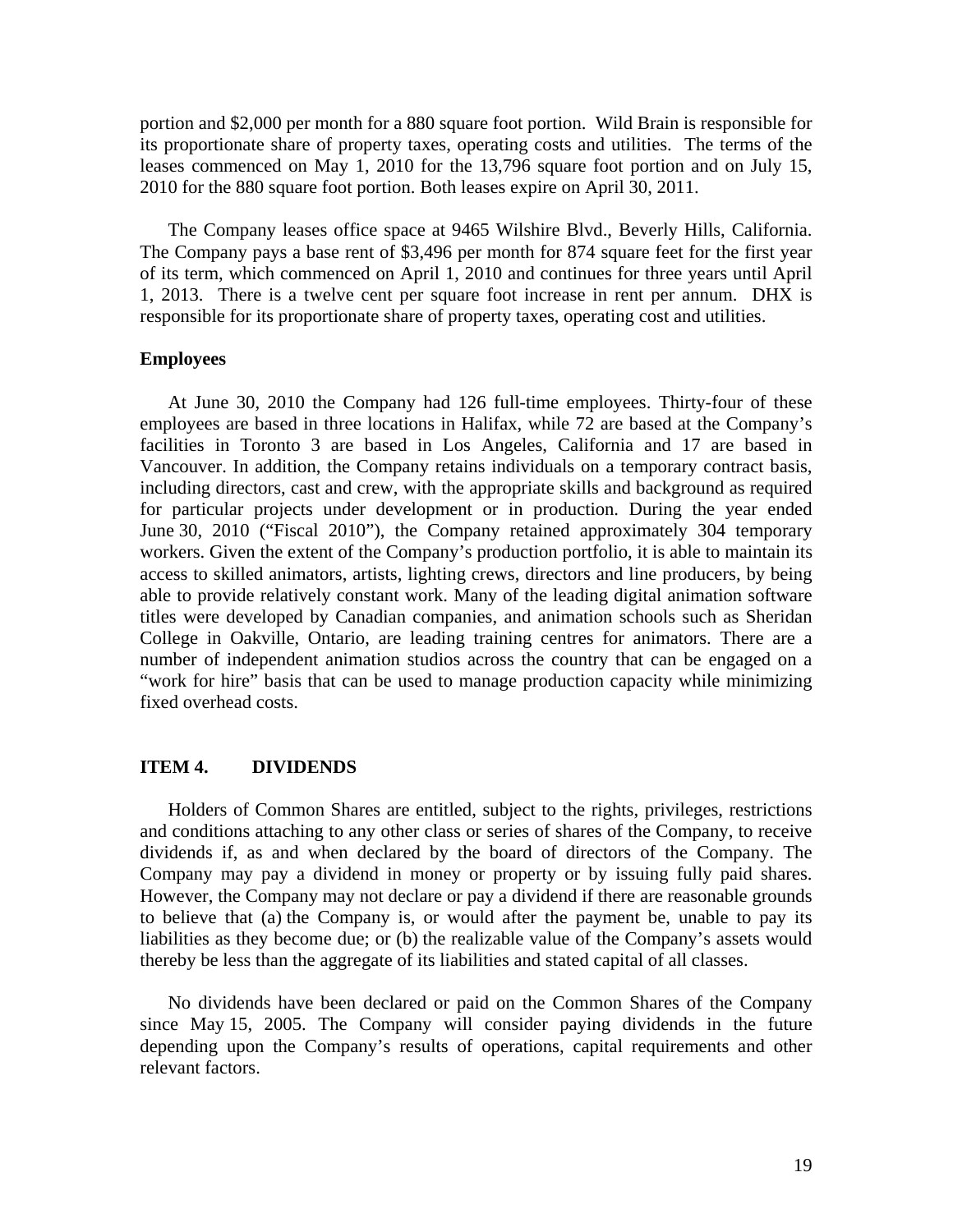## **ITEM 5. DESCRIPTION OF SHARE CAPITAL**

The following description refers only to the Company's share capital and not to any of its subsidiaries. The Company's share capital is authorized under and subject to applicable provisions of the Canadian Business Corporations Act ("CBCA"). Any amendment to the Company's authorized share capital, or any other provision of its Articles of Continuance, is subject to shareholder approval as required by the CBCA. For a more detailed description of the Company's share capital, please refer to the provisions of the Articles of Continuance.

At February 12, 2004, the date of its incorporation, the Company's authorized share capital was 1,000,000 Common Shares. On April 19, 2004 the Company's authorized share capital was increased to 100,000,000 Common Shares. On June 6, 2005 the Company's authorized share capital was amended to convert 10,000,000 authorized Common Shares into 10,000,000 authorized Class A Preferred Shares. On May 12, 2006 the Company amended its authorized share capital to create an unlimited number of Common Shares. At the same time the Company was authorized by its shareholders to automatically convert the Class A Preferred Shares into Common Shares at the completion of the Company's initial Public Offering on May 19, 2006. The Common Shares do not have nominal or par value and all of the issued and outstanding Common Shares are fully paid-up. The Company also has Options and Warrants. On May 12, 2006, the Company amended its Articles of Continuance to create a new class of shares designated as Preferred Variable Voting Shares, with an authorized capital of an unlimited number of shares. The Preferred Variable Voting Shares do not have nominal or par value and all of the Preferred Variable Voting Shares are fully paid-up.

The Company may, by special resolution of its shareholders, amend its articles to: change any maximum number of shares that the Company is authorized to issue; create new classes of shares; reduce or increase its stated capital, if its stated capital is set out in the articles; change the designation of all or any of its shares, and add, change or remove any rights, privileges, restrictions and conditions, including rights to accrued dividends, in respect of all or any of its shares, whether issued or unissued; change the shares of any class or series, whether issued or unissued, into a different number of shares of the same class or series or into the same or a different number of shares of other classes or series; divide or authorize the directors (or revoke, diminish or enlarge such authority) to divide a class of shares, whether issued or unissued, into series and fix the number of shares in each series and the rights, privileges, restrictions and conditions thereof; authorize the directors (or revoke, diminish or enlarge such authority) to change the rights, privileges, restrictions and conditions attached to unissued shares of any series; add, change or remove restrictions on the issue, transfer or ownership of shares; or add, change or remove any other provision that is permitted by the CBCA to be set out in the articles.

The holders of shares of a class are entitled to vote separately as a class on a proposal to amend the Company's articles to: effect an exchange, reclassification or cancellation of all or part of the shares of such class; add, change or remove the rights, privileges,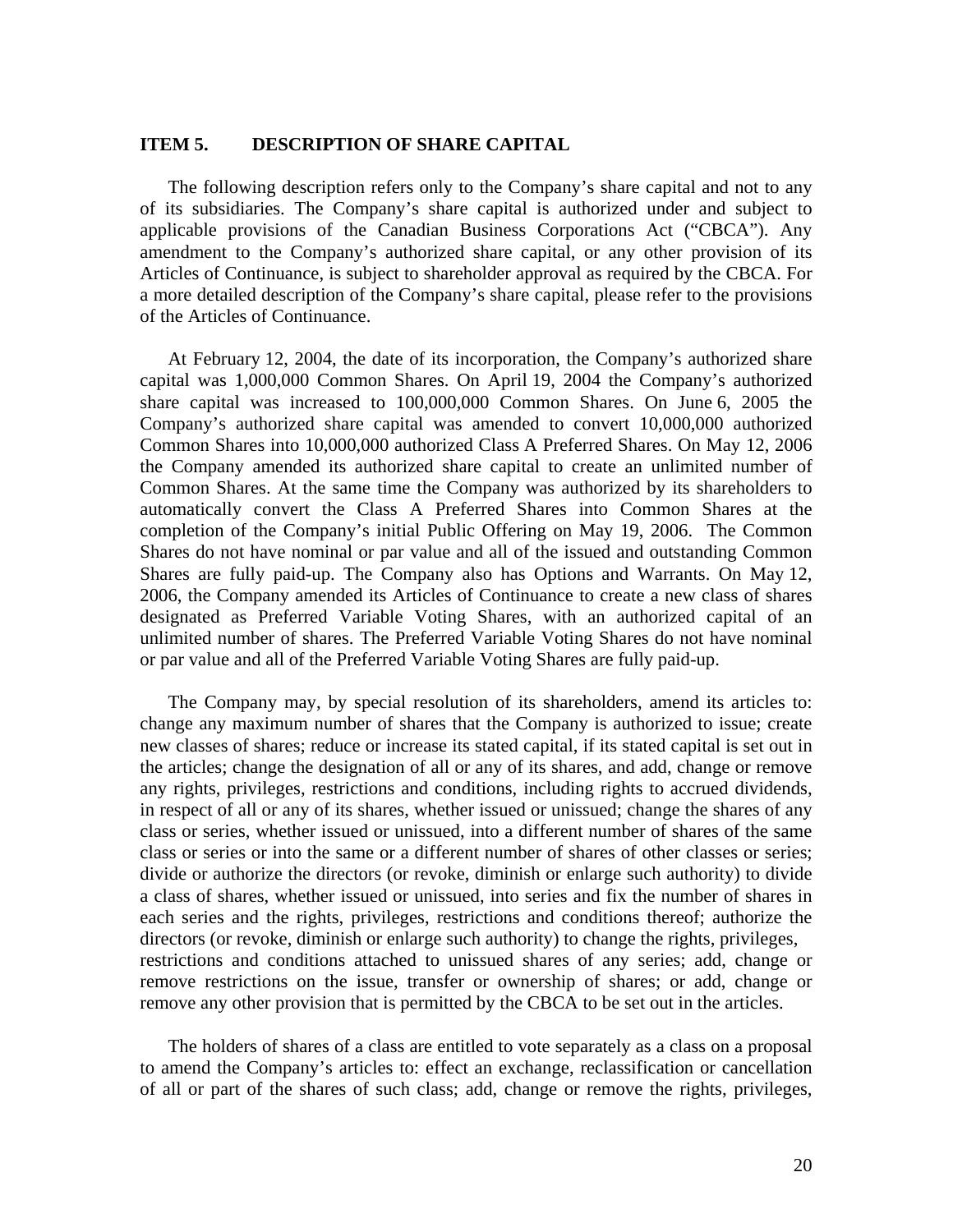restrictions or conditions attached to the shares of such class; increase the rights or privileges of any class of shares having rights or privileges equal or superior to the shares of such class; make any class of shares having rights or privileges inferior to the shares of such class equal or superior to the shares of such class; effect an exchange or create a right of exchange of all or part of the shares of another class into the shares of such class; or constrain the issue, transfer or ownership of the shares of such class or change or remove such constraint. Additionally, the holders of shares of a class, except the holders of Common Shares of the Company pursuant to the Company's articles, are entitled to vote separately as a class on a proposal to amend the Company's articles to: increase or decrease any maximum number of authorized shares of such class, or increase any maximum number of authorized shares of a class having rights or privileges equal or superior to the shares of such class; or create a new class of shares equal or superior to the shares of such class. The holders of shares of a series are entitled to vote separately as a series on any of the foregoing proposals if such series is affected by an amendment in a manner different from other shares of the same class.

Under the By-Laws, annual meetings must be held not later than 15 months after holding the last preceding annual meeting but no later than six months after the end of the Company's preceding financial year. The annual meeting of shareholders is held for the purpose of considering the financial statements and reports required by the CBCA to be placed before the annual meeting, electing directors, appointing auditors and for the transaction of such other business as may properly be brought before the meeting. The board of directors of the Company may call a special meeting of shareholders at any time. Annual or special meetings may be held at the registered office of the Company or elsewhere in Canada if the Company's board of directors so determines. Under the By-Laws, meetings of shareholders require 21 days notice of such meetings. Under the CBCA, the holders of not less than 5% of the issued shares of the Company that carry the right to vote at a meeting sought to be held may requisition the board of directors of the Company to call a meeting of shareholders for the purposes stated in the requisition. If the directors of the Company do not proceed to call a meeting within 21 days from the date they receive the requisition, any shareholder who signed the requisition may call the meeting. The accidental omission to give notice to a shareholder, the non-receipt of a notice by a shareholder, or any error in any notice not affecting the substance thereof, does not invalidate any action taken at any meeting held pursuant to such notice. Not less than two persons holding or representing by proxy not less than 33 1/3% of the issued and outstanding shares of the Company entitled to vote at a meeting constitute a quorum for such meeting. Subject to the CBCA, a question at a meeting of shareholders shall be decided by show of hands unless a ballot thereon is required by the chair of the meeting or demanded by any person who is present and entitled to vote on such question at the meeting. Unless a ballot is so demanded, a declaration by the chair of the meeting that the vote upon the question has been carried or carried by a particular majority or defeated and an entry to that effect in the minutes of the meeting shall be *prima facie* proof of the fact without proof of the number or proportion of the votes recorded in favour of or against any resolution or other proceeding in respect of the question, and the result of the vote so taken shall be the decision of the shareholders upon the question. In the case of an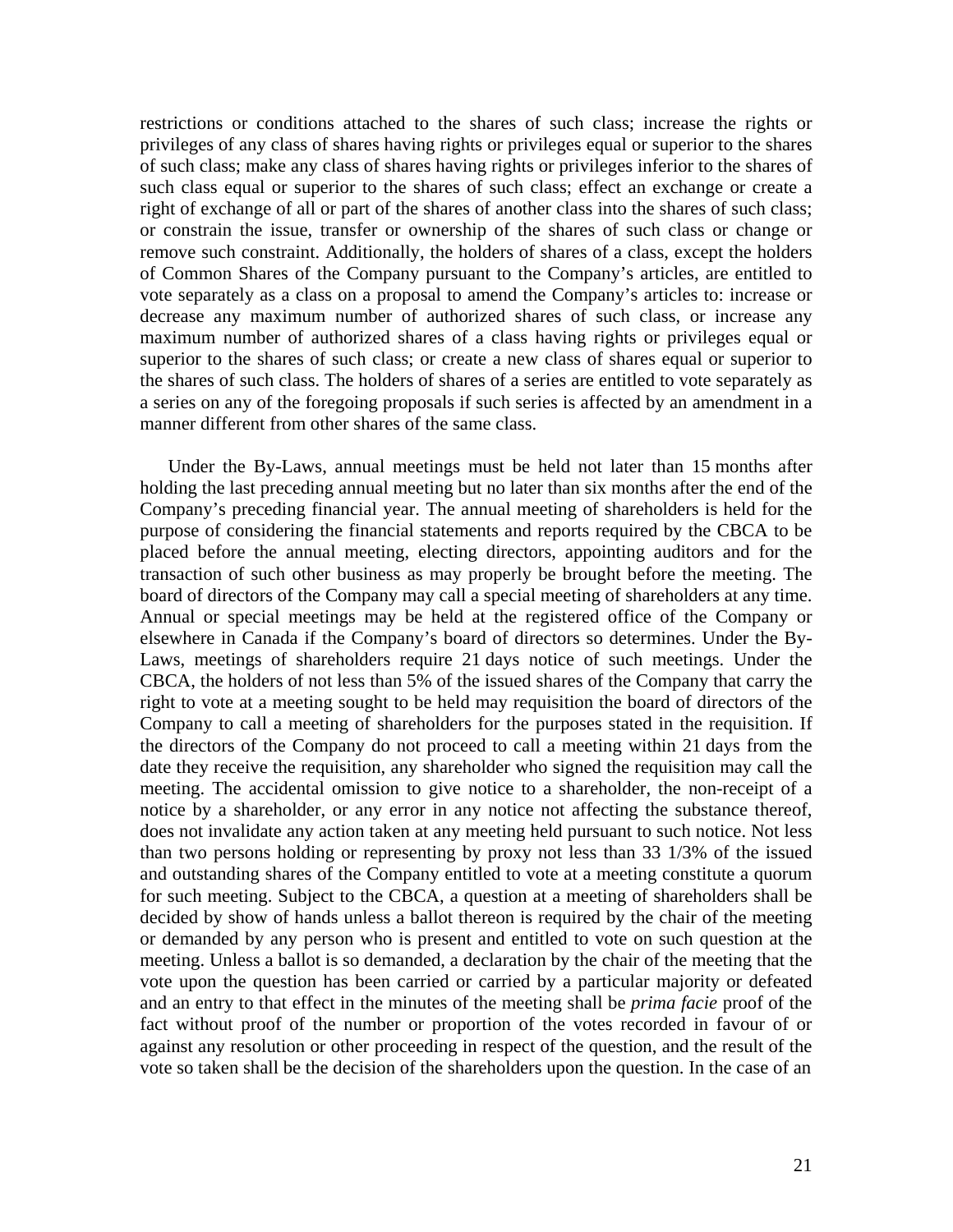equality of votes either upon a show of hands or upon a poll, the chair of the meeting is not entitled to a second or casting vote.

A person or company (and any director or officer of such company) who beneficially owns, directly or indirectly, or exercises control or direction over, securities of the Company (such as Common Shares) carrying 10% or more of votes attached to all securities of the Company is, like directors and officers of the Company, considered an "insider" of the Company. Insiders of the Company are subject to requirements under securities legislation in Canadian jurisdictions to report trades of shares and each acquisition of 2% or more of additional voting securities of the Company.

### **Common Shares**

As at the date of this Annual Information Form, the Company had issued and outstanding 61,626,836 Common Shares. The Common Shares entitle the holders thereof to one vote per share: at meetings of the Company's shareholders; on any vote in respect of the Company's liquidation, dissolution or winding-up; on the sale, lease or exchange of all or substantially all of the Company's property; and as otherwise provided by applicable law. Holders of Common Shares participate in the Company's profit by way of the payments of dividends as may from time to time be declared and, subject to the nominal priority of holders of Preferred Variable Voting Shares, the return of capital in the event of the liquidation, dissolution or other distribution of the Company's assets for the purpose of winding up of the Company's affairs. There are no pre-emption, redemption, purchase or conversion rights attached to the Common Shares.

The international security identification number ("ISIN") and CUSIP number of the Common Shares are CA 2524061033 and 252406103, respectively. The Common Shares are in registered form.

### **Preferred Variable Voting Shares**

In order to ensure that a majority of the Company's voting shares are owned by Canadians, on May 12, 2006 the Company was granted the approval of its shareholders for an amendment to its Articles of Continuance to create a new class of Preferred Variable Voting Shares. The votes attached to the Preferred Variable Voting Shares as a class are automatically adjusted so that they, together with the votes attached to Common Shares that are owned by Canadians (as determined based on inquiries the Company has made of the holders of Common Shares and depositary interests), equal 55% of the votes attached to all shares in the capital of the Company. The votes attached to the Preferred Variable Voting Shares as a class are, in aggregate, not less than 1% of the votes attached to all shares in the capital of the Company. The Preferred Variable Voting Shares are not listed on any stock exchange.

The votes attached to the Preferred Variable Voting Shares as a class are determined based on the level of Canadian ownership of Common Shares ascertained through the company's monitoring process. If no response to these inquiries is received from a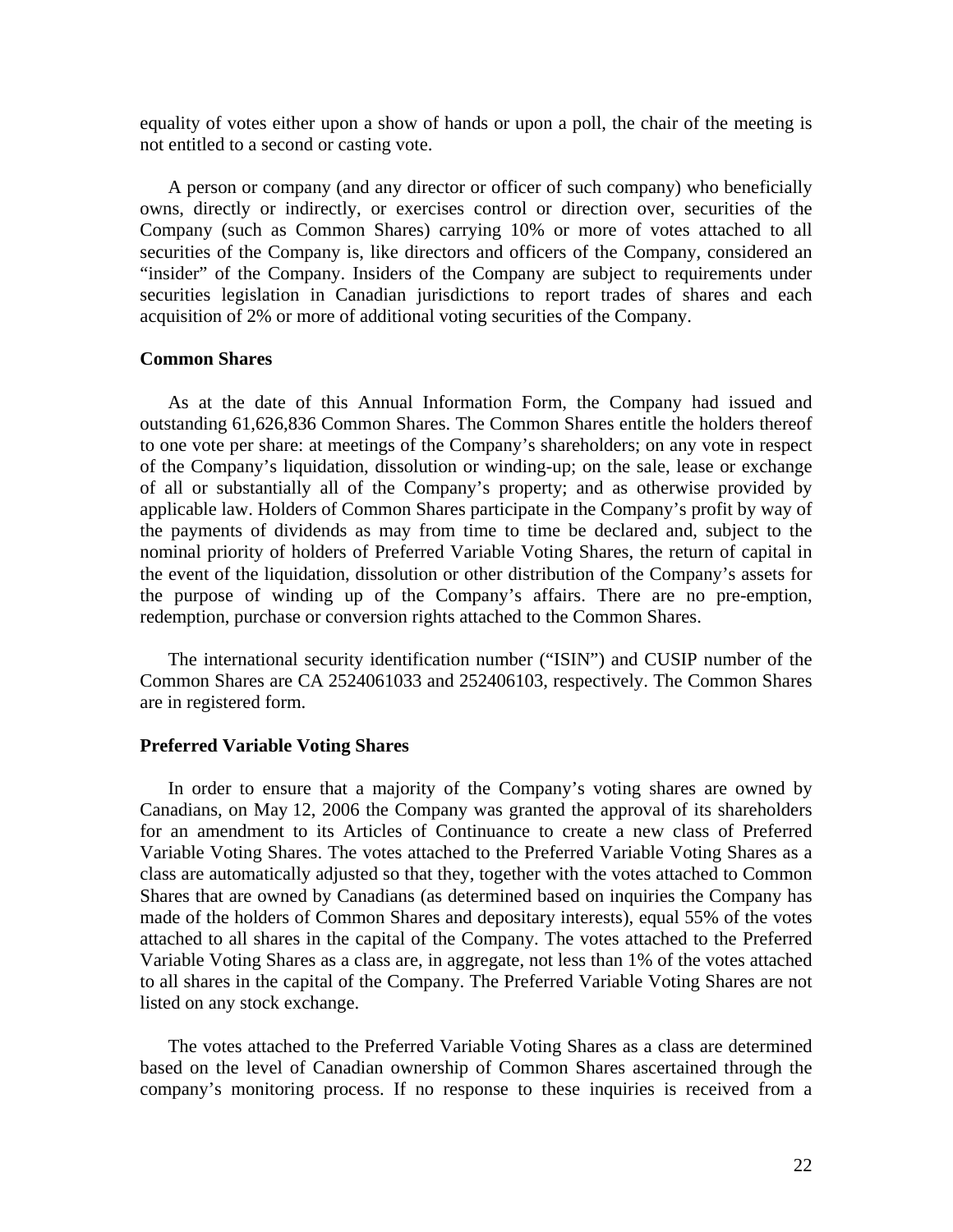particular broker or market intermediary, the Common Shares or depositary interests held by that broker or market intermediary will be deemed to be owned by non-Canadians. The votes attached to the Preferred Variable Voting Shares as a class are determined once the level of Canadian ownership of Common Shares has been established through this monitoring process.

The board of directors of the Company will not approve or compel a transfer to a person that is not a current officer of the Company and a Resident Canadian, and it is the current intention of the Company's board of directors that all of the Preferred Variable Voting Shares be held by the individual that holds the position of Chief Executive Officer of the Company from time to time. The Company issued 100,000,000 Preferred Variable Voting Shares to the Company's Chief Executive Officer, Michael Donovan, who entered into a Preferred Variable Voting Shareholders Agreement with the Company pursuant to which Michael Donovan (i) agreed not to transfer Preferred Variable Voting Shares, in whole or in part, except with the prior written approval of the board of directors of the Company, (ii) granted to the Company the unilateral right to compel the transfer of the Preferred Variable Voting Shares, at any time and from time to time, in whole or in part, to a person designated by the board of directors of the Company and (iii) granted to the Company a power of attorney to effect any transfers contemplated by the Preferred Variable Voting Shareholders Agreement. The board of directors of the Company will not approve or compel a transfer without first obtaining the approval of the TSX and the Preferred Variable Voting Shareholders Agreement cannot be amended, waived or terminated unless approved by the TSX. In determining whether to approve or compel a transfer, the board of directors of the Company will act in the best interests of the Company in order to enable the Company to be eligible for tax credits or government incentives. Pursuant to the Preferred Variable Voting Shareholders Agreement, the consideration received as a result of the transfer of Preferred Variable Voting Shares cannot exceed one/one millionth of a cent per share. Under the terms of the Preferred Variable Voting Shares, transfers of the shares will be restricted to Resident Canadians.

The Preferred Variable Voting Shares are redeemable at the option of the Company for one/one millionth of a cent per share and, in the event of the liquidation, dissolution or other distribution of the Company's assets for the purpose of winding up of the Company's affairs, holders of Preferred Variable Voting Shares are entitled to one/one millionth of a cent per share in priority to holders of Common Shares, but have no further rights. Preferred Variable Voting Shares will not be entitled to receive dividends. The terms of the Preferred Variable Voting Shares and the Preferred Variable Voting Shareholders Agreement contain a coattail provision which prevents a holder of Preferred Variable Voting Shares from accepting an offer to purchase all or part of the holder's shares unless the party making the offer also offers to purchaser, by way of a take-over bid, all of the outstanding Common Shares at a price per Common Share and on other terms and conditions as are approved by the Company's board of directors.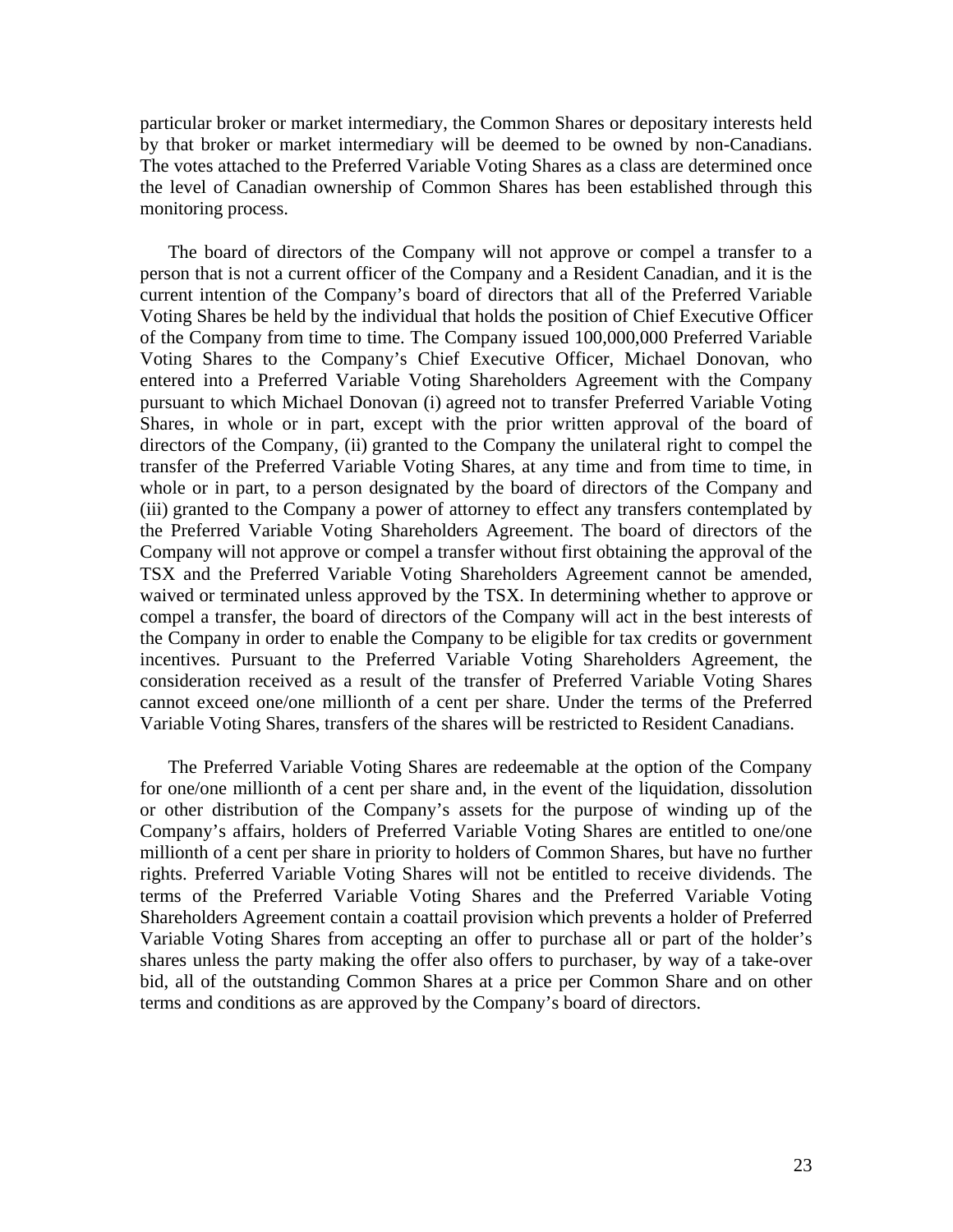## **ITEM 6. MARKET FOR SECURITIES**

The Company's common shares are listed on the Toronto Stock Exchange. The monthly price ranges and volume for the year ended June 30, 2010 on the Toronto Stock Exchange is as follows:

| Date          | Open | High | Low  | Close | Avg Vol   |
|---------------|------|------|------|-------|-----------|
| Jun-10        | 0.92 | 1.00 | 0.78 | 0.82  | 1,397,715 |
| $May-10$      | 1.10 | 1.15 | 0.80 | 0.90  | 1,811,639 |
| Apr-10        | 1.38 | 1.47 | 1.08 | 1.12  | 1,312,780 |
| Mar-10        | 1.05 | 1.65 | 0.95 | 1.37  | 2,511,872 |
| Feb-10        | 1.14 | 1.36 | 0.84 | 1.05  | 829,895   |
| $Jan-10$      | 0.80 | 1.14 | 0.80 | 1.10  | 1,224,984 |
| Dec-09        | 0.87 | 0.87 | 0.71 | 0.79  | 386,732   |
| Nov-09        | 0.87 | 0.97 | 0.75 | 0.82  | 1,484,794 |
| Oct-09        | 0.85 | 1.04 | 0.80 | 0.97  | 1,211,875 |
| Sep-09        | 0.63 | 0.88 | 0.63 | 0.82  | 332,730   |
| Aug-09        | 0.66 | 0.76 | 0.66 | 0.67  | 302,683   |
| <b>Jul-09</b> | 0.79 | 0.79 | 0.61 | 0.70  | 246,266   |

## **DHX MEDIA LTD** (Toronto: DHX)

#### **Prior Sales of Shares**

#### *Preferred Variable Voting Shares*

On May 19, 2006 the Company issued 100,000,000 Preferred Variable Voting Shares to the Company's Chief Executive Officer, Michael Donovan at one millionth of a cent per share.

#### **ITEM 7. DIRECTORS AND OFFICERS**

The Company's board of directors is elected at each annual general meeting of shareholders. Additional directors may, within the maximum number permitted by the Articles of Continuance, be appointed by the board of directors of the Company, provided that the total number of directors so appointed may not exceed one third of the number of directors elected at the previous annual meeting of shareholders. The Company may have as few as three directors, at least two of whom cannot be officers or employees of the Company or its affiliates, and as many as ten directors. A director or officer of the Company must disclose to the Company, in the manner and to the extent provided by the CBCA, any interest that such director or officer has in a material contract or transaction, whether made or proposed, with the Company, if such director or officer (a) is a party to the contract or transaction; (b) is a director or an officer, or an individual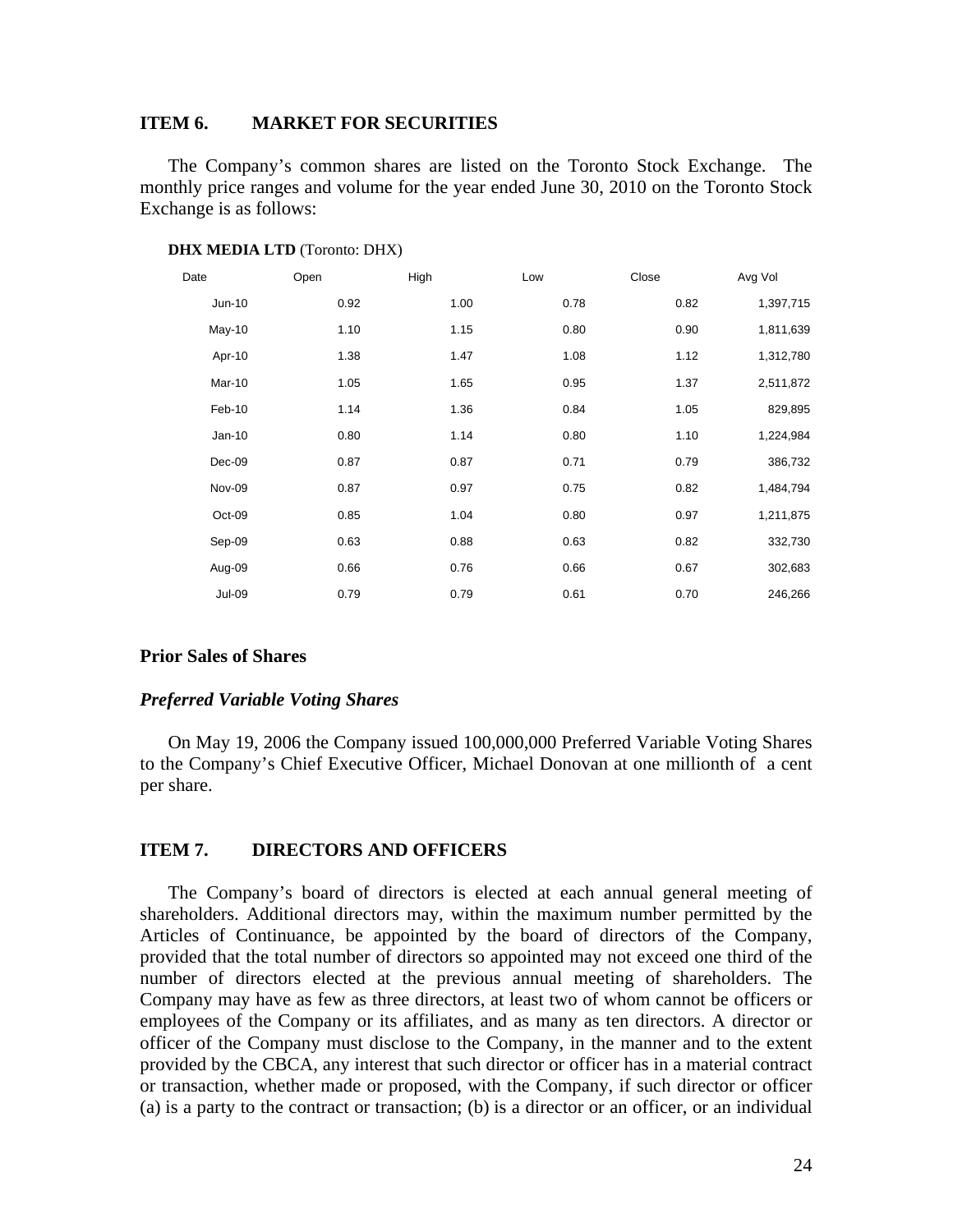acting in a similar capacity, of a party to the contract or transaction; or (c) has a material interest in a party to the contract or transaction. Such a director shall not vote on any resolution to approve the material contact or transaction except as allowed under the CBCA. Directors are paid such remuneration for their services as the board of directors of the Company may from time to time determine. Directors are entitled to be reimbursed for travelling and other expenses properly incurred by them in attending meetings of the board of directors of the Company or any committee thereof. Subject to the CBCA, the Company will indemnify a director or an officer, a former director or officer, or another individual who acts or acted at the Company's request as a director or officer, or an individual acting in a similar capacity, of another entity, and their heirs and legal representatives, against all costs and expenses reasonably incurred by the individual in respect of any civil, criminal or other proceeding in which the individual is involved because of that association with the Company, or other entity, if such individual (a) acted honestly and in good faith with a view to the best interests of the Company, or, as the case may be, to the best interests of the other entity for which the individual acted as director or officer or in a similar capacity at the Company's request; and (b) in the case of a criminal or administrative action or proceeding that is enforced by a monetary penalty, the individual had reasonable grounds for believing that the individual's conduct was lawful. The board of directors of the Company may from time to time appoint a chair of the board of directors of the Company, a chief executive officer, a president, one or more vice-presidents, a secretary, a treasurer and such other officers as the board of directors of the Company may determine. The board of directors of the Company may from time to time specify the duties of each officer, delegate to him or her powers to manage any business or affairs of the Company (including the power to sub-delegate) and change such duties and powers, all insofar as not prohibited by the CBCA. The board of directors of the Company may, in its discretion, remove any officer of the Company. To the extent not otherwise so specified or delegated, and subject to the CBCA, the duties and powers of the officers of the Company shall be those usually pertaining to their respective offices. The board of directors of the Company has the power to approve offerings of authorized capital. The board of directors of the Company may appoint one or more committees of the board of directors of the Company and, subject to the CBCA, delegate to any such committee any of the powers of the board of directors of the Company.

The following table sets out, for each of the Company's directors and executive officers, the person's name, age, municipality of residence, positions with the Company, principal occupation and, if a director, the day, month and year in which the person became a director. The term of office for each of the directors will expire at the time of the Company's next annual shareholders meeting. The board of directors of the Company intends to appoint a resident of the UK as a non-executive director. The Company's current directors and officers own or exercise direction or control over a total of 16,648,355 Common Shares, representing 27% of the outstanding number of Common Shares.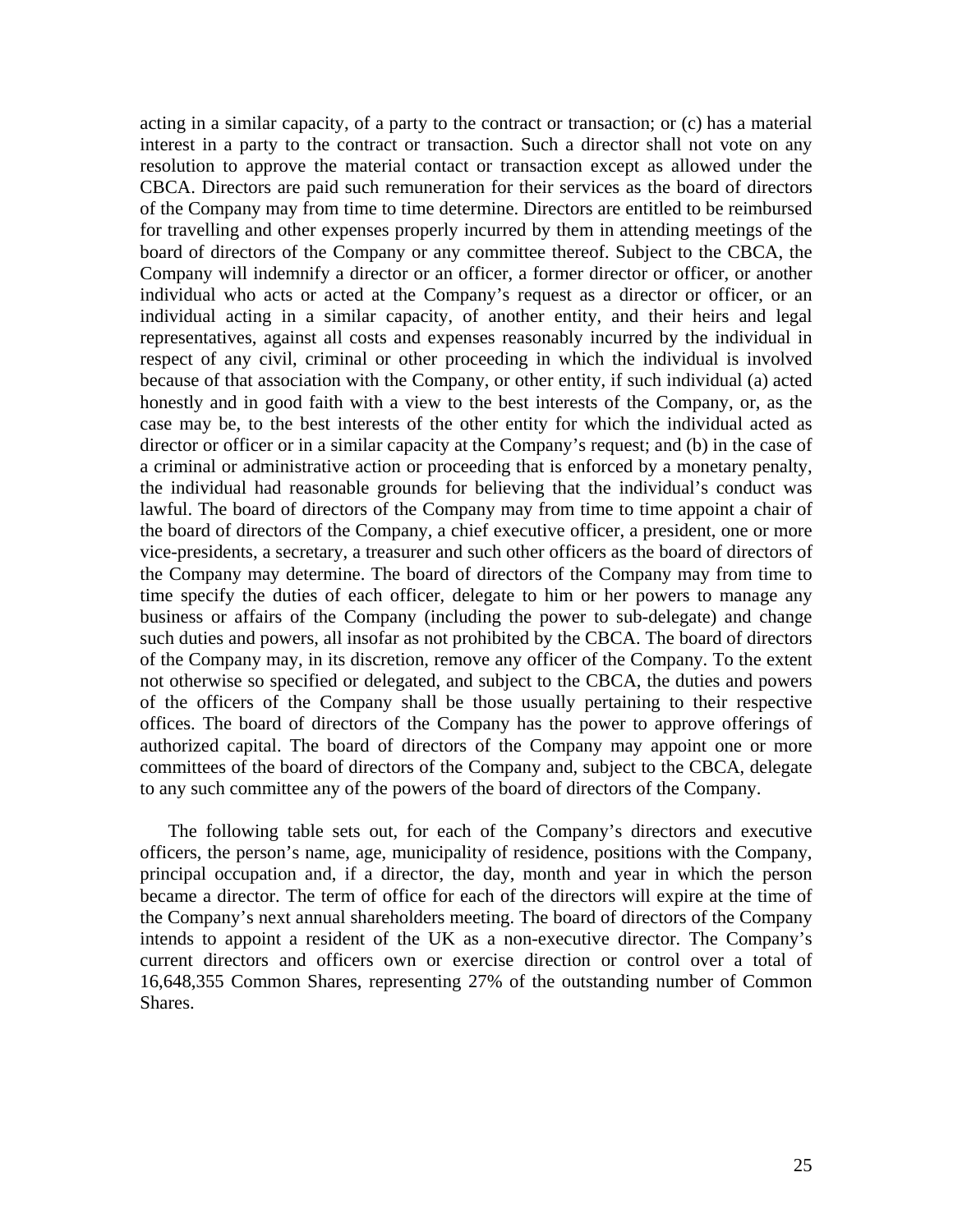| <b>Name and Municipality of</b><br><b>Residence</b>                      | Age | <b>Offices with the Company</b>                                                 | Principal<br>Occupation                                                                                         | <b>Director</b><br><b>Since</b> |
|--------------------------------------------------------------------------|-----|---------------------------------------------------------------------------------|-----------------------------------------------------------------------------------------------------------------|---------------------------------|
| <b>MICHAEL PATRICK</b><br>DONOVAN(1) Halifax, Nova<br>Scotia, Canada     | 57  | Chairman and Chief<br><b>Executive Officer, DHX</b>                             | <b>Chief Executive</b><br>Officer, DHX                                                                          | February 12,<br>2004            |
| CHARLES WILLIAM BISHOP(1)<br>Halifax, Nova Scotia, Canada                | 54  | Director and President,<br>Development and Production,<br>DHX.                  | President,<br>Development and<br>Production, DHX                                                                | February 12,<br>2004            |
| <b>STEVEN GRAHAM DENURE</b><br>Toronto, Ontario, Canada                  | 51  | Director, President and COO,<br>DHX,<br>President, Decode<br>Entertainment Inc. | President and COO<br><b>DHX</b>                                                                                 | May 19,<br>2006                 |
| DANA SEAN LANDRY Halifax,<br>Nova Scotia, Canada                         | 39  | Chief Financial Officer, DHX                                                    | <b>Chief Financial</b><br>Officer, DHX                                                                          | N/A                             |
| <b>DAVID ANDREW REGAN</b><br>Halifax, Nova Scotia, Canada                | 41  | <b>Executive Vice President,</b><br>Corporate Development, and<br>IR, DHX       | <b>Executive Vice</b><br>President,<br>Corporate<br>Development and<br><b>Investor Relations,</b><br><b>DHX</b> | N/A                             |
| <b>MARK GREGORY GOSINE,</b><br>Halifax, Nova Scotia, Canada              | 43  | Vice President, Legal Affairs,<br>General Counsel and<br>Secretary, DHX         | Vice President,<br>Legal Affairs,<br><b>General Counsel</b><br>and Secretary,<br><b>DHX</b>                     | N/A                             |
| <b>JOHN WILLIAM RITCHIE(2)</b><br>Halifax, Nova Scotia, Canada           | 81  | Director, DHX                                                                   | Corporate director                                                                                              | February 12,<br>2004            |
| <b>SIR JUDSON GRAHAM</b><br>DAY(1),(2) Hantsport, Nova<br>Scotia, Canada | 77  | Lead Director, DHX                                                              | Corporate director                                                                                              | January 9,<br>2006              |
| <b>DONALD ARTHUR WRIGHT(2)</b><br>Toronto, Ontario, Canada               | 62  | Director, DHX                                                                   | Corporate director                                                                                              | January 9,<br>2006              |
| JOSEPH ALLEN MEDJUCK(2)<br>Santa Barbara, California,<br><b>USA</b>      | 67  | Director, DHX                                                                   | Film producer                                                                                                   | January 9,<br>2006              |
| NEIL ALEXANDER COURT,<br>London, United Kingdom                          | 52  | Director, DHX                                                                   | Consultant                                                                                                      | May 19,<br>2006                 |

<sup>(1)</sup> Member of the Production Financing Committee.

\_\_\_\_\_\_\_\_\_

<sup>(2)</sup> Member of the Audit Committee, Compensation Committee and the Nominating and Governance Committee.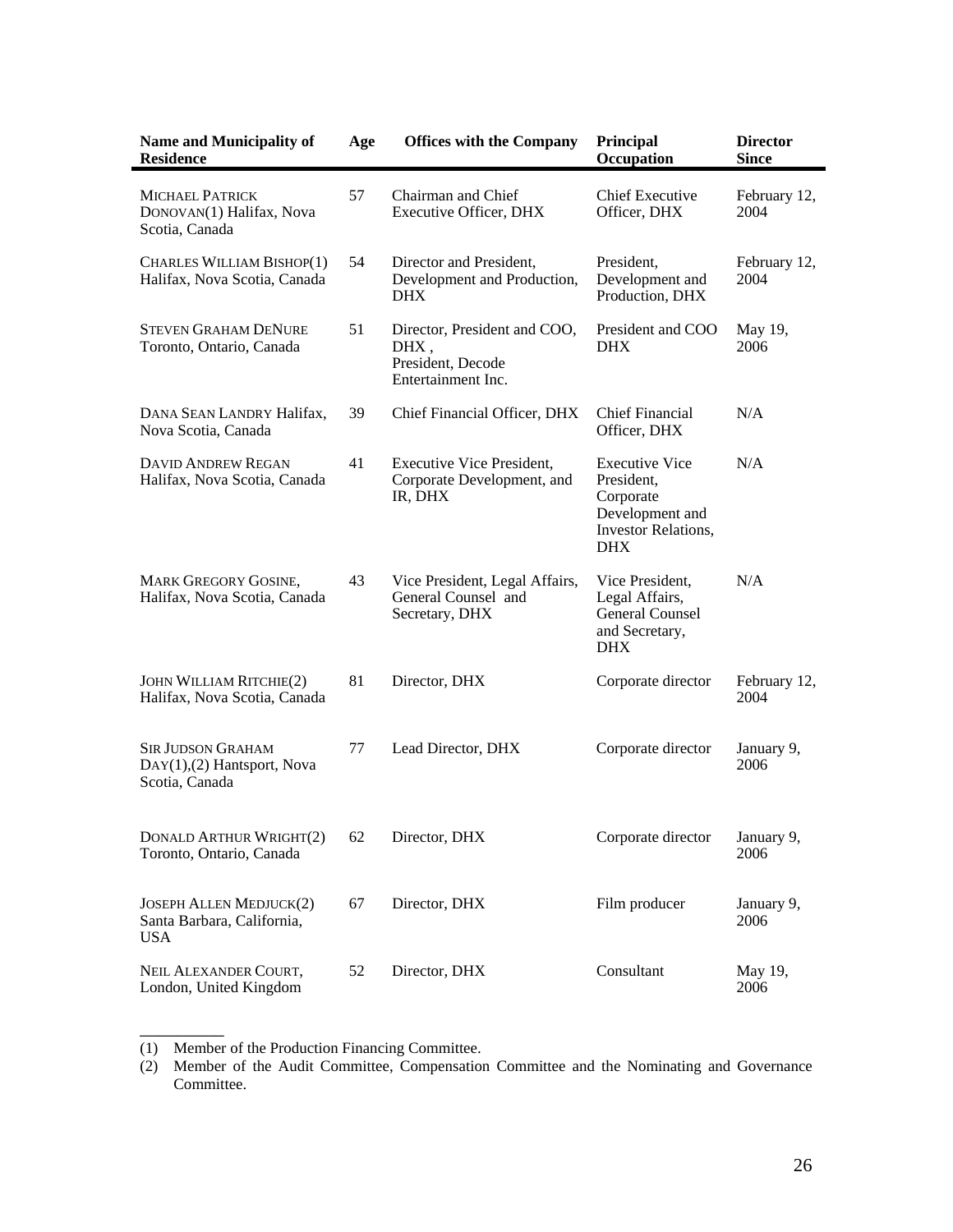Except as noted below, each of the Company's directors and executive officers has been engaged for more than five years in his or her present principal occupation or in other capacities with the company or organization (or predecessor) in which he or she currently holds his or her principal occupation.

## **Directors and Officers**

Michael Patrick Donovan, the Chairman of the board of directors of the Company and Chief Executive Officer of DHX, has been recognized with numerous awards for his work in the television and film industry, including an Academy Award for the feature documentary Bowling for Columbine. Mr. Donovan co-founded and was chairman and chief executive officer of Salter Street Films, which was purchased by Alliance Atlantis in 2001. Mr. Donovan is a non-practicing member of the Barristers Society of Nova Scotia, was previously a member of the Board of the Academy of Canadian Cinema and Television, and is currently the Chair of the Board of Trustees of the Nova Scotia College of Art and Design (NSCAD). In 2009 he was elected to the Board of the Canadian Media Production Association (CMPA). Mr. Donovan holds a B.A. (1974), LL.B. (1977) and LL.D. (Hon) (2004) degrees from Dalhousie University.

Charles William Bishop, President, Production and Development, DHX and President, Halifax Film Division, produced the Academy Award winning feature documentary *Bowling for Columbine* as well as numerous television series such as the highly acclaimed CBC pre-school series *POKO*. Operating his own production company until 1998, Bishop sold to Salter Street Films and produced the company's slate including the notable series *Made in Canada/The Industry*, *Emily of New Moon*, *This Hour Has 22 Minutes* and *The Awful Truth*. In 2001 he accepted the position of production head, overseeing television series (fiction) worldwide for Alliance Atlantis. Mr. Bishop continues to create and produce film and television, most recently as Co-creator and Executive Producer of *The Guard*, a one-hour drama series that airs on CanWest Global and ION in the U.S. Mr. Bishop attended NSCAD and the Canadian Film Centre.

Steven Graham DeNure, President and Chief Operating Officer of DHX, is responsible for overseeing overall operations of DHX and its subsidiaries. Mr. DeNure also serves as Executive Producer on many of the company's television and interactive media projects. Mr. DeNure co-founded Decode Entertainment in 1997 and in 2006 merged the operations of Decode with Halifax Film to create DHX. Prior to founding Decode Mr. DeNure was at Alliance Communications Corporation for more than 10 years and served in a number of senior positions including President of Alliance Productions and President of Alliance Multimedia. During his tenure at Alliance Communications Corporation, he was involved in the development, financing and production of all television and feature film projects, including notable projects such as *Due South, North Of 60, Eng, And Blackrobe*, and was responsible for the animation division, music-publishing division (TMP), and for merchandising and licensing. Mr. DeNure is a pioneer in CGI animation, having acted as Executive Producer of the groundbreaking *Reboot* and *Beast Wars* animation series. Mr. DeNure serves on the board of the Canadian Film Centre as Vice Chair and is past Vice Chair of ACT, the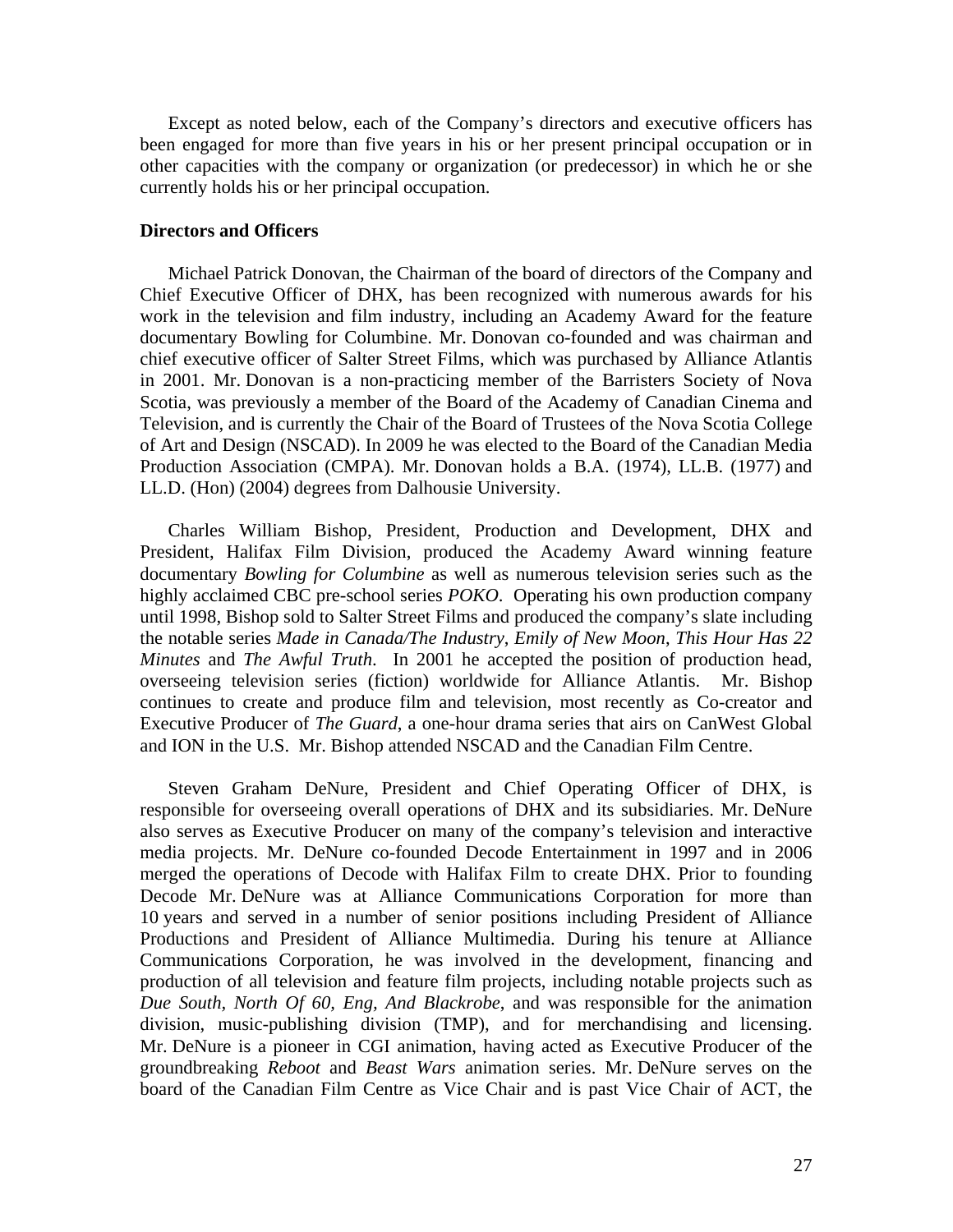Alliance for Children's Television. Mr. DeNure graduated from Simon Fraser University with a BA in Economics & Business Administration.

John William Ritchie, a non-executive director of DHX, has over 50 years of experience in the Canadian financial community. Mr. Ritchie is a former director of Empire Co. Ltd., Sobeys Inc. and Salter Street Films. Mr. Ritchie also co-owned and operated Scotia Bond Company Limited, an Atlantic Canadian-based, regional investment dealer, from 1963 to 1990. Scotia Bond was a member of the Toronto and Montreal stock exchanges and was sold to a national investment dealer in 1990.

Sir Judson Graham Day, a non-executive and Lead Director of DHX, is Counsel to the Atlantic Canada law firm of Stewart McKelvey. He is a director of The CSL Group Inc., and Chairman of Scotia Investments Limited. He has served as Chairman of the board of directors of Sobeys Inc., Cadbury Schweppes plc, PowerGen plc, British Aerospace plc and Hydro One Inc., as well as lead director of The Bank of Nova Scotia. Sir Graham Day is a Fellow of the Institute of Corporate Directors of Canada and a Companion of the Chartered Management Institute in the United Kingdom. He is Chancellor Emeritus of Dalhousie University, was knighted in 1989 by Queen Elizabeth II for services to British industry and was has been elected to the Canadian Business Hall of Fame.

Donald Arthur Wright, a non-executive director of DHX. His career in the investment industry has spanned over 30 years. He has held senior positions with domestic and global firms working both in Canada and internationally. His vast experience includes the positions of Chairman and Chief Executive Office of TD Securities Inc. from 1998 to 2002 and Deputy Chairman of TD Bank Financial Group from 2001 to 2002. Since retiring from TD Bank Financial Group in November 2002, he has been involved in private and public equity investments. Currently he is the President and CEO of The Winnington Capital Group Inc., an Investment Counsel & Portfolio Management company. Mr. Wright is the Chairman of the Board of Directors of VIA Rail Canada Inc., Cinaport Inc, Equity Transfer Trust Co., and Grey Horse Corporation. He is a Trustee of Richards Packaging Income Fund, a member of the Board of Trustees of GMP Capital Trust. Mr. Wright is a member of the Board of Directors for Attwell Capital Inc, American Cancer Centers Limited, Condor Petroleum Inc., GMP Capital Inc., Public Mobile Inc., Richards Packaging Inc. and Tuscany International Drilling Inc.. He actively supports numerous charitable organizations and is a member of the Board of Trustees of The Hospital for Sick Children, a member of the Royal Ontario Museum Governors' Finance Committee and a member of the Campaign Cabinet of the CAMH Foundation and MaRS Innovation.

Joseph Allen Medjuck, a non-executive director of DHX, is a producer living in Montecito, California whose recent films include *Old School, Road Trip, Disturbia*, *Up in the Air and Chloe*. Mr. Medjuck was executive producer of *Legal Eagles, Twins, Ghostbusters II, Kindergarten Cop, Dave, Junior, Private Parts, Father's Day and Six Days/Seven Nights*. He was a producer on the films *Big Shots, Beethoven, Beethoven's 2nd, Commandments, Space Jam*. His television producing credits include the cartoon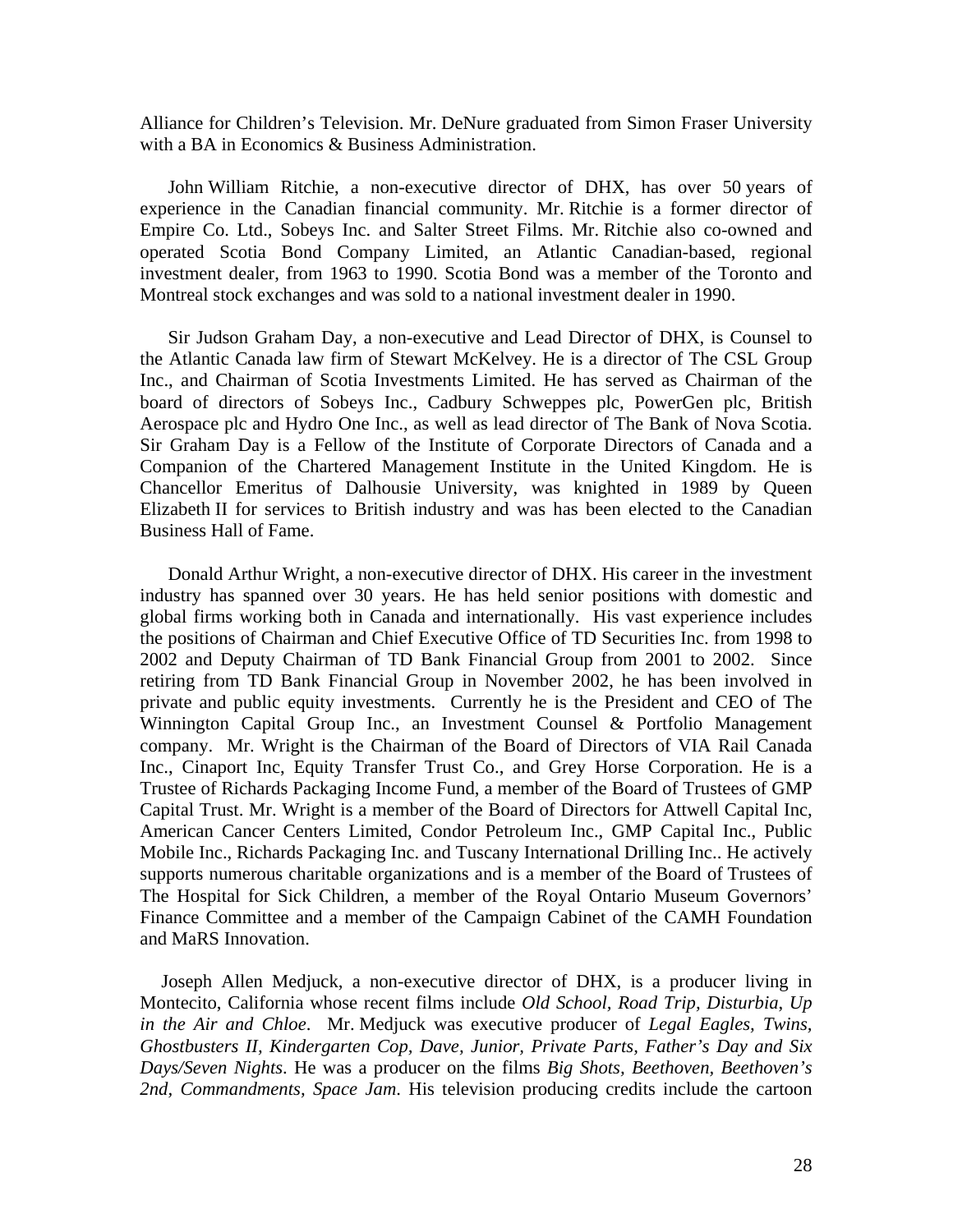shows *The Real Ghostbusters,* and *Mummies Alive* as well as the Emmy nominated HBO film *The Late Shift*. Mr. Medjuck holds a B.A. (Hon.) in English from McGill University and a Masters and PhD from the University of Toronto, where he subsequently taught and founded the university's film program. He was also one of the founders of The Criterion Collection. In addition to the experience outlined above Mr. Medjuck has acquired significant knowledge of financing principles in his role as a film and television producer.

Neil Alexander Court, a non-executive director of DHX, brings 23 years of international co-production and development, programme financing, and international sales experience to the Company. Mr. Court formerly served as Executive Producer on Decode's productions and oversaw Decode's distribution arm until his retirement from Decode in May 2009. Mr. Court was founding Managing Director of Nelvana Enterprises Inc., Nelvana Limited's international distribution and co-production arm, where he built the distribution division and put together over 200 episodes of co-productions. Prior to co-founding Decode, Mr. Court had his own UK-based international consultancy business that focused on helping American clients exploit the international television market. Mr. Court's key clients included The Jim Henson Company and L.A.-based Film Roman Inc., with which he focused on building their respective distribution departments and key international broadcast relationships. His other consultancy clients included major European and American media companies such as MCA, BMG and PolyGram. Mr. Court holds a Bachelor of Journalism degree from Carleton University in Ottawa and an MBA from York University in Toronto.

## **Other Officers**

Dana Sean Landry has been the Chief Financial Officer of DHX since early 2006. Before DHX he was CFO, General Manager and Corporate Secretary for SolutionInc Technologies Limited ("SolutionInc") from 2003-2006, a public technology company traded on the TSX Venture Exchange. Before joining SolutionInc, Mr. Landry was a financial advisor to Collideascope Digital Productions Inc., an integrated television and new media production company and President and Chief Financial Officer of imX communications Inc. ("imX"), a feature film, MOW and television production company. Mr. Landry began his career at Doane Raymond, Chartered Accountants (now Grant Thornton LLP) and then moved on to PwC where he had extensive involvement with the successful initial public offering of Salter Street Films.

David Andrew Regan, Executive Vice President, Corporate Development and Investor Relations of DHX, is responsible for the Company's corporate finance and development activities. Prior to working with DHX, Mr. Regan held positions with VI Associates, A.T. Kearney's New York Financial Institutions Group and Export Development Corporation. In these positions he worked with clients in the entertainment and financial services industries throughout North America, Europe and Asia to provide financing, corporate development and business strategy advisory services. Mr. Regan holds an MBA from INSEAD in Fontainebleau, France, and a BBA Honours degree from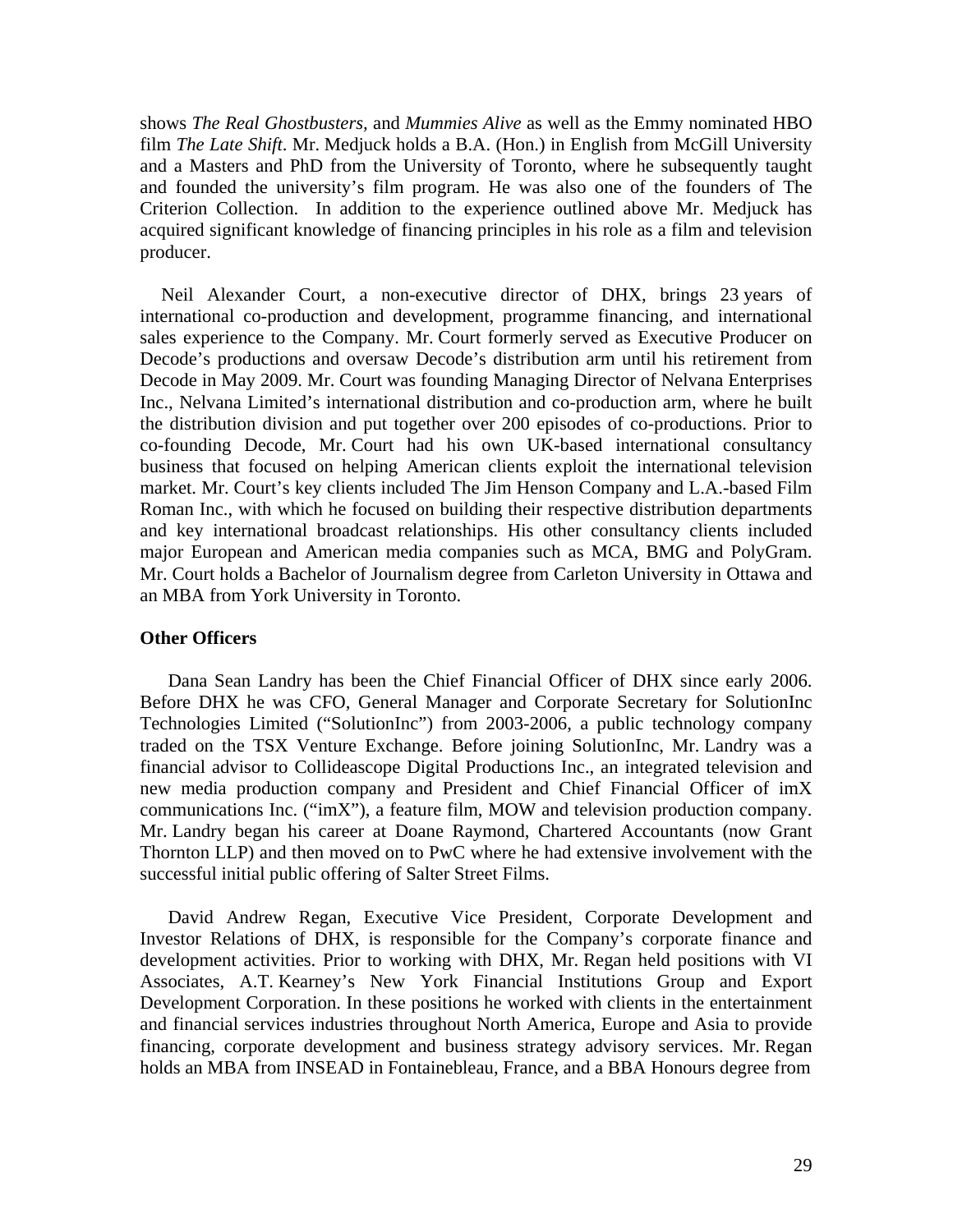St. Francis Xavier University in Nova Scotia. Mr. Regan serves on the board of directors of Seaforth Power and Seaforth Energy.

Mark Gregory Gosine, Vice President, Legal Affairs, General Counsel and Secretary of DHX, is responsible for all corporate legal affairs of DHX as well as corporate, production legal affairs of the Halifax Film division of DHX. Prior to joining DHX in April 2006, Mr. Gosine was in private practice primarily focused in the areas of corporate commercial law and litigation. Mr. Gosine completed the jazz studies program at St. Francis Xavier University, a B.A. Honours degree from Saint Mary's University and an LL.B. from Dalhousie University. Mr. Gosine serves on the boards of the Nova Scotia Youth Orchestra, the Atlantic Jazz Festival and the Atlantic Film Festival.

The following chart sets forth the companies and partnerships (other than the Company and its subsidiaries) of which a director or of the Company is, or has in the past five years been, a director or partner:

| <b>Director</b>                          | <b>Past Directorships and Partnerships</b>                                                                                                                                                                                                                                | <b>Current Directorships and</b><br><b>Partnerships</b>                                   |
|------------------------------------------|---------------------------------------------------------------------------------------------------------------------------------------------------------------------------------------------------------------------------------------------------------------------------|-------------------------------------------------------------------------------------------|
| <b>MICHAEL PATRICK</b><br><b>DONOVAN</b> | <b>Salter Street Films</b><br>Queen Street Entertainment Capital Inc.                                                                                                                                                                                                     | 3124518 Nova Scotia Limited<br>Media Fund                                                 |
| <b>CHARLES WILLIAM</b><br><b>BISHOP</b>  |                                                                                                                                                                                                                                                                           | 2524277 Nova Scotia Limited<br>Media Fund                                                 |
| <b>STEVEN GRAHAM</b><br><b>DENURE</b>    |                                                                                                                                                                                                                                                                           | 2096595 Ontario Inc (Rosebank)<br>Inc)<br>Cinapse Productions Inc.                        |
| <b>JOHN WILLIAM</b><br><b>RITCHIE</b>    | <b>Salter Street Films</b><br>Queen Street Entertainment Capital Inc.<br>Sobeys Inc.<br>$1X$ Inc.<br><b>Empire Company Limited</b><br>CrossOff Inc.<br>Scotia Bond Company Limited<br>Keltic Savings Corporation Ltd.<br>imX Communications<br>Sampling Technologies Inc. | e-academy Inc.<br><b>Chrysos Capital Corporation</b>                                      |
| SIR JUDSON GRAHAM<br>DAY                 | Sobeys Inc.<br><b>Assisted Living Concepts LLC</b><br>Acadia Seaplants Limited<br><b>Bank of Nova Scotia</b><br><b>Empire Company Limited</b><br>Extendicare Inc.<br>Jacques Whitford Group Limited<br>Moosehead Breweries Limited<br>The Shaw Group Limited              | The CSL Group Inc.<br>Scotia Investments Limited<br>Minas Basin Pulp and Power<br>Limited |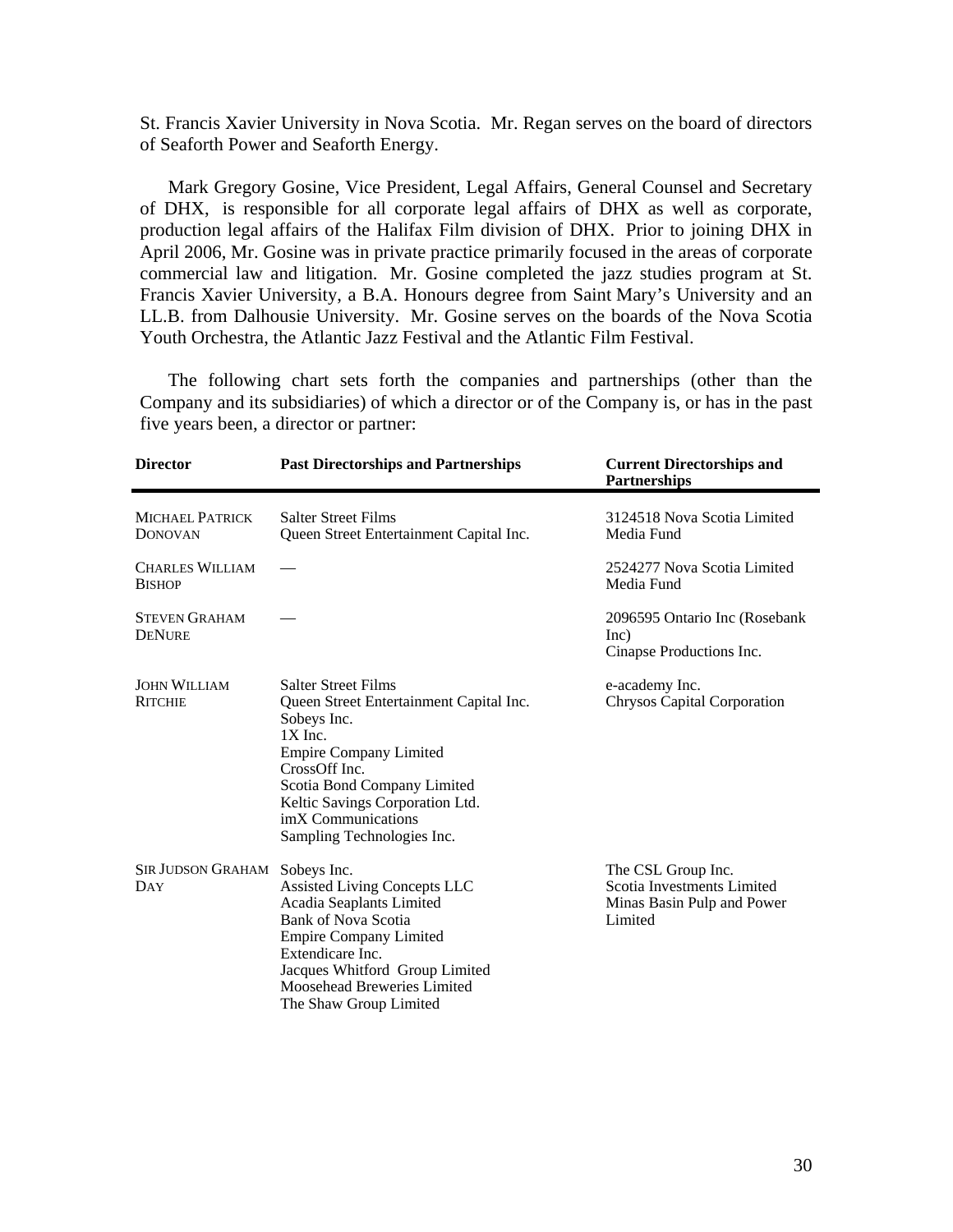| <b>Director</b>                       | <b>Past Directorships and Partnerships</b>                                                                                          | <b>Current Directorships and</b><br><b>Partnerships</b>                                                                                                                                                                                                                                                                                                                                                                        |
|---------------------------------------|-------------------------------------------------------------------------------------------------------------------------------------|--------------------------------------------------------------------------------------------------------------------------------------------------------------------------------------------------------------------------------------------------------------------------------------------------------------------------------------------------------------------------------------------------------------------------------|
| <b>DONALD ARTHUR</b><br>WRIGHT        | Fralex Therapeutics Inc.<br>Saxon Energy Services Inc.<br><b>Investment Dealers Association</b><br><b>Black Bull Resources Inc.</b> | American Cancer Centers Ltd.<br>Attwell Capital Inc.<br>Cinaport Inc.<br>Condor Petroleum Inc.<br>Equity Transfer Trust Co.<br><b>GMP</b> Capital Trust<br>GMP Capital Inc.<br>Grey Horse Corporation<br>Public Mobile Inc.<br>Richards Packaging Income Fund<br>(Chairman of the Board of<br>Trustees)<br>Richards Packaging Inc.<br><b>Tuscany International Drilling</b><br>VIA Rail Canada Inc. - Chairman<br>of the Board |
| <b>JOSEPH ALLEN</b><br><b>MEDJUCK</b> |                                                                                                                                     | Montecito Picture Company<br>Limited<br>Sussex Avenue Productions Inc.                                                                                                                                                                                                                                                                                                                                                         |
| <b>NEIL ALEXANDER</b><br>COURT        |                                                                                                                                     | Griffins 001 Limited                                                                                                                                                                                                                                                                                                                                                                                                           |

#### **Directors' Interests in Common Shares**

The interests (all of which are beneficial, unless otherwise stated) of the Company's directors, their immediate families and persons connected with them, in Common Shares and options or warrants to acquire Common Shares are as follows:

| <b>Name</b>           | <b>Common Shares</b><br>Owned | <b>Common Shares under</b><br><b>Options/Warrants</b> |  |
|-----------------------|-------------------------------|-------------------------------------------------------|--|
| Michael Donovan       | 7,007,077                     | 40,000                                                |  |
| <b>Charles Bishop</b> | 1,291,178                     | 400,000                                               |  |
| J. William Ritchie    | 630,830                       | 240,000                                               |  |
| Sir Graham Day        | 50,000                        | 240,000                                               |  |
| Donald Wright         | 325,135                       | 240,000                                               |  |
| Joseph Medjuck        | Nil                           | 240,000                                               |  |
| <b>Steven DeNure</b>  | 2,105,650                     | 435,000                                               |  |
| Neil Court            | 2,105,650                     | 40,000                                                |  |

There are no directors of the Company or members of their immediate families or affiliated companies or trusts who, at the date hereof, have any financial product (including, a contract for difference or a fixed odds bet) whose value in whole or part is determined directly or indirectly by reference to the price of the Common Shares.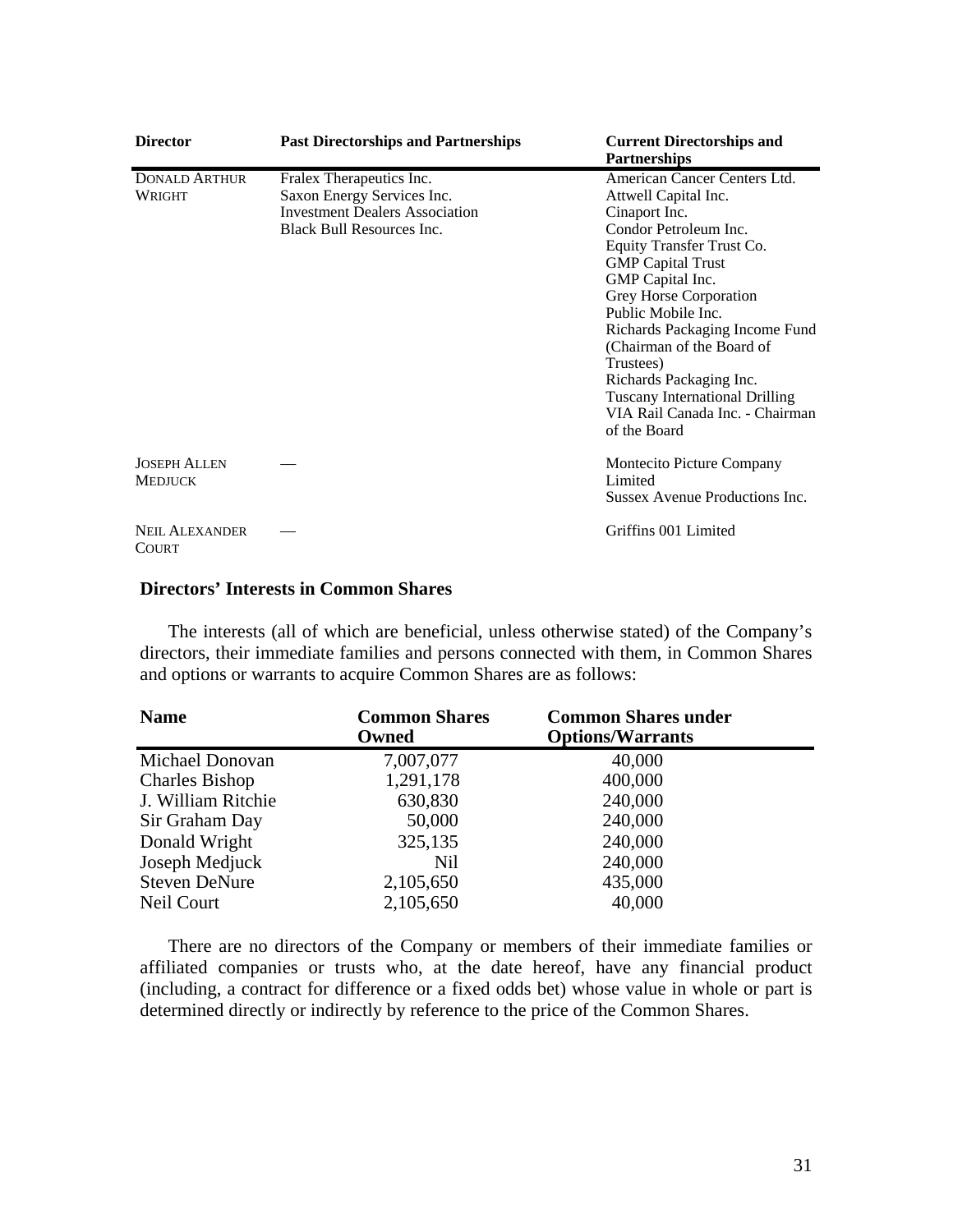## **Committees of the Board of Directors**

The board of directors of the Company has established an audit committee, a compensation committee, a nominating and corporate governance committee and a production financing committee. Each of the committees has adopted a written charter establishing its role and responsibilities.

## *Audit Committee*

\_\_\_\_\_\_\_\_\_

The audit committee assists the board of directors of the Company in fulfilling its responsibilities for oversight and supervision of financial and accounting matters. These responsibilities include oversight of the quality and integrity of the Company's internal controls and procedures, reviewing annual and quarterly financial statements and related management discussion and analysis, engaging the external auditor and approving independent audit fees and considering the recommendations of the independent auditor, monitoring the Company's compliance with legal and regulatory requirements related to financial reporting and examining improprieties or suspected improprieties with respect to accounting and other matters that impact financial reporting. The audit committee has the authority to retain outside counsel or experts to assist the Committee in performing its functions. The Company's audit committee is chaired by Donald Wright and currently composed of Sir Graham Day, Joseph Medjuck and J. William Ritchie each of whom is an unrelated independent director. A copy of the audit committee charter is attached as Schedule "A" to this annual information form. Each of the members of the Audit Committee is "independent" and "financially literate" within the meaning of Multilateral Instrument 52-110 – *Audit Committees* of the Canadian Securities Administrators. For a description of the relevant education and experience of the Audit Committee members, see "*Directors and Officers*".

The following table outlines the audit, audit-related, tax and other fees billed to the Company by its external auditor, PricewaterhouseCoopers, in each of the fiscal years ended June 30, 2009 and June 30, 2010.

| <b>Fees</b>            | <b>Fiscal Year ended</b><br>June $30, 2009(1)$ | <b>Fiscal Year ended</b><br><b>June 30, 2010</b> |
|------------------------|------------------------------------------------|--------------------------------------------------|
| Audit Fees (2)         | \$316,688                                      | \$345,829                                        |
| Audit Related Fees (3) | \$94,608                                       | \$72,350                                         |
| Tax Fees $(4)$         | \$83,065                                       | \$96,280                                         |
| All Other Fees (5)     | \$72,458                                       | \$1,000                                          |
| <b>Total</b>           | \$566,819                                      | \$515,459                                        |

<sup>(1)</sup> The breakdown of the fees has been reclassified from the Company's 2009 Annual Information Form and letter of November 4, 2009 based on current definitions.

<sup>(2)</sup> Audit fees are for services related to the audit of the consolidated financial statements (2009 -

<sup>\$275,000)</sup> and (2010 - \$275,000), interim reviews (2009 - \$41,688), interim reviews and involvement with the April 15, 2010 short form prospectus (2010 - \$70,829).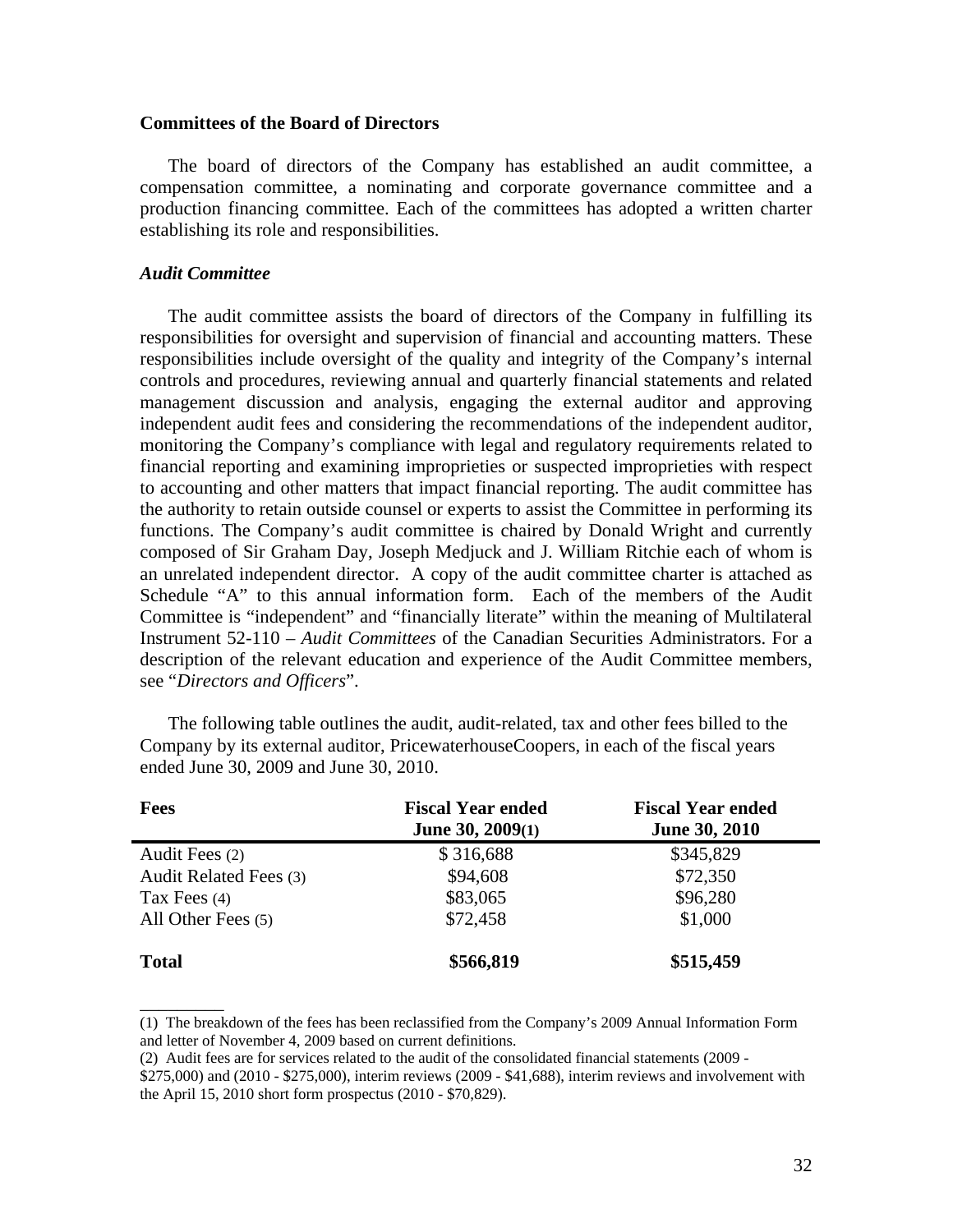(3) Audit related fees are for services including those related to production cost audits (2009 - \$63,388) and (2010- \$66,850) and work on the Studio B earnout (2009 - \$31,220).

(4) Tax fees are for services related to tax compliance and planning.

(5) All other fees in 2009 include fees for due diligence services in relation to the abandoned transaction with Entertainment One. All other fees in 2010 include fees relating to Bulldog Interactive.

#### *Compensation Committee*

The compensation committee ensures that the Company has high calibre executive management in place and a total compensation plan that is competitive, motivating and rewarding for participants. The compensation committee reviews and makes recommendations to the Company's board of directors regarding the appointment of the Company's executive officers, and the establishment of, and any material changes to, executive compensation programmes, including that of the Chief Executive Officer. The compensation committee also oversees and administers the Company's employee compensation and benefits plans. The compensation committee is responsible for reviewing and recommending to the board of directors of the Company the terms of compensation of directors. The compensation committee is chaired by J. William Ritchie and currently composed of Sir Graham Day, Donald Wright and Joseph Medjuck.

## *Nominating and Governance Committee*

The nominating and governance committee assists the board of directors of the Company in identifying candidates for the board of directors of the Company and in developing and implementing effective corporate governance principles for the Company. The committee is responsible for establishing a code of conduct and ethics for the Company and for overseeing the Company's policy on insider trading. The nominating and governance committee also evaluates the effectiveness of the board of directors of the Company as a whole, each committee of the board of directors of the Company and the contribution of individual directors. The nominating and governance committee is chaired by Sir Graham Day and is currently composed of Donald A. Wright, J. William Ritchie and Joseph Medjuck.

## *Production Financing Committee*

The production and financing committee consists of Michael Donovan, Charles Bishop and Sir Graham Day and has the authority to approve, execute and authorize all film and television production financing.

## **ITEM 8. PROMOTERS**

Michael Donovan and Charles Bishop may be considered promoters of the Company within the meaning of Canadian provincial securities legislation by virtue of their initiative in founding the business of the Company.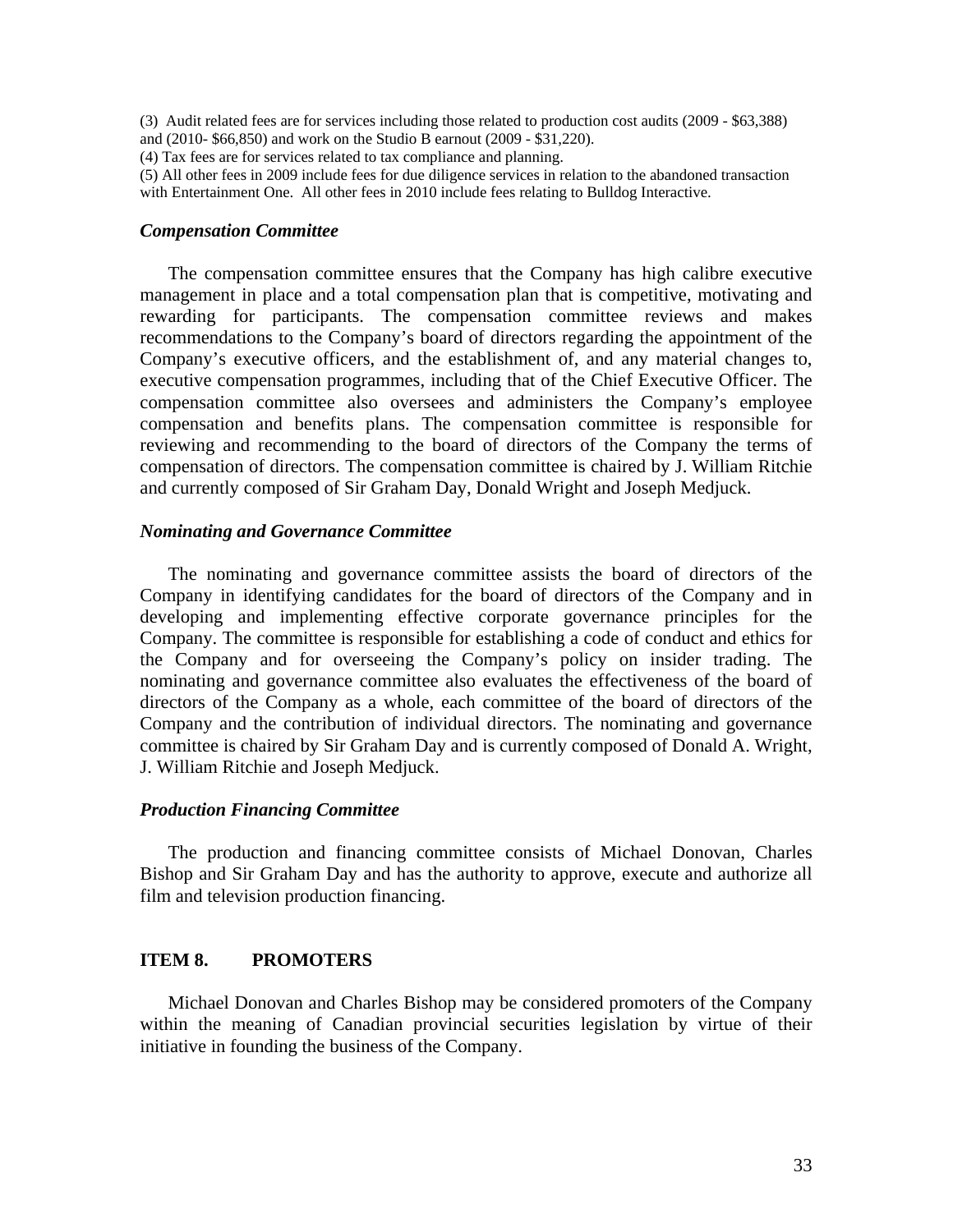#### **ITEM 9. LEGAL PROCEEDINGS**

The Company is involved in legal proceedings incidental to the ordinary course of business.

## **ITEM 10. RISK FACTORS**

The following are the specific and general risks that could affect the Company that each reader should carefully consider. Additional risks and uncertainties not presently known to the Company or that the Company does not currently anticipate will be material, may impair the Company's business operations and its operating results and as a result could materially impact its business, results of operations, prospects and financial condition.

#### *Risks Related to the Nature of the Entertainment Industry*

The entertainment industry involves a substantial degree of risk. Acceptance of entertainment programming represents a response not only to the production's artistic components, but also the quality and acceptance of other competing programs released into the marketplace at or near the same time, the availability of alternative forms of entertainment and leisure time activities, general economic conditions, public tastes generally and other intangible factors, all of which could change rapidly or without notice and cannot be predicted with certainty. There is a risk that some or all of the Company's programming will not be purchased or accepted by the public generally, resulting in a portion of costs not being recouped or anticipated profits not being realized. There can be no assurance that revenue from existing or future programming will replace loss of revenue associated with the cancellation or unsuccessful commercialization of any particular production.

### *Risks Related to Television and Film Industries*

Because the performance of television and film programs in ancillary markets, such as home video and pay and free television, is often directly related to reviews from critics and/or television ratings, poor reviews from critics or television ratings may negatively affect future revenue. The Company's results of operation will depend, in part, on the experience and judgment of its Management to select and develop new investment and production opportunities. The Company cannot make assurances that the Company's films and television programs will obtain favourable reviews or ratings, that its films will perform well in ancillary markets or that broadcasters will license the rights to broadcast any of the Company's film and television programs in development or renew licenses to broadcast film and television programs in the Company's library. The failure to achieve any of the foregoing could have a material adverse effect on the Company's business, results of operations or financial condition.

Licensed distributors' decisions regarding the timing of release and promotional support of the Company's films, television programs and related products are important in determining the success of these films, programs and related products. The Company does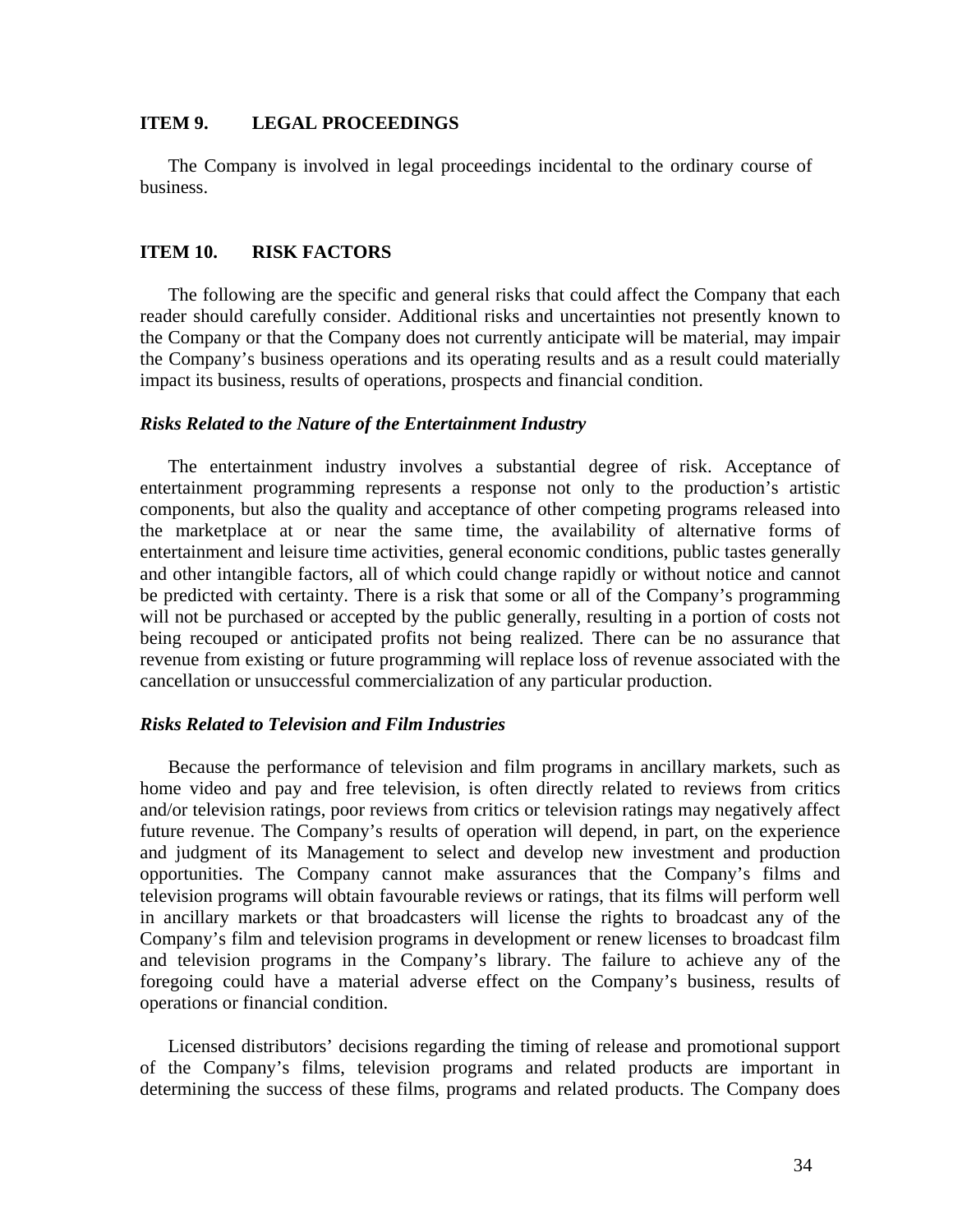not control the timing and manner in which the Company's licensed distributors distribute the Company's films, television programs or related products. Any decision by those distributors not to distribute or promote one of the Company's films, television programs or related products or to promote competitors' films, programs or related products to a greater extent than they promote the Company's could have a material adverse effect on the Company's business, results of operations or financial condition.

## *Risks Related to Doing Business Internationally*

The Company distributes films and television productions outside Canada through third party licensees and derives revenues from these sources. As a result, the Company's business is subject to certain risks inherent in international business, many of which are beyond its control. These risks include: changes in local regulatory requirements, including restrictions on content; changes in the laws and policies affecting trade, investment and taxes (including laws and policies relating to the repatriation of funds and to withholding taxes); differing degrees of protection for intellectual property; instability of foreign economies and governments; cultural barriers; wars and acts of terrorism; and the spread of swine flu or other widespread health hazard.

Any of these factors could have a material adverse effect on the Company's business, results of operations or financial condition.

#### *Loss of Canadian Status*

The Company could lose its ability to exploit Canadian government tax credits and incentives described above if it ceases to be "Canadian" as defined under the *Investment Canada Act*. In particular, the Company would not qualify as a Canadian if Canadian nationals cease to beneficially own shares of the Company having more than 50% of the combined voting power of its outstanding shares. In Canada and under international treaties, under applicable regulations, a program will qualify as a Canadian-content production if, among other things: (i) it is produced by Canadians with the involvement of Canadians in principal functions; and (ii) a substantial portion of the budget is spent on Canadian elements. As well, substantially all of the Company's programs are contractually required by broadcasters to be certified as "Canadian". In the event a production does not qualify for certification as Canadian, the Company would be in default under any government incentive and broadcast licenses for that production. In the event of such default, the broadcaster could refuse acceptance of the Company's productions.

## *Competition*

Substantially all of the Company's revenues are derived from the production and distribution of television and film programs. The business of producing and distributing television and film programs is highly competitive. The Company faces intense competition with other producers and distributors, many of whom are substantially larger and have greater financial, technical and marketing resources than the Company. The Company competes with other television and film production companies for ideas and storylines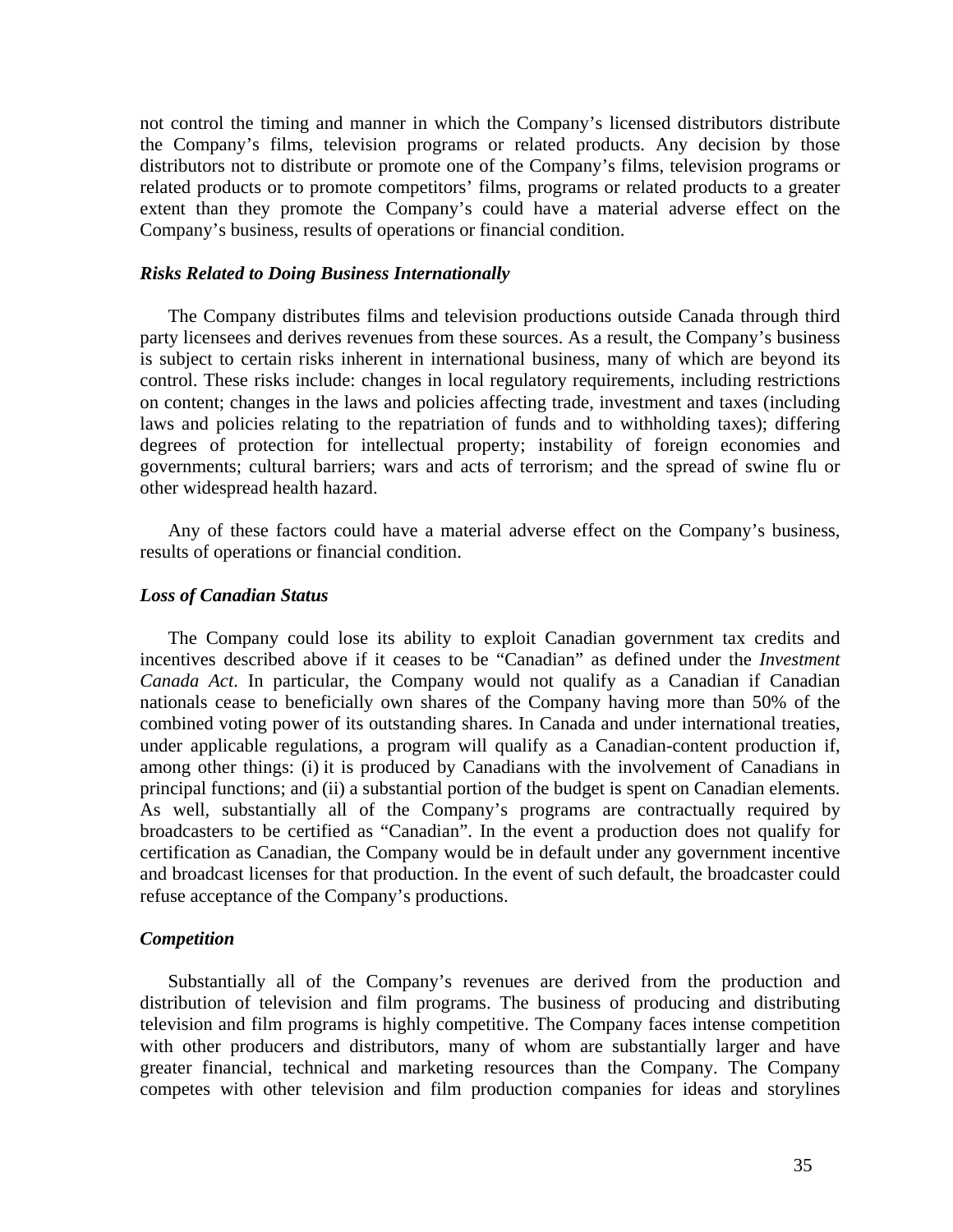created by third parties as well as for actors, directors and other personnel required for a production. The Company may not be successful in any of these efforts which may adversely affect business, results of operations or financial condition.

The Company intends to increase its penetration of the prime-time television network market. The Company competes for time slots with a variety of companies which produce televised programming. The number of network prime-time slots remains limited (a "slot" being a broadcast time period for a program), even though the total number of outlets for television programming has increased over the last decade. Competition created by the emergence of new broadcasters has generally caused the market shares of the major networks to decrease. Even so, the licence fees paid by the major networks remain the most lucrative. As a result, there continues to be intense competition for the time slots offered by those networks. There can be no assurance that the Company will be able to increase its penetration of the prime-time network market or obtain favourable stats, the failure to do so may have negative impact on the Company's business.

#### *Limited Ability to Exploit Filmed and Television Content Library*

The Company depends on a limited number of titles for the majority of the revenues generated by its film and television content library. In addition, many of the titles in its library are not presently distributed and generate substantially no revenue. If the Company cannot acquire new products and rights to popular titles through production, distribution agreements, acquisitions, mergers, joint ventures or other strategic alliances, it could have a material adverse effect on its business, results of operations or financial condition.

#### *Protecting and Defending Against Intellectual Property Claims*

The Company's ability to compete depends, in part, upon successful protection of its intellectual property. Furthermore, the Company's revenues are dependent on the unrestricted ownership of its rights to television and film productions. Any successful claims to the ownership of these intangible assets could hinder the Company's ability to exploit these rights. The Company does not have the financial resources to protect its rights to the same extent as its competitors. The Company attempts to protect proprietary and intellectual property rights to its productions through available copyright and trademark laws in a number of jurisdictions and licensing and distribution arrangements with reputable international companies in specific territories and media for limited durations. Despite these precautions, existing copyright and trademark laws afford only limited practical protection in certain countries in which the Company may distribute its products and in other jurisdictions no assurance can be given that challenges will not be made to the Company's copyright and trade-marks. In addition, technological advances and conversion of motion pictures into digital format have made it easier to create, transmit and share unauthorized copies of motion pictures, DVDs and television shows. Users may be able to download and distribute unauthorized or "pirated" copies of copyrighted material over the Internet. As long as pirated content is available to download digitally, some consumers may choose to digitally download material illegally. As a result, it may be possible for unauthorized third parties to copy and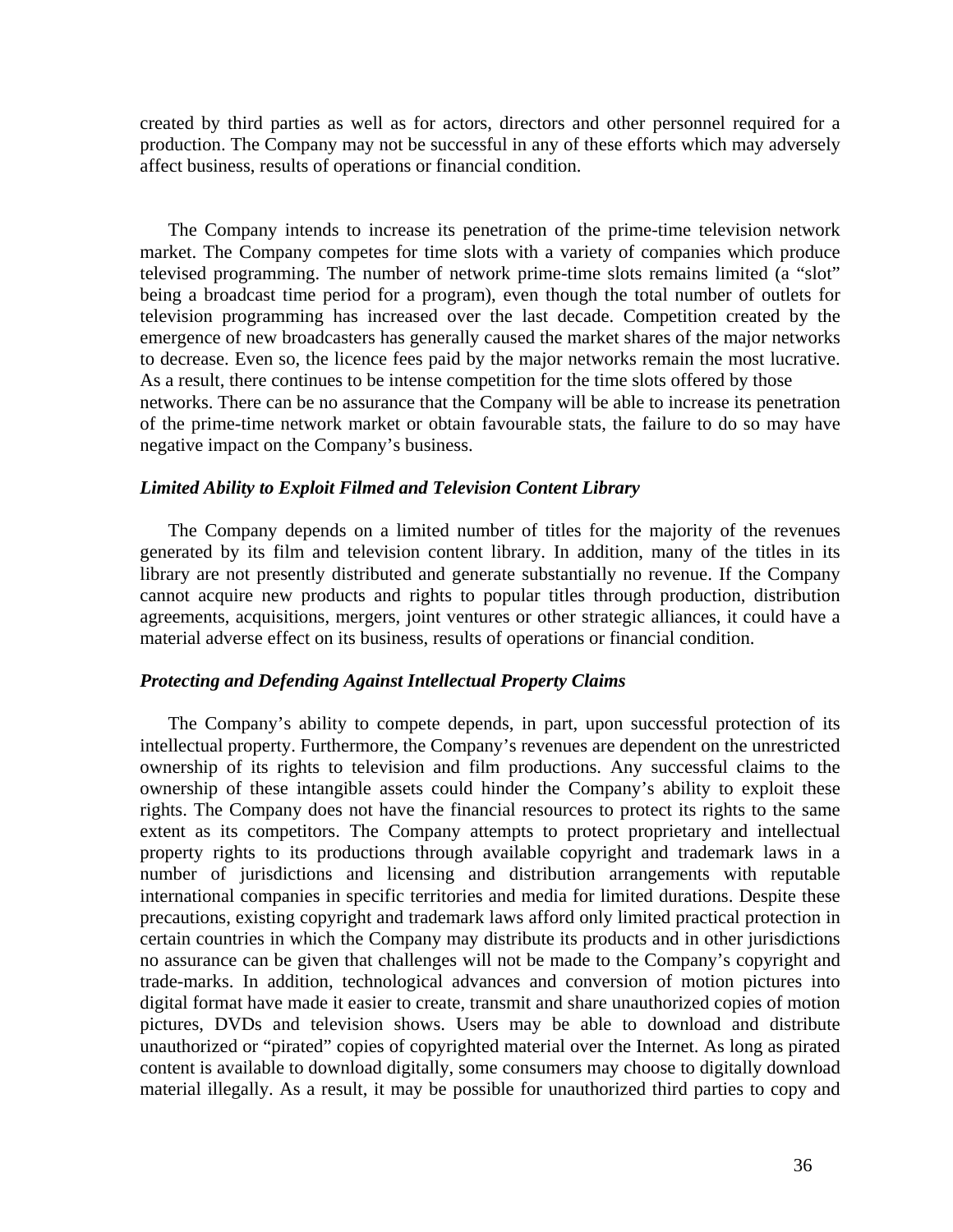distribute the Company's productions or certain portions or applications of its intended productions, which could have a material adverse effect on its business, results of operations or financial condition.

Litigation may also be necessary in the future to enforce the Company's intellectual property rights, to protect its trade secrets, or to determine the validity and scope of the proprietary rights of others or to defend against claims of infringement or invalidity. Any such litigation could result in substantial costs and the diversion of resources and could have a material adverse effect on the Company's business, results of operations or financial condition. The Company cannot provide assurances that infringement or invalidity claims will not materially adversely affect its business, results of operations or financial condition. Regardless of the validity or the success of the assertion of these claims, the Company could incur significant costs and diversion of resources in enforcing its intellectual property rights or in defending against such claims, which could have a material adverse effect on the Company's business, results of operations or financial condition.

## *Fluctuating Results of Operations*

Results of operations for any periods are significantly dependent on the number and timing of television programs and films delivered or made available to various media. Consequently, the Company's results of operations may fluctuate materially from period to period and the results of any one period are not necessarily indicative of results for future periods. Cash flows may also fluctuate and are not necessarily closely correlated with revenue recognition. Although traditions are changing, due in part to increased competition from new channels, industry practice is that broadcasters make most of their annual programming commitments between February and June in order that new programs can be ready for telecast at the start of the broadcast season in September, or as mid-season replacements in January. Because of this annual production cycle, DHX's revenues are not earned on an even basis throughout the year. Results from operations fluctuate materially from quarter to quarter and the results for any one quarter are not necessarily indicative of results for future quarters.

#### *Raising Additional Capital*

The Company is likely to require capital in the future, as to meet additional working capital requirements, capital expenditures or to take advantage of investment or acquisition opportunities. Accordingly, it may need to raise additional capital in the future. The Company's ability to obtain additional financing will be subject to a number of factors including market conditions and its operating performance. These factors may make the timing, amount, terms and conditions of additional financing unattractive or unavailable for the Company. If the Company raises additional funds by issuing equity securities, the relative equity ownership of its existing investors could be diluted or new investors could obtain terms more favourable than previous investors. If the Company raises additional funds through debt financing it could incur significant borrowing costs. If the Company is unable to raise additional funds when needed, or on terms acceptable to the Company, its ability to operate and grow its business could be impeded.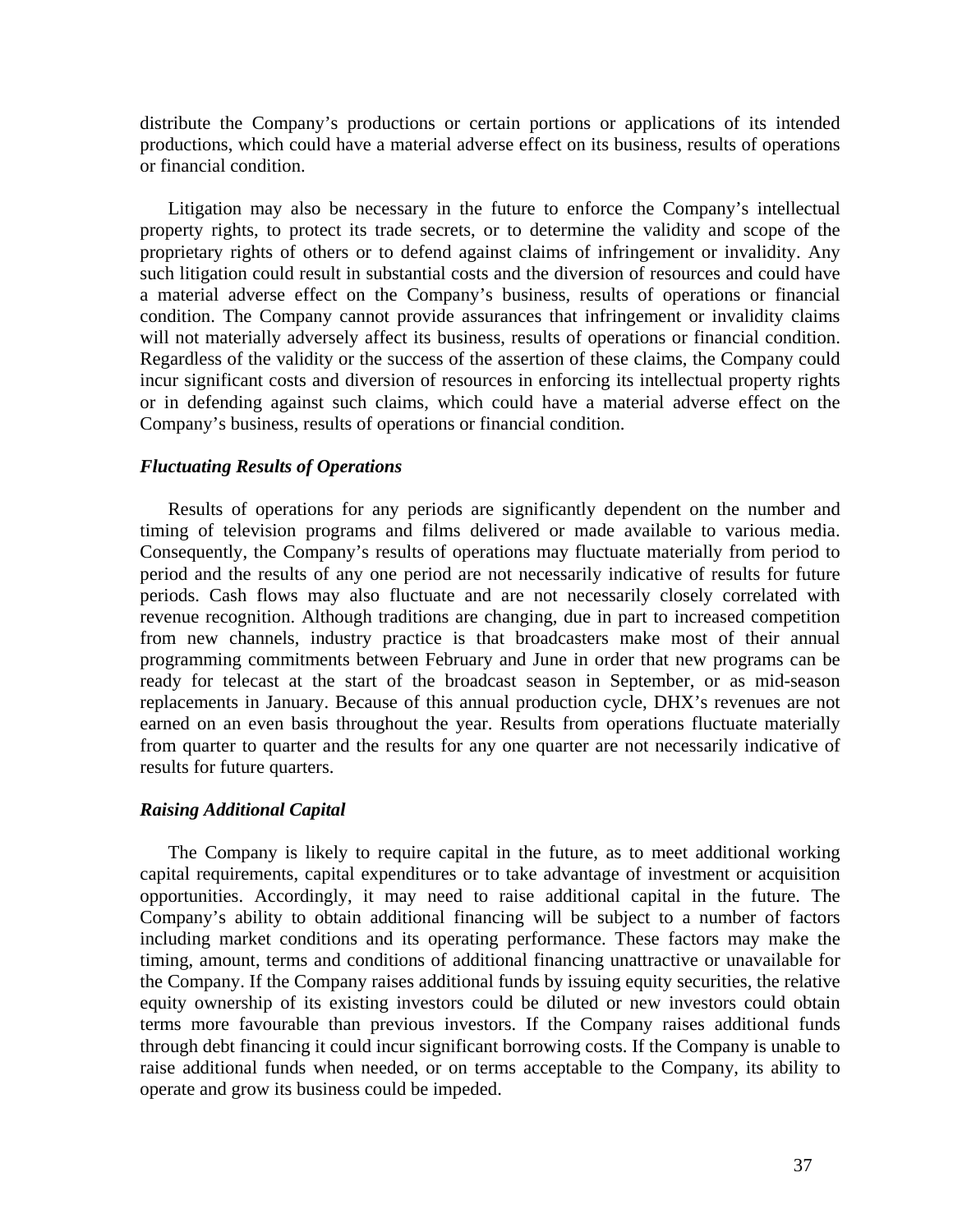## *Concentration Risk*

Revenue may originate from disproportionately few productions and broadcasters. The value of the Common Shares may be substantially adversely affected should the Company lose the revenue generated by any such production or broadcaster.

## *Reliance on Key Personnel*

The Company is substantially dependent upon the services of certain key personnel, particularly Michael Donovan and Charles Bishop and Steven DeNure. The loss of the services of any one or more of such individuals could have a material adverse effect on the business, results of operations or financial condition of the Company. The Company maintains key man life insurance in respect of each of Michael Donovan and Charles Bishop pursuant to which the Company will receive \$8.00 million and \$3.50 million, respectively, upon the death of the relevant individual. Each of Mr. Donovan, Mr. Bishop and Mr. DeNure are under contract to the Company until 2011, 2011 and 2012 respectively.

## *Market Share Price Fluctuation*

The market price of the Company's Common Shares may be subject to significant fluctuation in response to numerous factors, including variations in its annual or quarterly financial results or those of its competitors, changes by financial research analysts in their recommendations or estimates of the Company's earnings, conditions in the economy in general or in the broadcasting, film or television sectors in particular, unfavourable publicity or changes in applicable laws and regulations, exercise of the Company's outstanding options and/or warrants, or other factors. Moreover, from time to time, the stock markets on which the Company's Common Shares will be listed may experience significant price and volume volatility that may affect the market price of the Company's common shares for reasons unrelated to its economic performance. No prediction can be made as to the effect, if any, that future sales of Common Shares or the availability of common shares for future sale (including Common Shares issuable upon the exercise of stock options) will have on the market price of the Common Shares prevailing from time to time. Sales of substantial numbers of Common Shares, or the perception that such sales could occur, could adversely affect the prevailing price of the Company's common shares.

#### *Risks Associated with Acquisitions and Joint Ventures*

The Company has made or entered into, and will continue to pursue, various acquisitions, business combinations and joint ventures intended to complement or expand its business. The Company has no present agreements or commitments to enter into any such material transactions. Any indebtedness incurred or assumed in any such transaction may or may not increase the Company's leverage relative to its earnings before interest, provisions for income taxes, amortization, minority interests, gain on dilution of investment in subsidiary and discounted operation, or EBITDA, or relative to its equity capitalization, and any equity issued may or may not be at prices dilutive to its then existing shareholders. The Company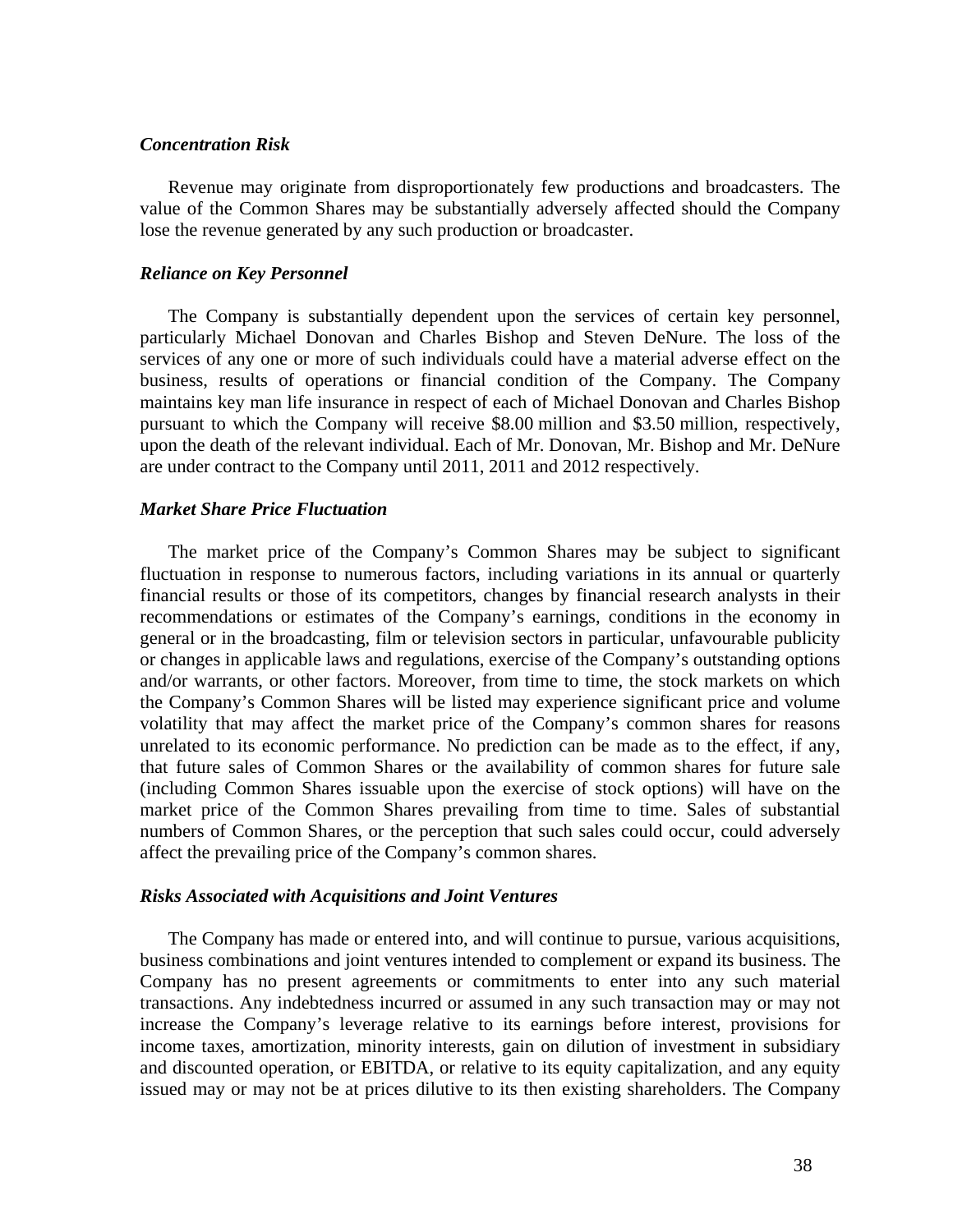may encounter difficulties in integrating acquired assets with its operations. Furthermore, the Company may not realize the benefits it anticipated when it entered into these transactions. In addition, the negotiation of potential acquisitions, business combinations or joint ventures as well as the integration of an acquired business could require the Company to incur significant costs and cause diversion of Management's time and resources. Future acquisitions could also result in impairment of goodwill and other intangibles, development write-offs and other acquisition-related expenses.

Although the Company has no current commitments with respect to future acquisitions, the Company may use a portion of the proceeds of this offering to establish or acquire expanded distribution capacity, production capacity, and product libraries. There can be no assurance that appropriate acquisitions or expansion opportunities will be identified or available; that the Company will have or be able to obtain sufficient financing or acceptable terms to fund any such acquisition or expansion; that any such acquisition or expansion will be consummated, or, if consummated, the timing thereof; or that any such acquisition or expansion can be successfully integrated into or with the Company's existing operations and business strategy and ultimately prove beneficial to the Company.

Any of the foregoing could have a material adverse effect on the Company's business, results of operations or financial condition.

## *Potential for Budget Overruns and Other Production Risks*

A production's costs may exceed its budget. Unforeseen events such as labour disputes, death or disability of a star performer, changes related to technology, special effects or other aspects of production, shortage of necessary equipment, damage to film negatives, master tapes and recordings, or adverse weather conditions, or other unforeseen events may cause cost overruns and delay or frustrate completion of a production. Although the Company has historically completed its productions within budget, there can be no assurance that it will continue to do so. The Company currently maintains insurance policies and when necessary, completion bonds, covering certain of these risks. There can be no assurance that any overrun resulting from any occurrence will be adequately covered or that such insurance and completion bonds will continue to be available or, if available on terms acceptable to the Company. DHX has never made a material claim on its insurance or called on a completion bond. In the event of budget overruns, the Company may have to seek additional financing from outside sources in order to complete production of a television program. No assurance can be given as to the availability of such financing or, if available on terms acceptable to the Company. In addition, in the event of substantial budget overruns, there can be no assurance that such costs will be recouped, which could have a significant impact on the Company's results of operations or financial condition.

## *Management Estimates in Revenues and Earnings*

The Company makes numerous estimates as to its revenues and matching production and direct distribution expenses on a project by project basis. As a result of this accounting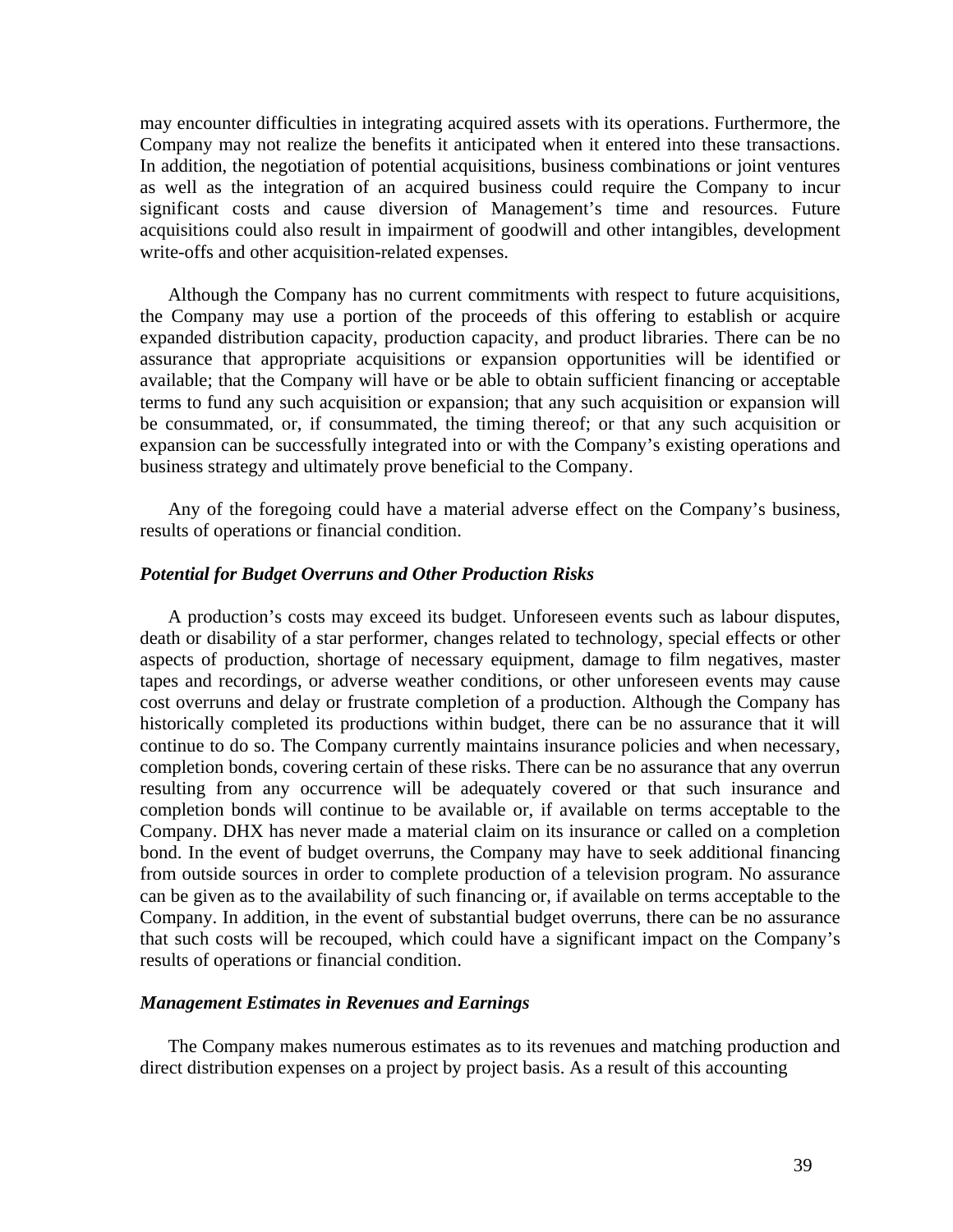policy, earnings can widely fluctuate if Management has not accurately forecast the revenue potential of a production.

## *Stoppage of Incentive Programs*

There can be no assurance that the local cultural incentive programs which DHX may access in Canada and internationally from time to time, including those sponsored by various European, Australian and Canadian governmental agencies, will not be reduced, amended or eliminated. Any change in the policies of those countries in connection with their incentive programs may have an adverse impact on DHX's business, results of operation or financial condition.

## *Financial Risks Resulting from the Company's Capital Requirements*

The production, acquisition and distribution of films and television programs require a significant amount of capital. The Company cannot provide assurance that it will be able to continue to successfully implement financing arrangements or that it will not be subject to substantial financial risks relating to the production, acquisition, completion and release of future films and television programs. If the Company increases (through internal growth or acquisition) its production slate or its production budgets, it may be required to increase overhead, make larger up-front payments to talent, and consequently bear greater financial risks. The occurrence of any of the foregoing could have a material adverse effect on the Company's business, results of operations or financial condition.

## *Government Incentive Program*

In addition to license fees from domestic and foreign broadcasters and financial contributions from co-producers, the Company finances a significant portion of its production budgets from federal and provincial governmental agencies and incentive programs, including the Canadian Television and Cable Production Fund, the provincial film equity investment programs, federal tax credits and provincial tax credits. The tax credits are considered part of the Company's equity in any production for which they are used as financing. There can be no assurance that individual incentive programs available to the Company will not be reduced, amended or eliminated or that the Company or any production will qualify for them, any of which may have an adverse effect on the Company's business, results of operations or financial condition.

## *Changes in Regulatory Environment*

At the present time, the film industry is subject to a regulatory environment. The Company's operations may be affected in varying degrees by future changes in the regulatory environment. Any change in the regulatory environment could have a material adverse affect on the Company's revenues and earnings.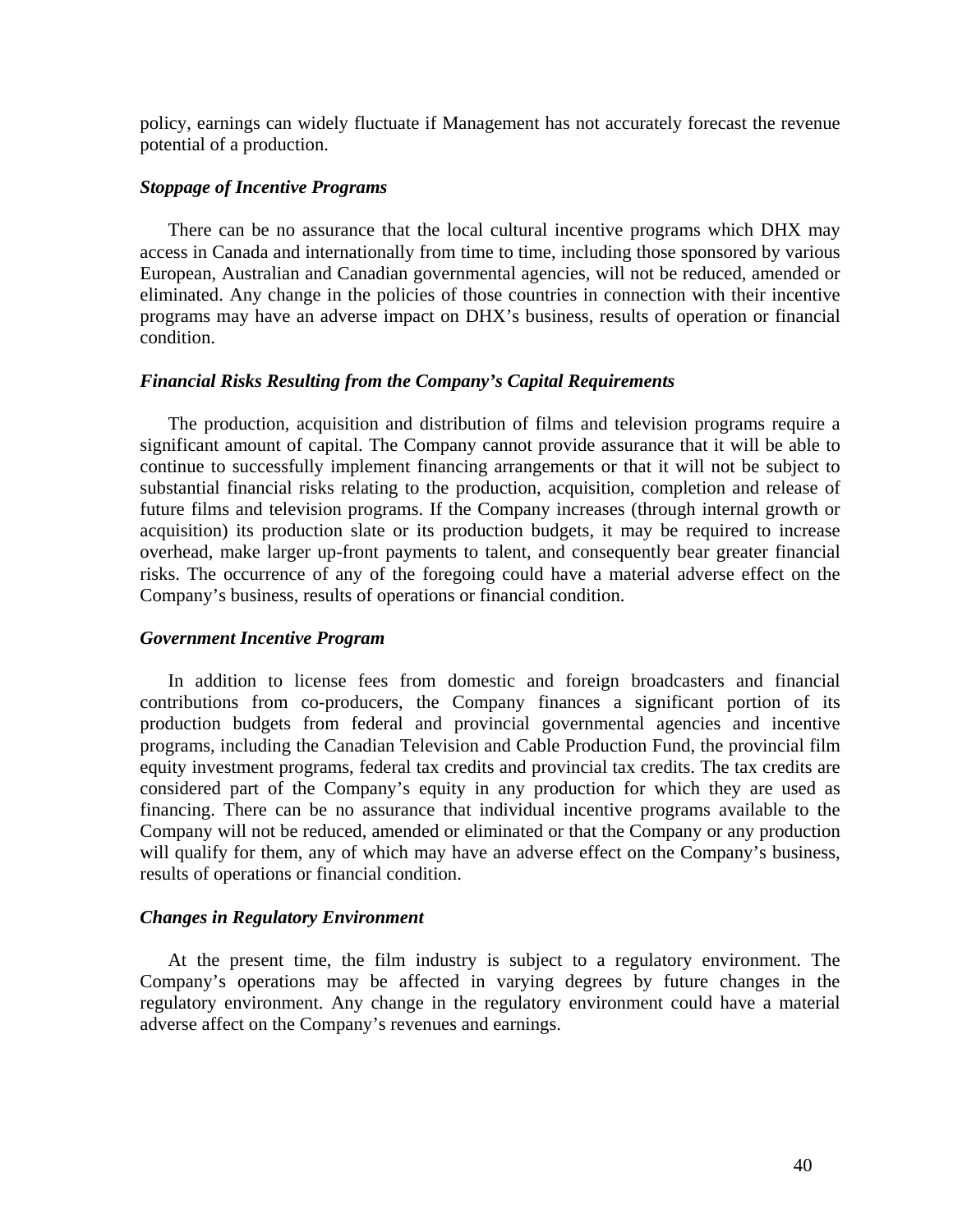## *Litigation*

Governmental, legal or arbitration proceedings may be brought or threatened against the Company in the future. Regardless of their merit, any such claims could be time consuming and expensive to evaluate and defend, divert management's attention and focus away from the business and subject the Company to potentially significant liabilities.

## *Technological Change*

Technological change may have a materially adverse effect on the Company's business, results of operations and financial condition. The emergence of new production or CGI technologies, or a new digital television broadcasting standard, may diminish the value of the Company's existing equipment and programs. Although the Company is committed to production technologies such as CGI and digital post-production, there can be no assurance that it will be able to incorporate other new production and post-production technologies which may become de facto industry standards. In particular, the advent of new broadcast standards, which may result in television programming being presented with greater resolution and on a wider screen than is currently the case, may diminish the evergreen value of the Company's programming library because such productions may not be able to take full advantage of such features. There can be no assurance that the Company will be successful in adapting to these changes on a timely basis.

#### *Labour Relations*

Many individuals associated with the Company's projects are members of guilds or unions which bargain collectively with producers on an industry-wide basis from time to time. While the Company has positive relationships with the guilds and unions in the industry, a strike or other form of labour protest affecting those guilds or unions could, to some extent, disrupt production schedules which could result in delays and additional expenses.

#### *Exchange Rates*

The returns to the Company from foreign exploitations of its properties are customarily paid in US currency and, as such, may be affected by fluctuations in the exchange rate of the US dollar. Currency exchange rates are determined by market factors beyond the control of the Company and may vary substantially during the course of a production period. In addition, the ability of the Company to repatriate to Canadian funds arising in connection with foreign exploitation of its properties may also be adversely affected by currency and exchange control regulations imposed by the country in which the production is exploited. At present, the Company is not aware of any existing currency or exchange control regulations in any country in which the Company currently contemplates exploiting its properties which would have an adverse effect on the Company's ability to repatriate such funds. Where appropriate, the Company will hedge its foreign exchange risk through the use of derivatives.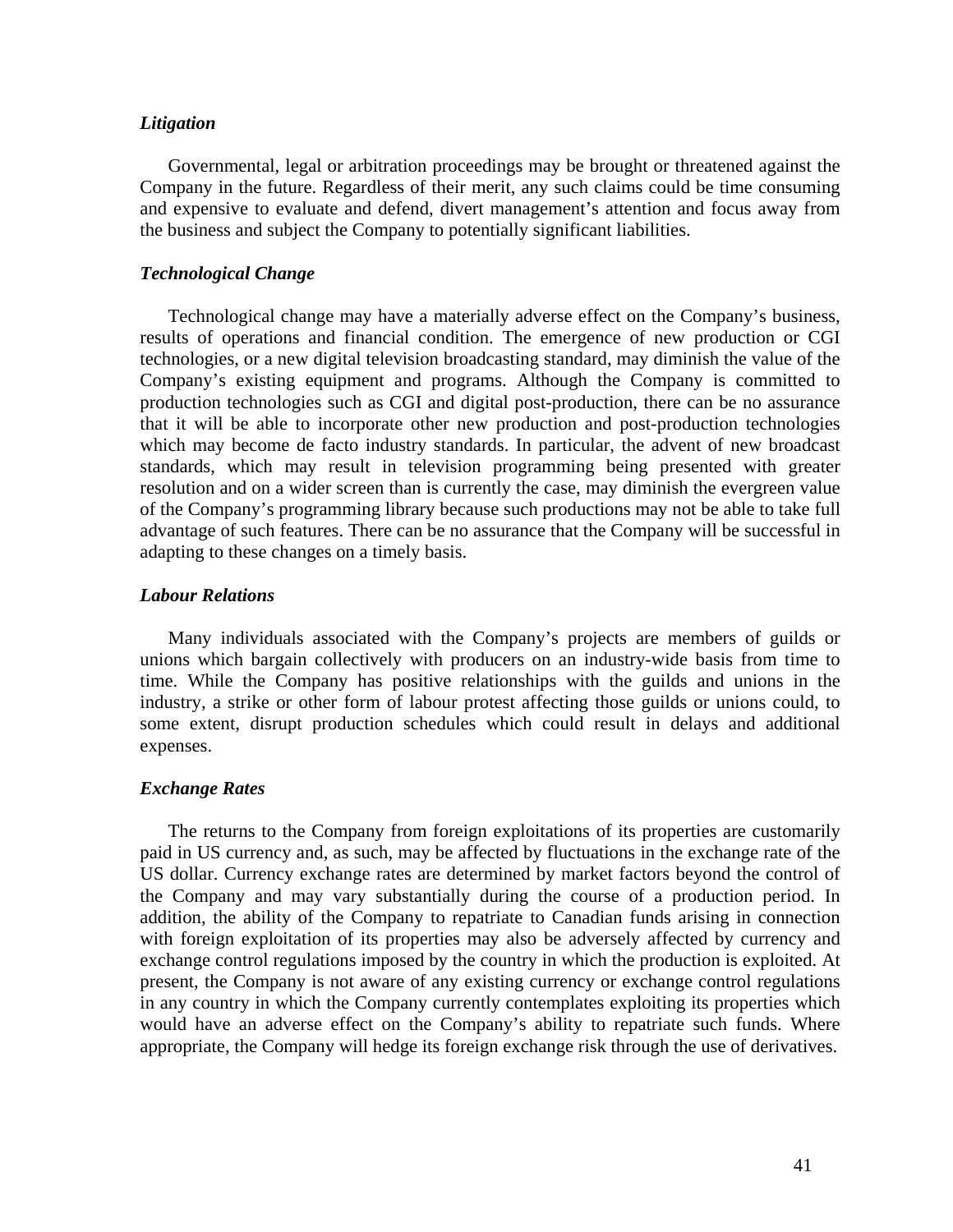## **ITEM 11. AUDITORS, TRANSFER AGENT AND REGISTRAR**

The Company's auditors are PricewaterhouseCoopers LLP 1601 Lower Water Street, Suite 400, Halifax, Nova Scotia, B3J 3PS, Canada. PricewaterhouseCoopers LLP is registered with the Institute of Chartered Accountants of Nova Scotia and has entered into an agreement with the Canadian Public Accountability Board.

The transfer agent and registrar for the Company's Common Shares in Canada is Computershare Investor Services Inc. at its principal offices at 100 University Avenue, 8th Floor, Toronto, Ontario M5J 2Y1, Canada.

## **ITEM 12. MATERIAL CONTRACTS**

The following are the only material contracts, other than contracts entered into in the ordinary course of business, which the Company has entered into within the past year or which are still in effect:

• the Preferred Variable Voting Shareholders Agreement described under "Description of Share Capital – Preferred Variable Voting Shares" and "Regulatory Considerations – Maintaining Canadian Control" contained in the Supplemented PREP Prospectus dated May 12, 2006 on file at SEDAR.com.

## **ITEM 13. ADDITIONAL INFORMATION**

Additional information relating to DHX Media Ltd. may be found on SEDAR at www.sedar.com.

Additional financial information is provided in the Financial Statements.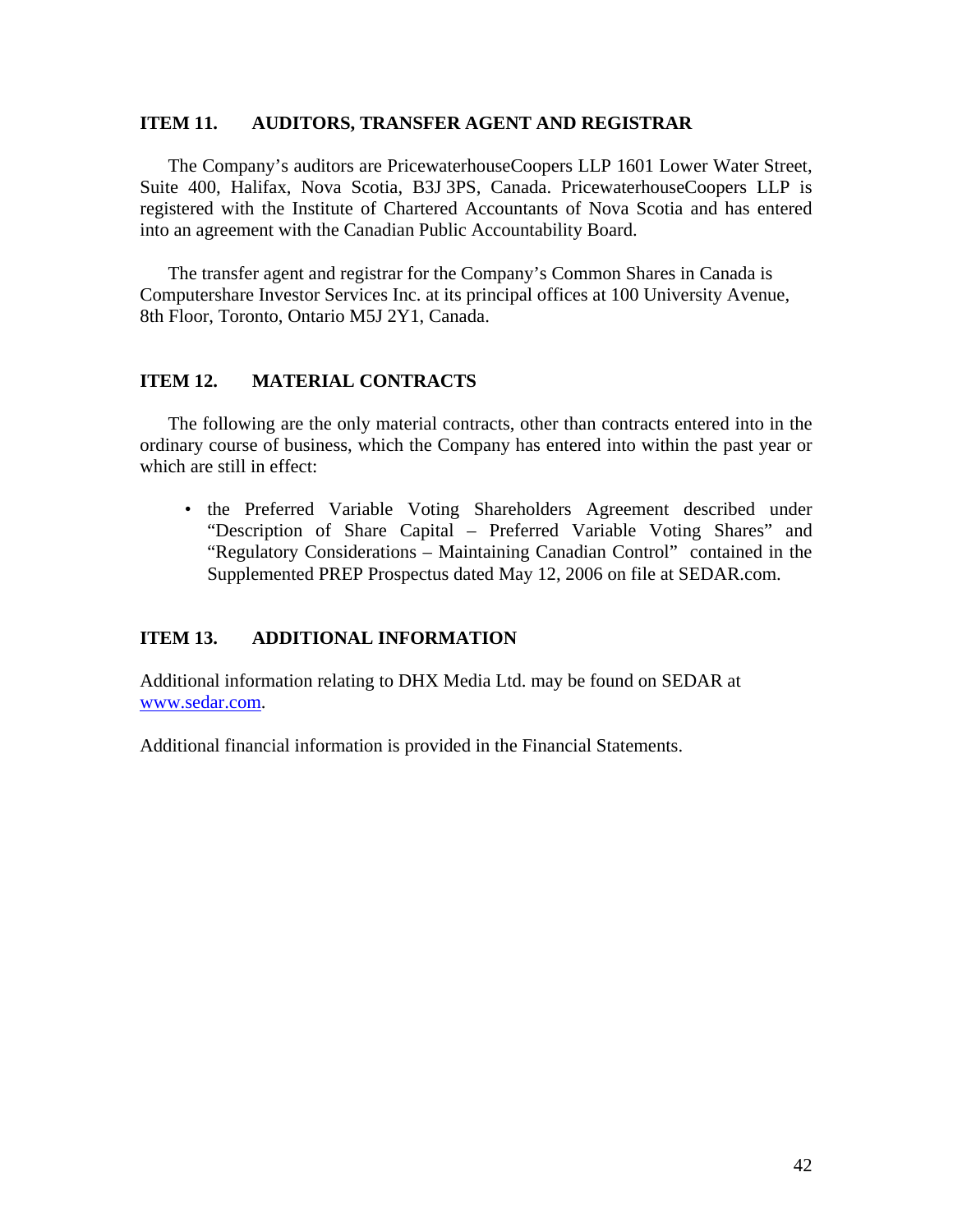# **SCHEDULE "A"**

## **Audit Committee Charter**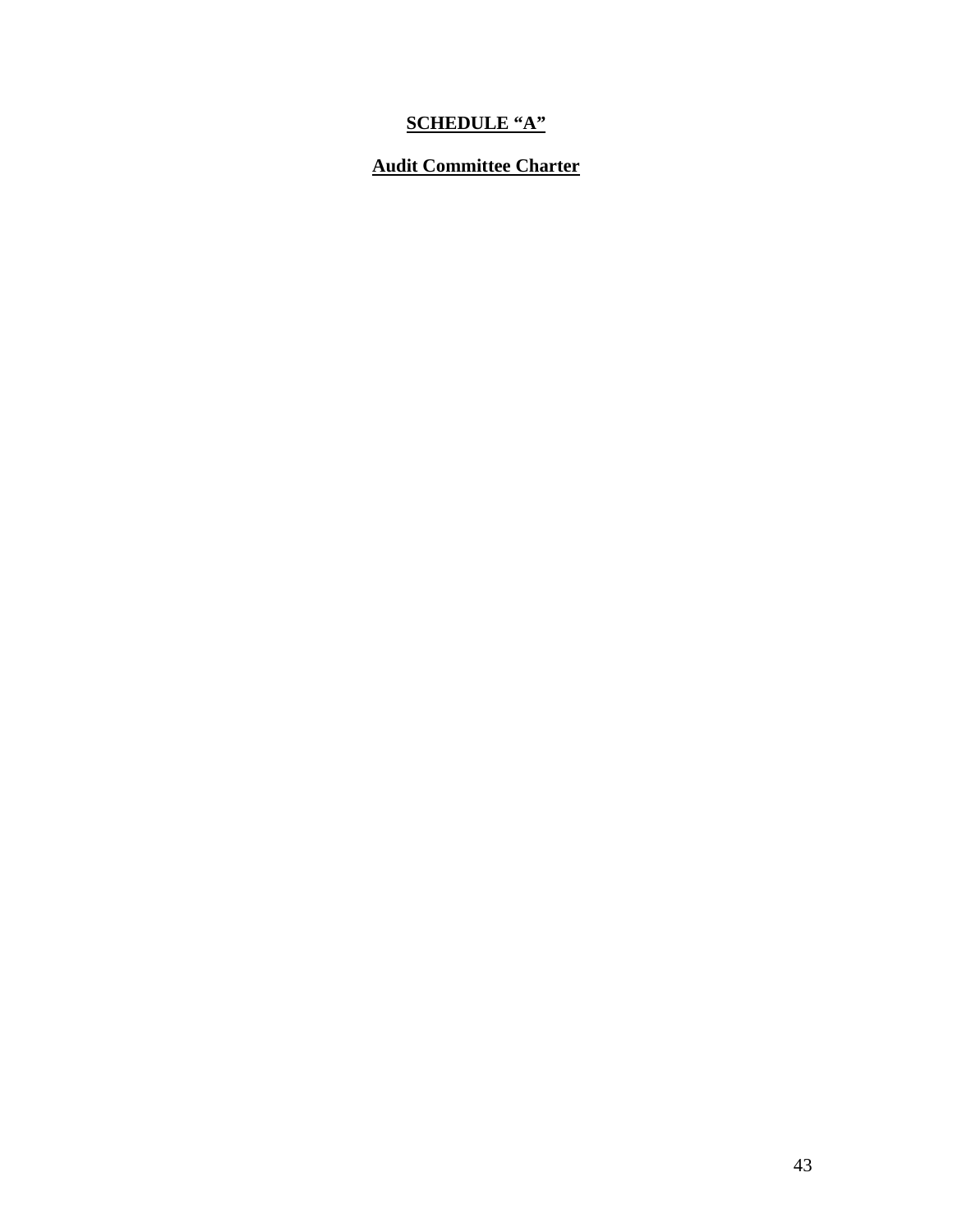## **DHX Media Ltd. Audit Committee Charter**

Adopted by the Board of Directors on February 27, 2006.

## **A. PURPOSE AND SCOPE**

The primary function of the Audit Committee (the "Committee") is to assist the Board of Directors (the "Board") in fulfilling its responsibilities by reviewing: (i) the financial reports provided by the Corporation to applicable securities regulators, the Corporation's shareholders or to the general public, and (ii) the Corporation's internal financial and accounting controls.

## **B. COMPOSITION**

The Committee shall be comprised of a minimum of three directors as appointed by the Board, who shall meet the independence and audit committee composition requirements under any applicable rules or regulations of applicable securities regulators and stock exchanges, as in effect from time to time, and each such director shall be free from any relationship that, in the opinion of the Board, would interfere with the exercise of his or her independent judgement as a member of the Committee.

All members of the Committee shall either (i) be able to read and understand fundamental financial statements, including a balance sheet, cash flow statement and income statement, or (ii) be able to do so within a reasonable period of time after appointment to the Committee. At least one member of the Committee shall have employment experience in finance or accounting, requisite professional certification in accounting, or other comparable experience or background which results in the individual's financial sophistication, including being or having been a chief executive officer, chief financial officer or other senior officer with financial oversight responsibilities.

The Board may appoint one member who does not meet the independence requirements set forth above and who is not a current employee of the Corporation or an immediate family member of such employee if the Board, under exceptional and limited circumstances, determines that membership on the Committee by the individual is required in the best interests of the Corporation and its shareholders. The Board shall disclose in the next management information circular after such determination the nature of the relationship and the reasons for the determination.

The members of the Committee shall be elected by the Board at the meeting of the Board following each annual meeting of shareholders and shall serve until their successors shall be duly elected and qualified or until their earlier resignation or removal. Unless a Chair is elected by the full Board, the members of the Committee may designate a Chair by majority vote of the full Committee membership.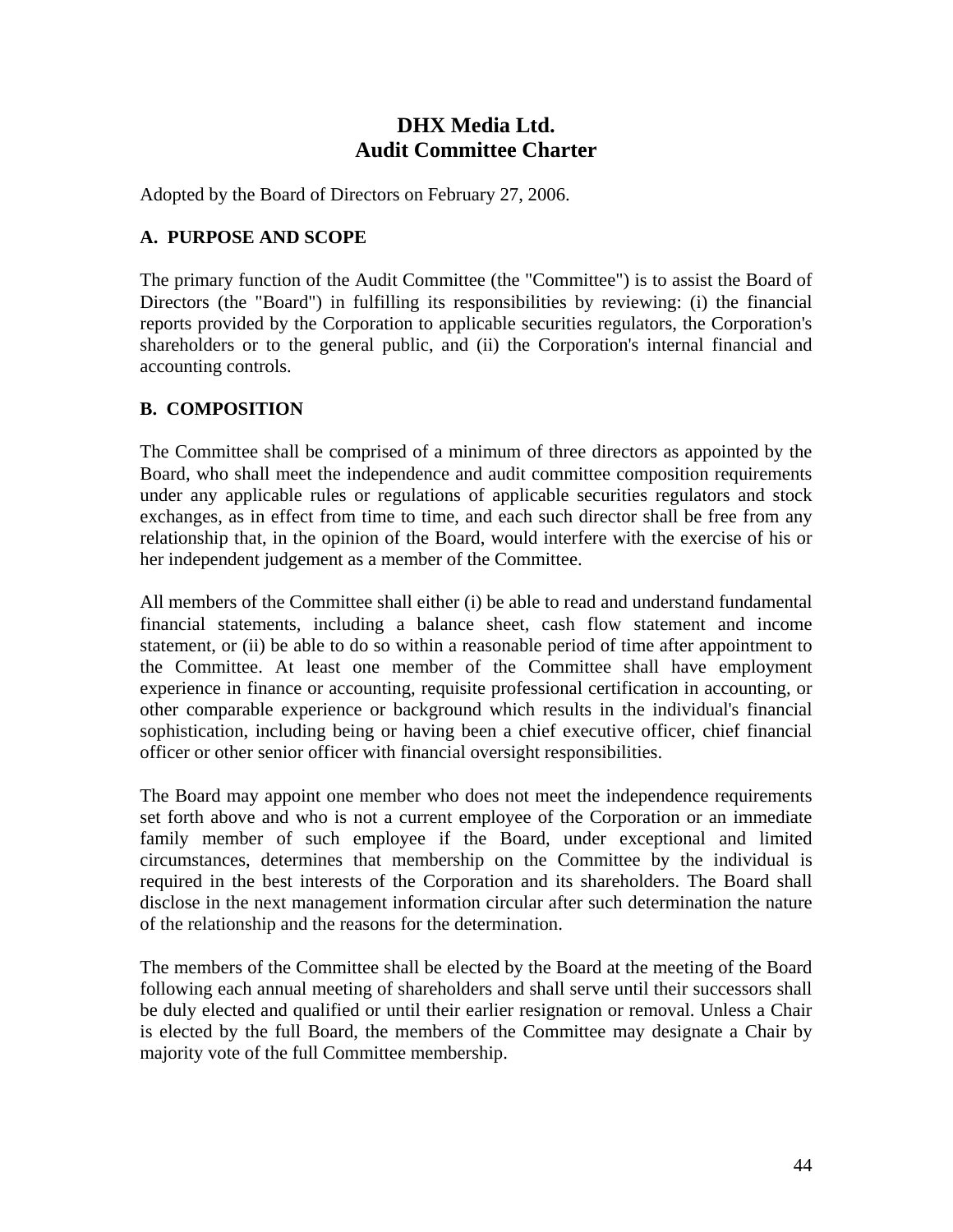## **C. RESPONSIBILITIES AND DUTIES**

To fulfil its responsibilities and duties the Committee shall:

## **Document Review**

1. Review and assess the adequacy of this Charter periodically as conditions dictate, but at least annually (and update this Charter if and when appropriate).

## **Auditors**

2. Recommend to the Board, the selection of the auditors, and approve the fees and other compensation to be paid to the auditors. The Committee and the Board shall have the ultimate authority and responsibility to select, evaluate and, when warranted, replace such auditors (or to recommend such replacement for shareholder approval in any management information circular).

3. On an annual basis, receive from the auditors a formal written statement identifying all relationships between the auditors and the Corporation consistent with any applicable rules or regulations of applicable securities regulators and stock exchanges. The Committee shall actively engage in a dialogue with the auditors as to any disclosed relationships or services that may impact its independence. The Committee shall take, or recommend that the Board take, appropriate action to oversee the independence of the auditors.

4. On an annual basis, discuss with representatives of the auditors the matters required to be discussed by any applicable rules or regulations of applicable securities regulators and stock exchanges.

5. Meet with the auditors prior to the audit to review the planning and staffing of the audit.

6. Evaluate the performance of the auditors and recommend to the Board any proposed discharge of the auditors when circumstances warrant. The auditors shall be ultimately accountable to the Board and the Committee.

## **Financial Reporting Processes**

7. In consultation with the auditors and management, review annually the adequacy of the Corporation's internal financial and accounting controls.